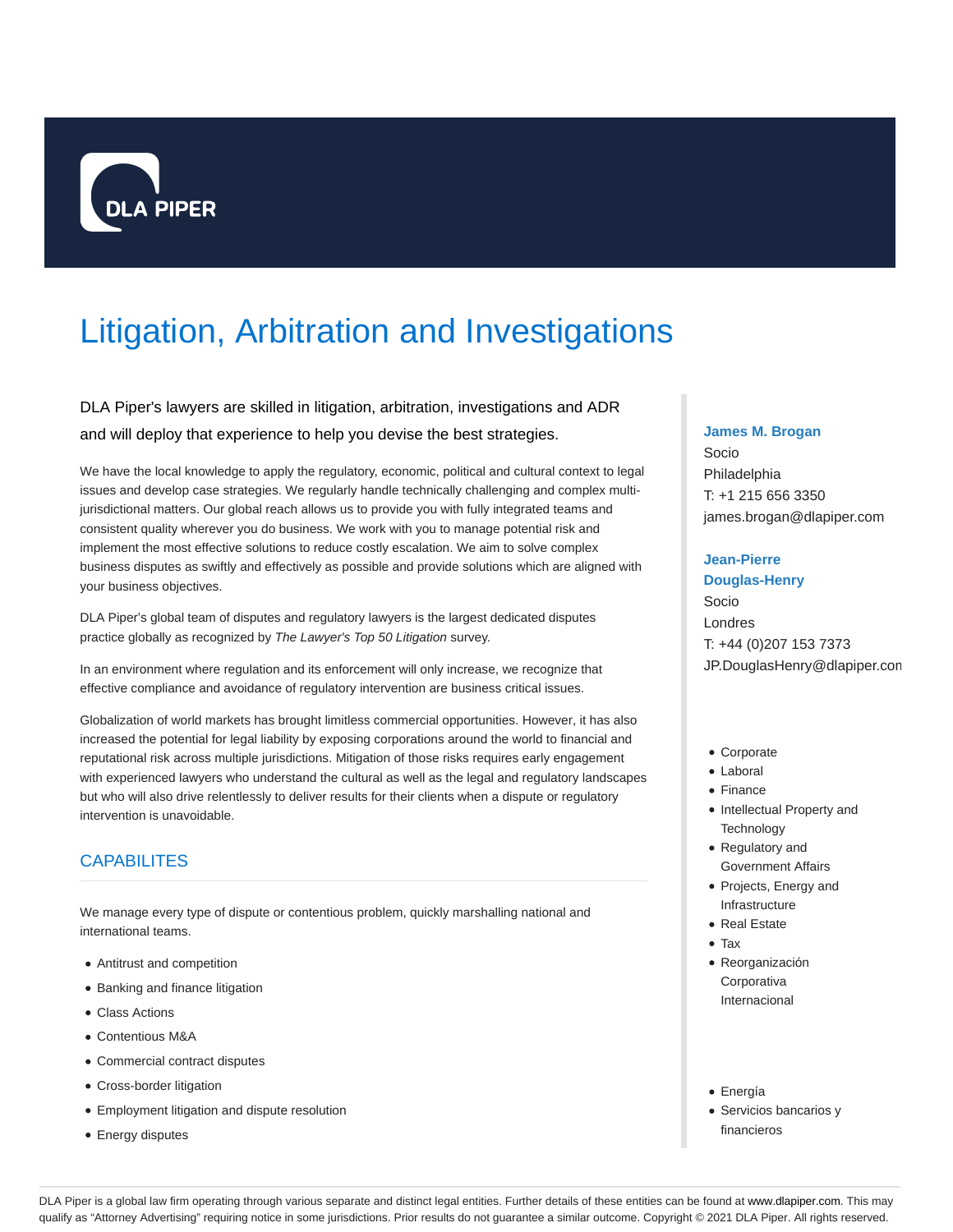- Environmental, health and safety disputes
- Infrastructure and construction disputes
- Insurance and reinsurance disputes
- International arbitration
- IT and telecoms disputes
- Marine and aviation disputes
- Patent and IP litigation
- Product Liability, Mass Torts and Product Stewardship
- Public international law
- Administrative law
- Real estate litigation and planning disputes
- Securities and enforcement litigation
- Tax disputes
- White collar and corporate crime

# NOVEDADES

# Publicaciones

**Anti-money laundering: Global perspectives and updates**

30 June 2022

Governments around the world are more determined now than ever to curb illicit financing in all forms.

**France strengthens its whistleblowing regime: Focus on 3 key changes**

# 30 June 2022

The law not only transposes the EU whistleblowing directive into French law, strengthening the country's previous regime, but actually goes beyond the directive's requirements.

**Germany: five key aspects multinationals should know about the Anti-Bribery and Anti-Corruption law**

30 June 2022

While Germany's Anti-Bribery and Corruption Law resembles its UK and US counterparts, it also poses unique risks.

**Morocco: 5 hot compliance topics**

30 June 2022

In Morocco, the sanitary crisis has shaped the actions of regulators, who are paying particular attention to economic actors' compliance in five key areas.

**Understanding how Thai law looks at bribery, gift-giving and appropriate controls**

- Insurance
- Biotecnología
- Industrials
- Technology
- Infrastructure, Construction and **Transport**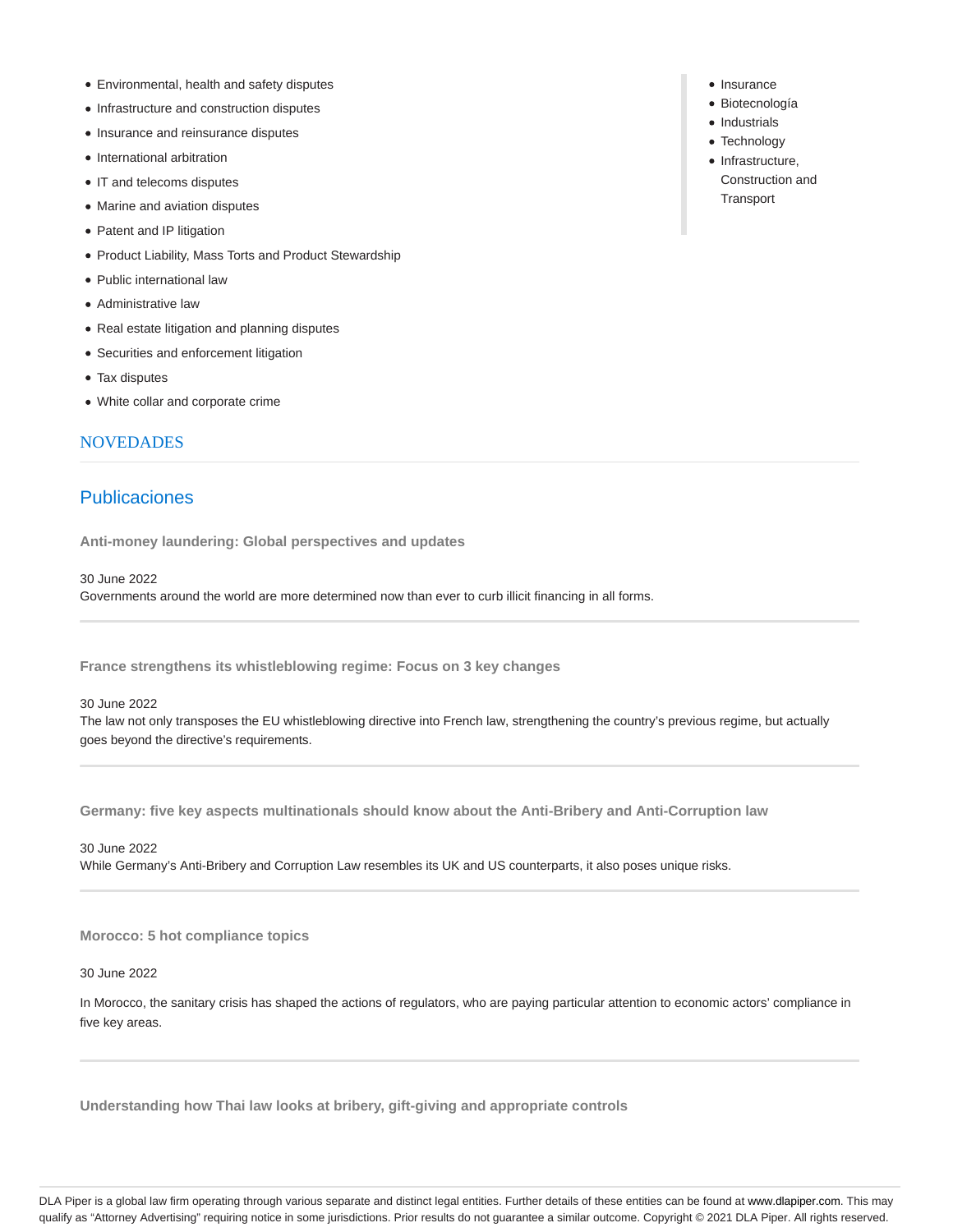Thailand's National Anti-Corruption Commission has issued guidelines for companies on internal control measures appropriate to prevent bribery; the country also regulates the giving of gifts or benefits to public officials.

**Supreme Court limits the use of 28 U.S.C. § 1782 discovery in international arbitration**

#### 27 June 2022

This decision largely puts an end to a long-standing debate.

**Dobbs v. Jackson Women's Health : Implications for business of a post-Roe landscape**

# 23 June 2022

Dobbs raises a number of important questions for companies and entities.

**The tale of Zhongshan Fucheng v. Nigeria: how investment treaties help safeguard Chinese investments abroad**

# 14 June 2022

Thanks to schemes such as the Belt and Road Initiative, Chinese investment across the world has grown exponentially in the last decade. Cross-border trade and investments however are prone to a wide range of risks including adverse actions from host states.

**Blockchain and Digital Assets News and Trends**

# 16 June 2022 BLOCKCHAIN AND DIGITAL ASSETS NEWS AND TRENDS

Responsible Financial Innovation Act, the new proposed crypto regulation bill, provides some clarity on tax issues.

# **The Global Crackdown on Money Laundering**

# 15 June 2022

Governments and corporations in the world's major financial centres have long talked tough on anti-money laundering (AML), but their actions have not always shared the force of their words.

**Cómo proteger sus derechos en Argelia: hoja de ruta para inversores españoles**

#### 13 junio 2022

Los inversores españoles en Argelia han de tomar las medidas necesarias para proteger los derechos que les corresponden según el derecho internacional.

# **The 2022 ICSID Rule Amendments: What investors and States need to know**

# 7 June 2022

The Member States of ICSID adopted a new set of rules that will apply to arbitrations commenced from 1 July 2022. This article analyses the most significant changes which will affect the proceedings.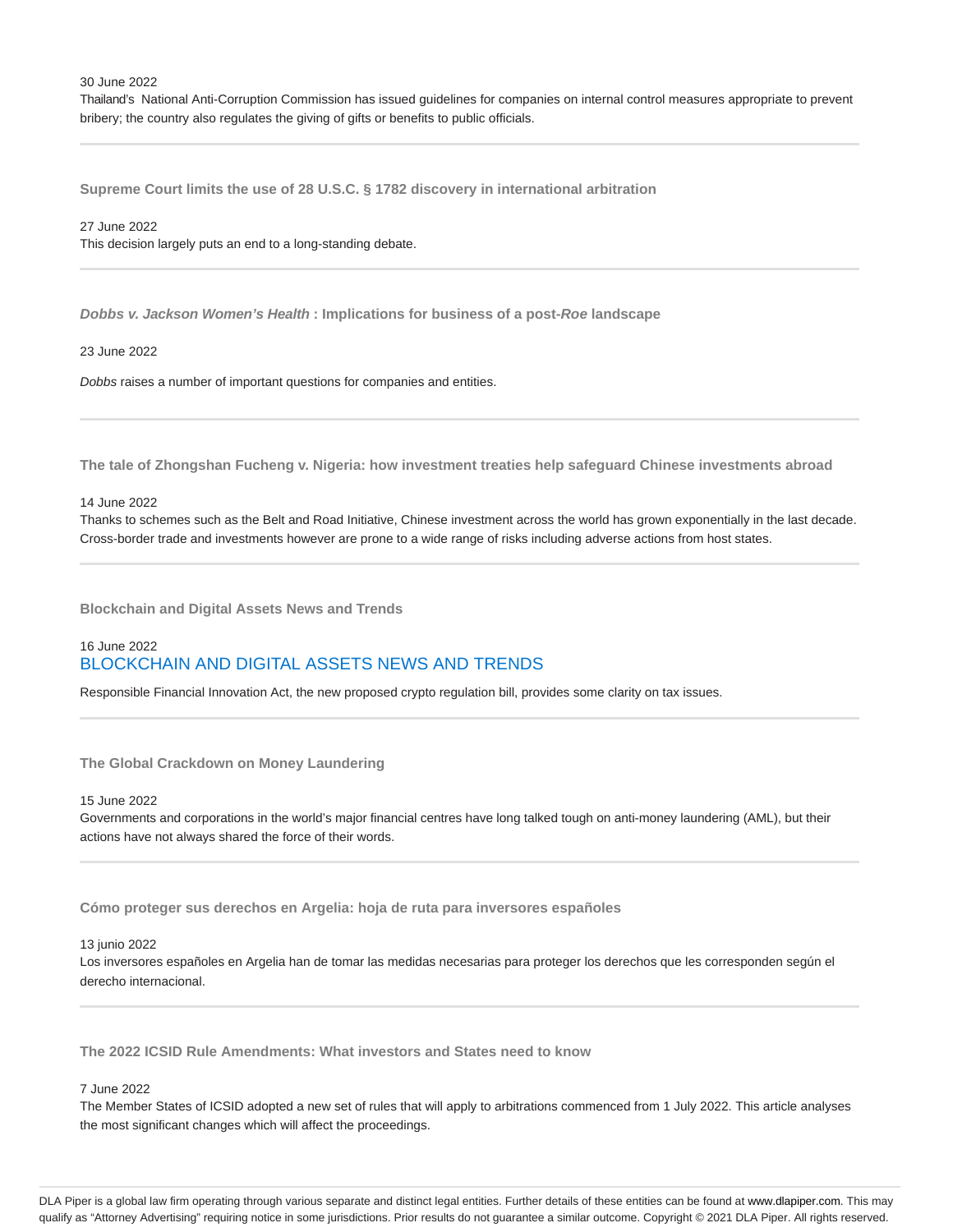**When can a state-linked entity bring an investment treaty claim?**

2 June 2022

An entity connected to a state must meet the requirements of the relevant treaty, including the investor definition. It should also be seen to act commercially. This depends on the facts and context.

**EU Commission adopts new Vertical Block Exemption Regulation and Guidelines**

1 June 2022

Following a comprehensive evaluation and review and upon the expiry of the current version of the law, the EU Commission has adopted the new Vertical Block Exemption Regulation (VBER) accompanied by detailed Guidelines (VGL), which will enter into force today, and will expire again after 12 years.

**DLA Piper's Practical Guide for Claims Managers in 2022 - Part 5**

# 30 May 2022 PRACTICAL GUIDE FOR CLAIMS MANAGERS IN 2022

In this fifth in the series of our monthly Practical Guides for Claims Managers in 2022, we consider certain key principles associated with terms that are commonly used in commercial insurance contracts, including warranties, conditions precedent and also 'mere' (or 'bare') conditions .

**Episode 2: EU Whistleblowing Directive – the key issues to know**

# 25 May 2022 GLOBAL COMPLIANCE AND INVESTIGATIONS PODCAST

A podcast covering key global issues relating to compliance and investigations.

**Blockchain and Digital Assets News and Trends**

# 23 May 2022 BLOCKCHAIN AND DIGITAL ASSETS NEWS AND TRENDS

OECD releases public consultation document on crypto tax reporting in effort to increase transparency.

**Caught between a rock and a hard place: Dealing with blocking statutes when conducting investigations in Asia**

# 23 MAY 2022

Dealing with "blocking statutes" has become the harsh reality for multinational corporates when conducting cross-border investigations. These statutes may apply to a corporate by virtue of their "home" jurisdiction (ie where they are incorporated or have their principal place of business), where the investigation takes place, or even where pieces of evidence may be located.

**Defining 'cyber crisis': The new Thai guidelines on cyberthreat levels**

23 MAY 2022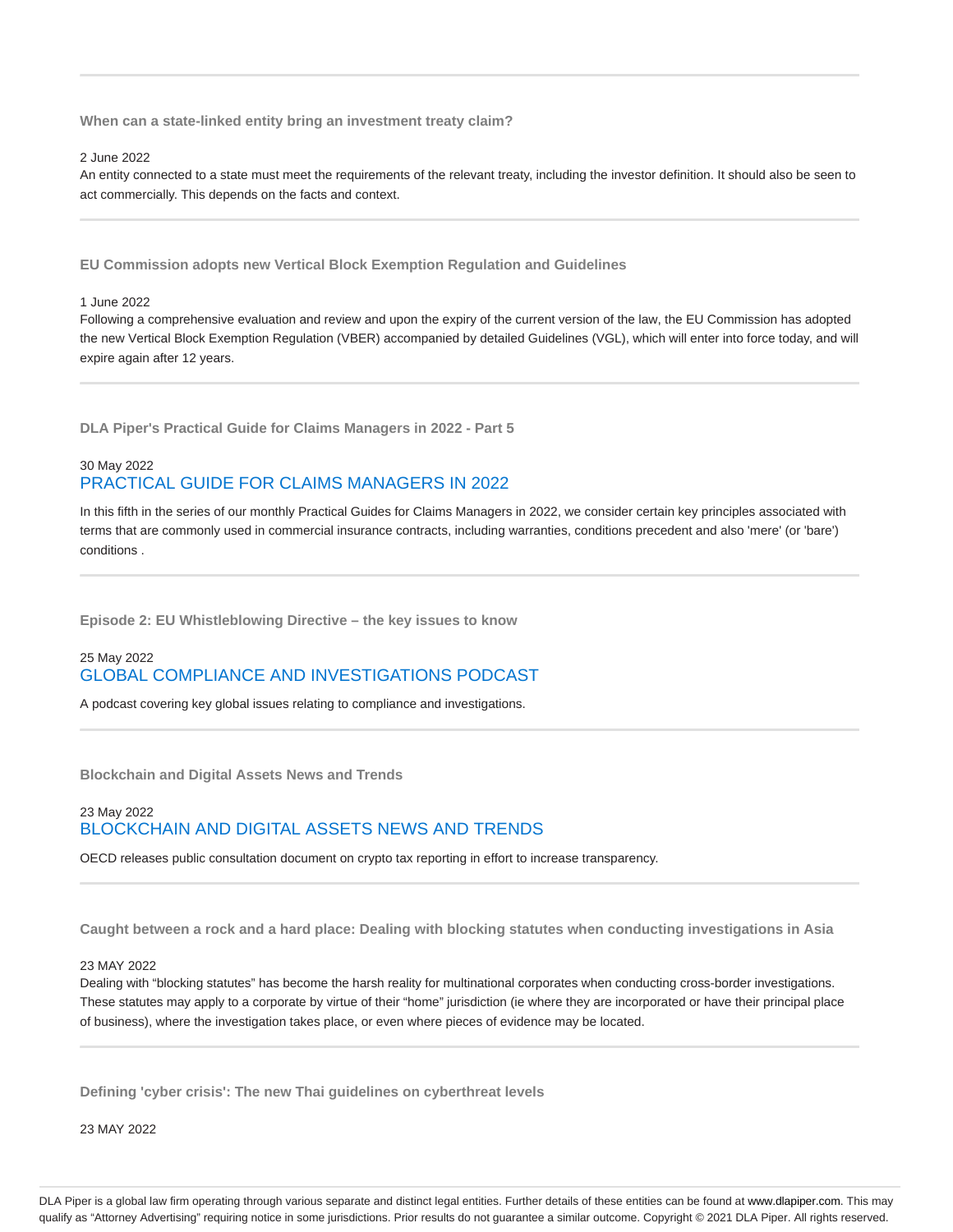Following our last article on the rights and obligations of Organizations of Critical Information Infrastructure (OCII), at the end of 2021, the Thai government issued guidelines intended to assist these organizations in classifying cyber threats they face. In this piece, we examine what these guidelines mean for OCIIs, and how OCIIs may appropriately consider these guidelines when conducting cybersecurity reviews or when responding to regulators.

**In the hot seat: Climate change litigation risk in Australia**

# 23 MAY 2022

This article takes a look at trends in Australia as it has the second largest number of climate cases globally. These trends are likely to emerge throughout Asia, and Asian companies investing in Australia also need to understand these trends.

**SEAChange Issue IV: May 2022**

# 23 MAY 2022 **SEACHANGE**

Our latest covers various developments in the disputes and cybersecurity space, touching on Australia, Singapore and Thailand.

We also examine how corporates can tackle the challenges posed by "blocking statutes" to the conduct of internal and regulatory investigations in Asian markets. This has become a hot issue given the trend of regulators and governments enforcing and enacting legislation to limit the sharing of evidence out of their respective jurisdictions.

**Watch where you seat: Singapore High Court clarifies that Law of Seat governs subject matter arbitrability at the pre‑award stage**

#### 23 MAY 2022

Subject matter arbitrability refers to the power of an arbitrator to hear certain categories of disputes as a matter of public policy. Naturally, national laws vary in the extent to which they limit arbitrable subject matter. Generally, disputes or claims relating to commercial or contractual matters are arbitrable, whereas criminal, family, bankruptcy, and insolvency matters are not.

**Case Note - Tushita Technologies Ltd v MJ Protective Services Group Pty Ltd [2022] NSWSC 413**

## 10 May 2022

DLA Piper's Insurance team in Sydney successfully defended an application by a plaintiff in the Supreme Court of New South Wales to join the insurer of a named defendant (which was in liquidation) to the proceedings under the Civil Liability (Third Party Claims Against Insurers) Act 2017.

**Africa, In The Vanguard: Africa's Role In Shaping The Future Of Investor-State Arbitration**

#### 12 April 2022

DLA Piper is delighted to have collaborated with Nairobi Centre for International Arbitration to produce an article regarding "Africa, In The Vanguard: Africa's Role In Shaping The Future Of Investor-State Arbitration" in its Alternative Dispute Resolution Journal. The journal provides a platform for scholarly dialogue on pertinent issues relating to the reform of the investor-state dispute settlement regime.

**Fast fraud facts: News from Occupational Fraud 2022: A Report to the Nations**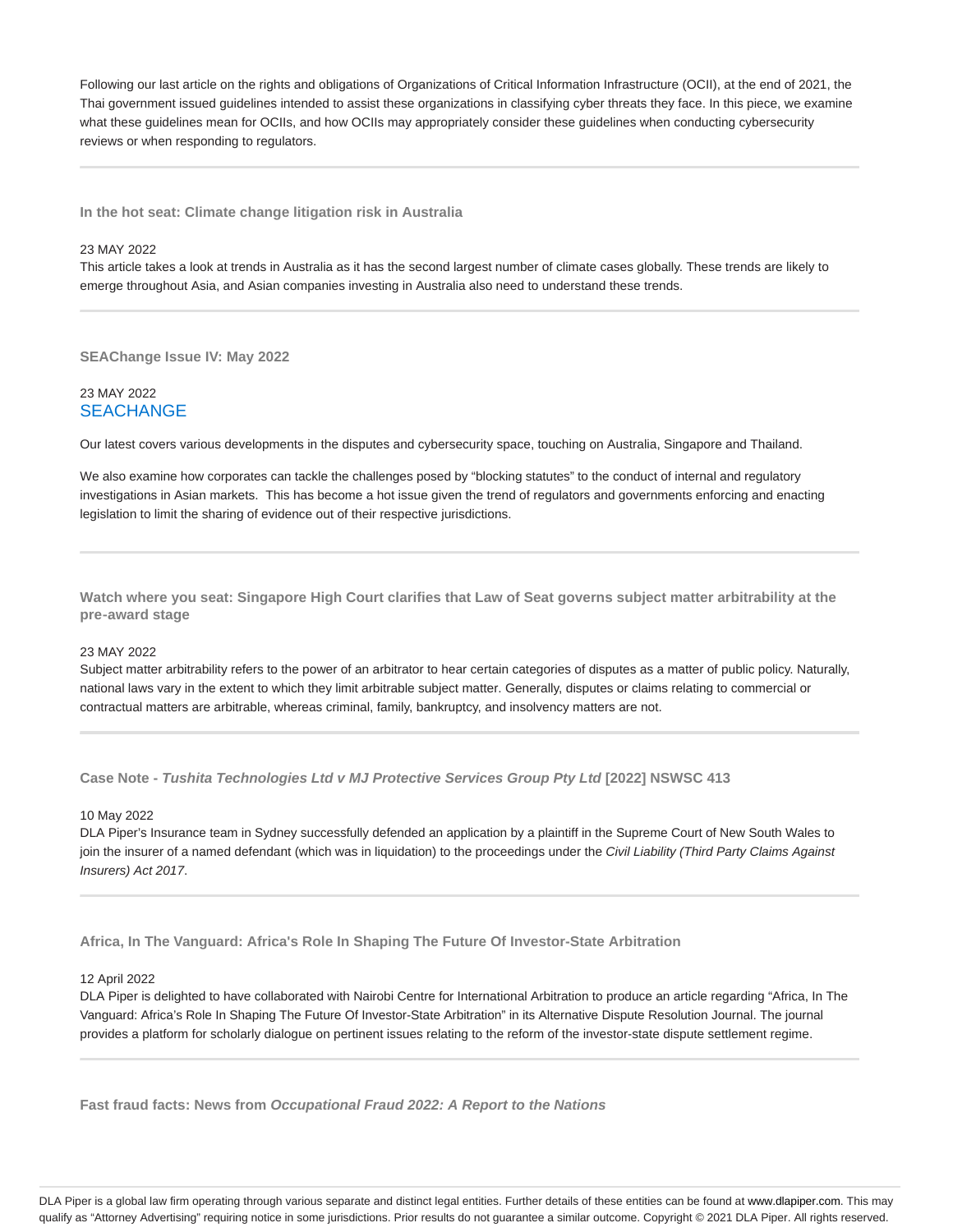#### 7 April 2022

Did you know that organizations worldwide lose five percent of their revenue each year, for an estimated total of \$4.7 trillion dollars, to occupational fraud on an annual basis? In the recently published 2022 version of the Occupational Fraud Report, the most comprehensive global study by The Association of Certified Fraud Examiners to date, the true cost of fraudulent schemes for organizations is addressed.

**Episode 1: Key trends across the globe in compliance and investigations**

# 5 April 2022 GLOBAL COMPLIANCE AND INVESTIGATIONS PODCAST

A podcast covering key global issues relating to compliance and investigations.

**Events in Ukraine | Top tips for your commercial contracts**

30 March 2022

The events in Ukraine are having a profound effect on the global economy. This article is intended to act as a guide in how to analyse a contract in order to assess what remedies or relief are available, and to take account of the risks and issues associated with the events in Ukraine.

**Ukraine conflict: Force majeure and frustration in commercial contracts**

29 March 2022

This article provides an in-depth analysis of the core legal principles of force majeure and frustration and how they can apply to contracts affected by events in Ukraine and their consequences.

**Six ways the construction industry is innovating to deliver ESG demands**

21 March 2022

Following COP26, national governments are enacting legislation to combat the effect of the climate crisis. The world's industries, construction among them, are reflecting and assessing how they can adapt to deliver the environmental, sustainability and governance (ESG) demands of the marketplace.

**Singapore imposed sanctions on Russia**

11 March 2022 On 5 March 2022 the Ministry of Foreign Affairs of Singapore announced the imposition of sanctions against Russia.

**Reduction of French solar tariffs – how can investors protect their rights**

10 March 2022

In this briefing, we summarize the key regulatory changes which will impact solar projects and identify the avenues available to investors to protect their interests, and the long-term returns on their investments.

**Aiscension: an AI tool to ensure effective risk management by detecting anti-competitive practice**

24 February 2022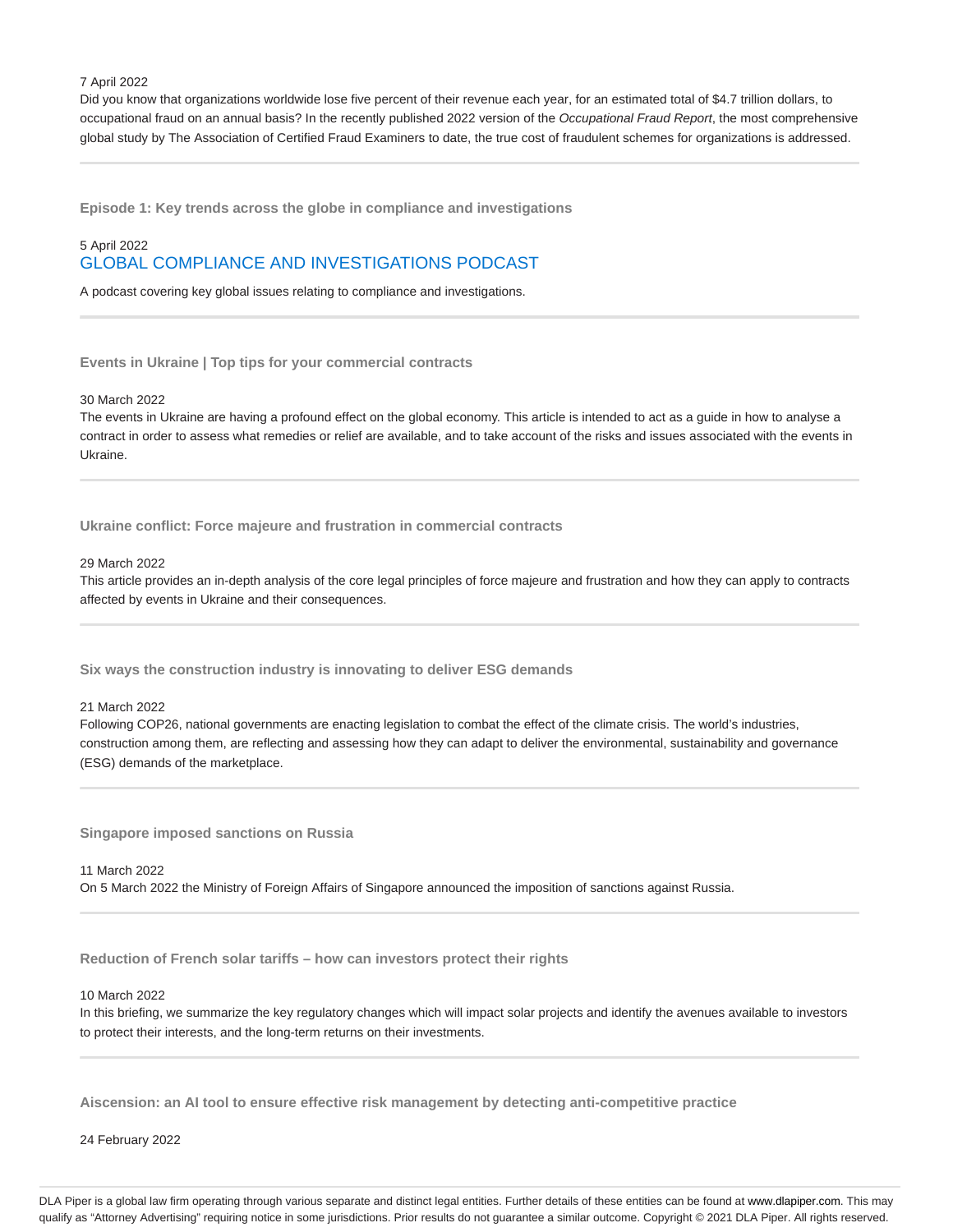Anti-competitive activity has been rife in companies for centuries and there are many who like to take the ostrich approach and bury their head in the sand. However, it is known that this approach to risk management is ineffective should the regulators come looking, and with fines of up to 10% of global turnover, it is a big risk to take.

**A Corporate Governance "Boost" – The MAS Revises Guidelines for Financial Institutions and Insurers\***

#### 22 February 2022

On 9 November 2021, the Monetary Authority of Singapore issued revised Guidelines on Corporate Governance for Designated Financial Holding Companies, Banks, Direct Insurers, Reinsurers and Captive Insurers which are Incorporated in Singapore. The revised Guidelines will take effect throughout 2022 and are designed to provide Singapore with a further improved business environment, coupling high governance standards and greater corporate management flexibility.

**Getting Real "Bite" in the Year of the Tiger: The New Singapore Workplace Discrimination Guidelines\***

# 22 February 2022

During 2022, the Singapore Government looks set to enshrine into law some or all of the principles currently contained in the Tripartite Guidelines on Fair Employment Practices in relation to workplace discrimination. With the introduction of Singapore's first workplace discrimination legislation and a newly formed discrimination tribunal, the TGFEP will finally receive their missing teeth – find out what it means for your business operations in Singapore.

# **No Win, No Fee: Singapore Embraces Conditional Fee Arrangements\***

#### 22 February 2022

Boosting its popularity as a global arbitration seat, Singapore has passed a law that allows conditional fee arrangements (CFA) in international and domestic arbitration proceedings, certain proceedings of the Singapore International Commercial Court and related court and mediation proceedings. A CFA is an agreement between the client and legal counsel which provides for the whole or part of the lawyer's fees and costs in dispute resolution proceedings to be payable only in specified circumstances, such as where the client succeeds in the claim, or where certain agreed outcomes are achieved. The introduction

of the CFA framework aligns Singapore with other jurisdictions, such as England & Wales, Australia, and Canada, each of which have allowed CFAs in various forms for some time.

**Raising the Bar on Blowing the Whistle: China's New Whistleblower Rewards Measures Provide Additional Incentives (and Controls) for Whistleblowing**

# 22 February 2022

China's new Whistleblower Rewards Measures provides up to RMB1 million (approx. USD157,000) in rewards for the reporting of major violations of China's various market conduct regulations. The regulations aim to provide greater incentives to whistleblowers and deter illegal activities in the market more effectively, particularly in light of the increased importance of whistleblowing across different industries in China in recent years. In light of these new measures, companies with operations in China should implement or strengthen their internal controls and reporting mechanisms.

**Is litigation funding compatible with Shariah principles?**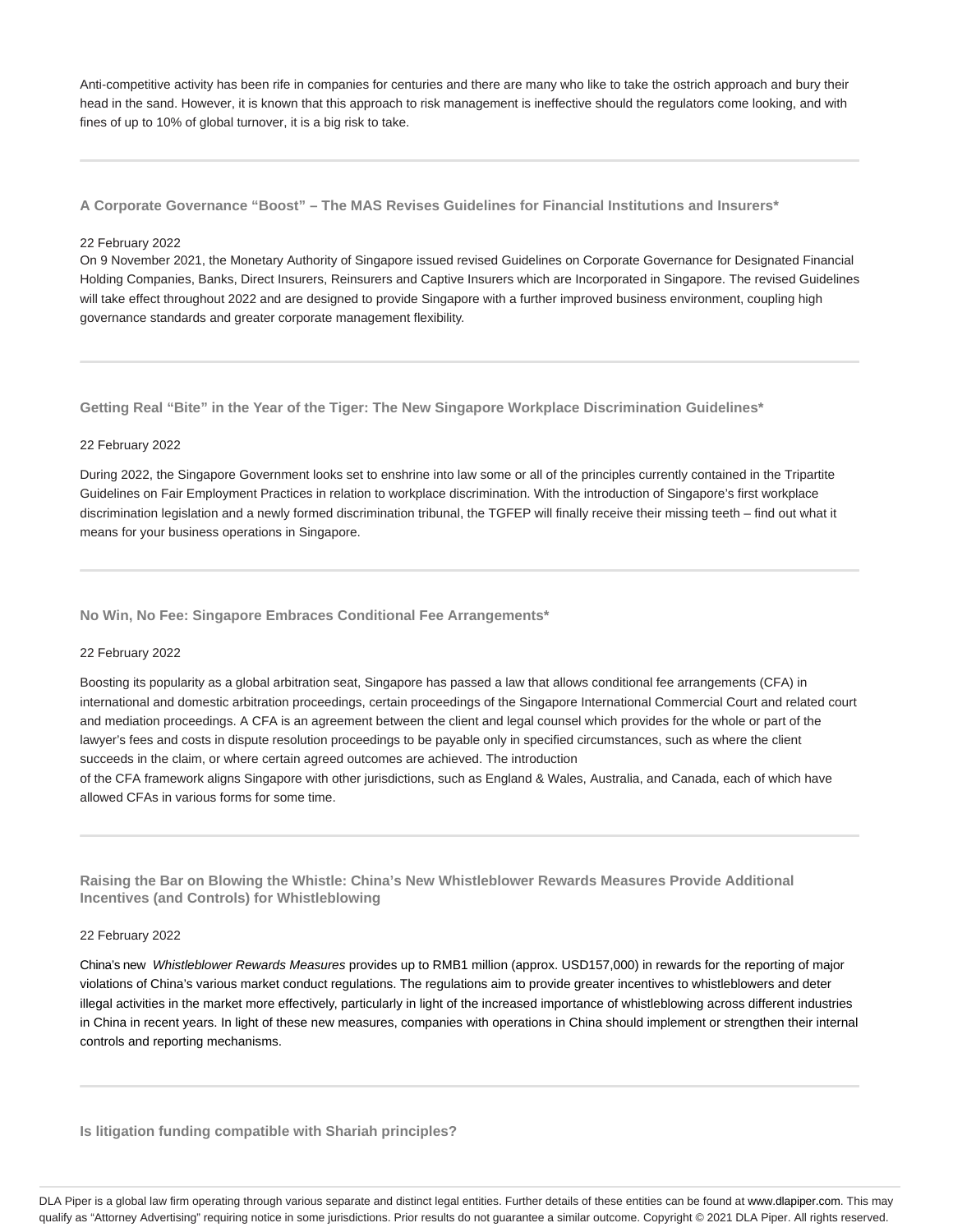31 January 2022

This article explores the principles of litigation funding, why it is becoming increasingly attractive and whether it is compatible with Islamic Finance principles.

**Tortious claims and climate change: Where are we now?**

31 January 2022

What should be the response of tort law to climate change? That starkly put is the key issue raised by this appeal.

**Mauritius - Global bribery offenses guide**

11 January 2022

**Angola - Global bribery offenses guide**

11 January 2022

**Argentina - Global bribery offenses guide**

11 January 2022

**Australia - Global bribery offenses guide**

11 January 2022

**Austria - Global bribery offenses guide**

11 January 2022

**Bahrain - Global bribery offenses guide**

11 January 2022

**Belgium - Global bribery offenses guide**

11 January 2022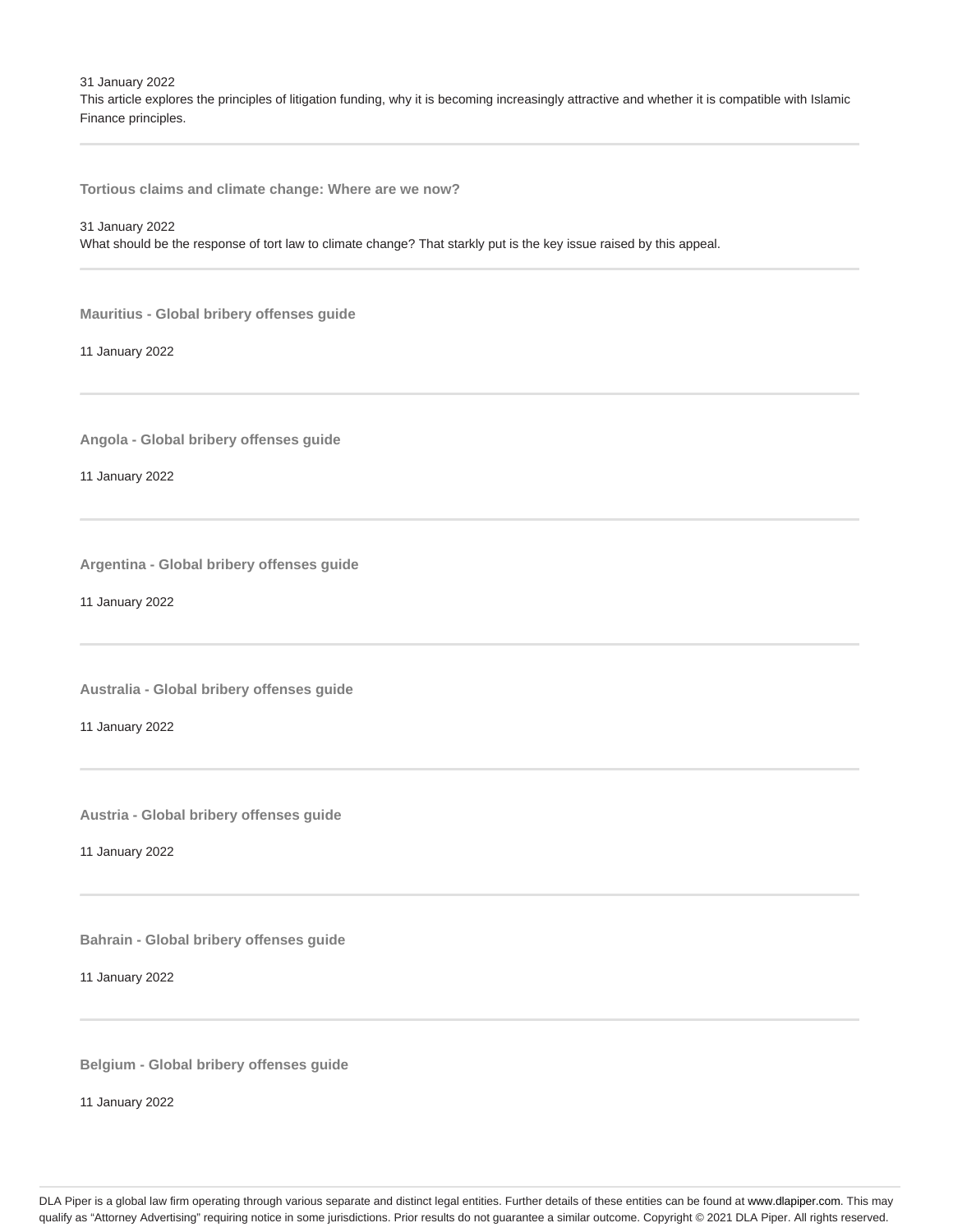**Brazil - Global bribery offenses guide**

11 January 2022

**Burundi - Global bribery offenses guide**

11 January 2022

**Canada - Global bribery offenses guide**

11 January 2022

**Chile - Global bribery offenses guide**

11 January 2022

**China - Global bribery offenses guide**

11 January 2022

**Colombia - Global bribery offenses guide**

11 January 2022

**Czech Republic - Global bribery offenses guide**

11 January 2022

**Denmark - Global bribery offenses guide**

11 January 2022

**Ethiopia - Global bribery offenses guide**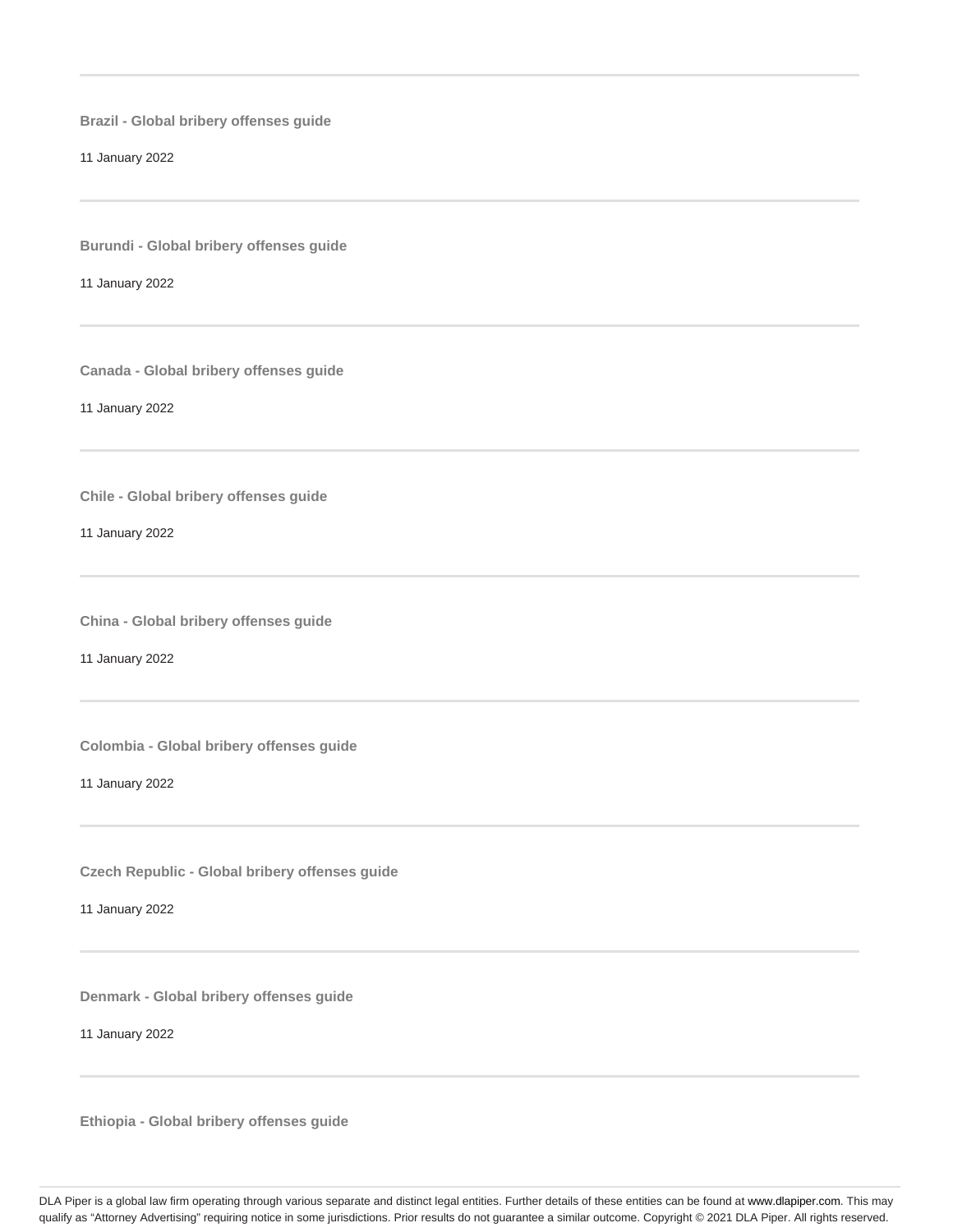**Finland - Global bribery offenses guide**

11 January 2022

**France - Global bribery offenses guide**

11 January 2022

**Germany - Global bribery offenses guide**

11 January 2022

# **Global bribery offenses guide**

11 January 2022

In recent decades, improved standards in the identification and enforcement of international bribery offenses have provided the backdrop to a growing appreciation and management of bribery risk within the business community.

**Hong Kong - Global bribery offenses guide**

11 January 2022

**Hungary - Global bribery offenses guide**

11 January 2022

**Ireland - Global bribery offenses guide**

11 January 2022

**Italy - Global bribery offenses guide**

11 January 2022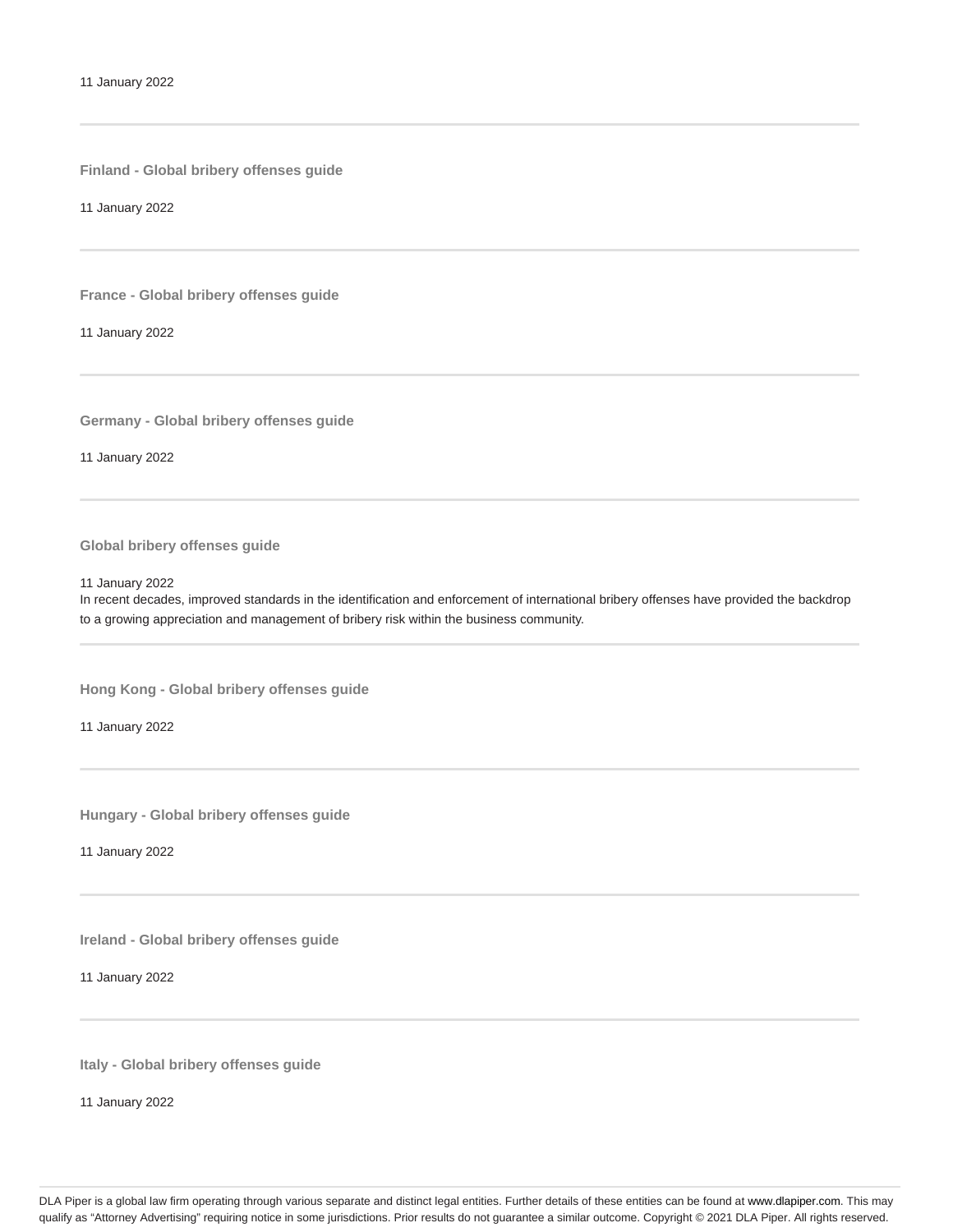**Japan - Global bribery offenses guide**

11 January 2022

**Kenya - Global bribery offenses guide**

11 January 2022

**Kuwait - Global bribery offenses guide**

11 January 2022

**Luxembourg - Global bribery offenses guide**

11 January 2022

**Mexico - Global bribery offenses guide**

11 January 2022

**Morocco - Global bribery offenses guide**

11 January 2022

**New Zealand - Global bribery offenses guide**

11 January 2022

**Norway - Global bribery offenses guide**

11 January 2022

**Oman - Global bribery offenses guide**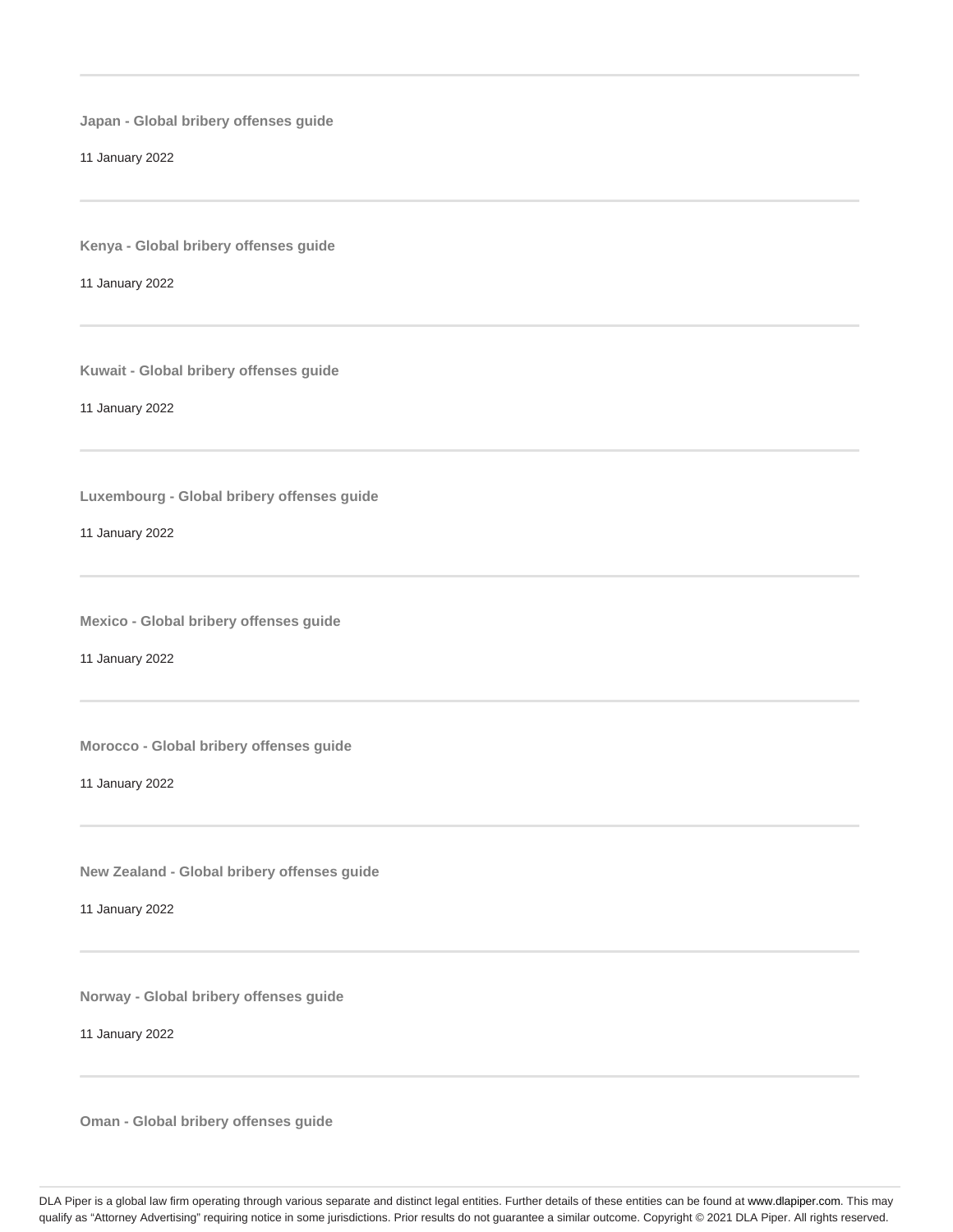**Peru - Global bribery offenses guide**

11 January 2022

**Poland - Global bribery offenses guide**

11 January 2022

**Portugal - Global bribery offenses guide**

11 January 2022

**Qatar - Global bribery offenses guide**

11 January 2022

**Romania - Global bribery offenses guide**

11 January 2022

**Russia - Global bribery offenses guide**

11 January 2022

**Saudi Arabia - Global bribery offenses guide**

11 January 2022

**Singapore - Global bribery offenses guide**

11 January 2022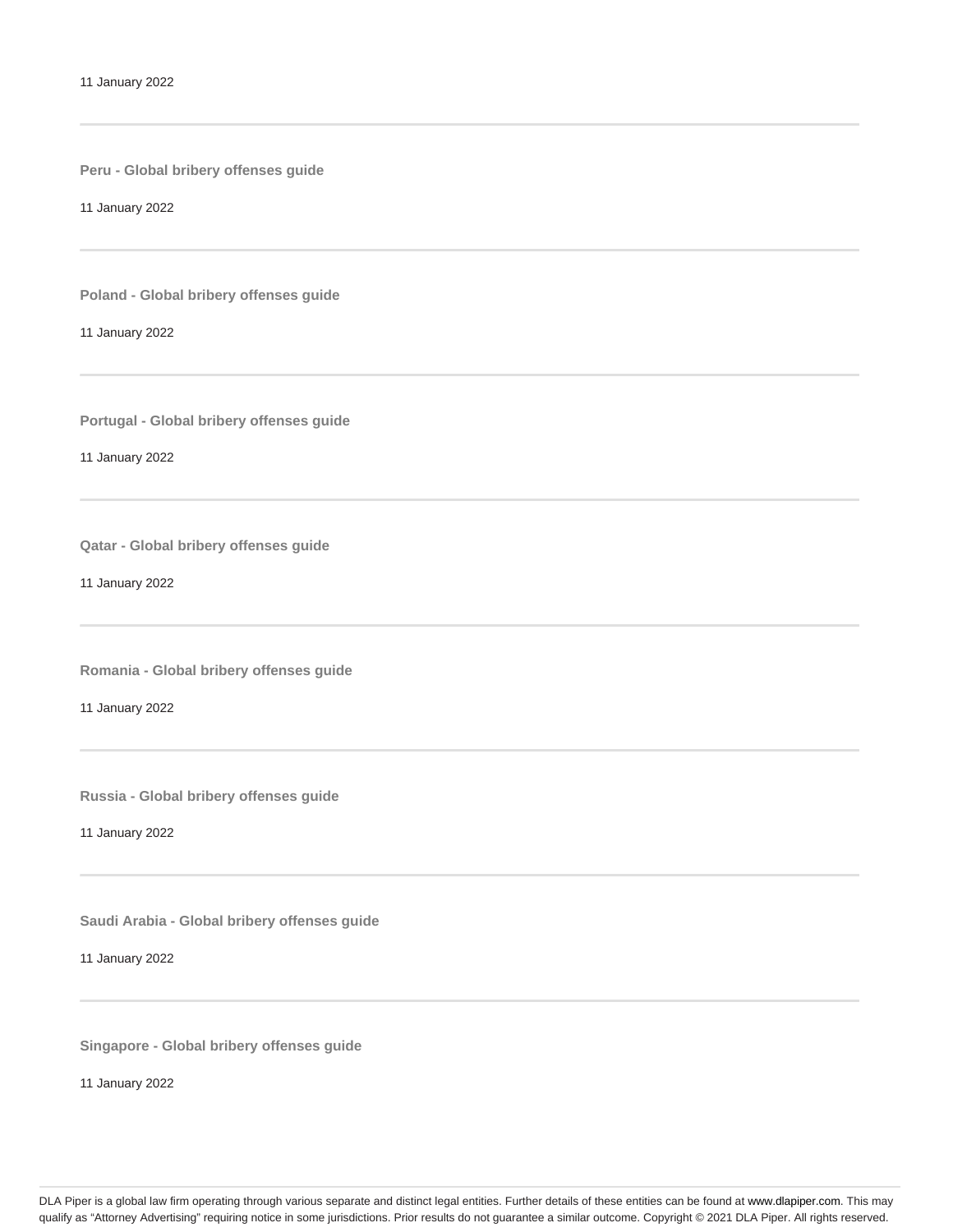**Slovakia - Global bribery offenses guide**

11 January 2022

**Spain - Global bribery offenses guide**

11 January 2022

**Sweden - Global bribery offenses guide**

11 January 2022

**Tanzania - Global bribery offenses guide**

11 January 2022

**Thailand - Global bribery offenses guide**

11 January 2022

**Tunisia - Global bribery offenses guide**

11 January 2022

**Ukraine - Global bribery offenses guide**

11 January 2022

**United Arab Emirates- Global bribery offenses guide**

11 January 2022

**United Kingdom - Global bribery offenses guide**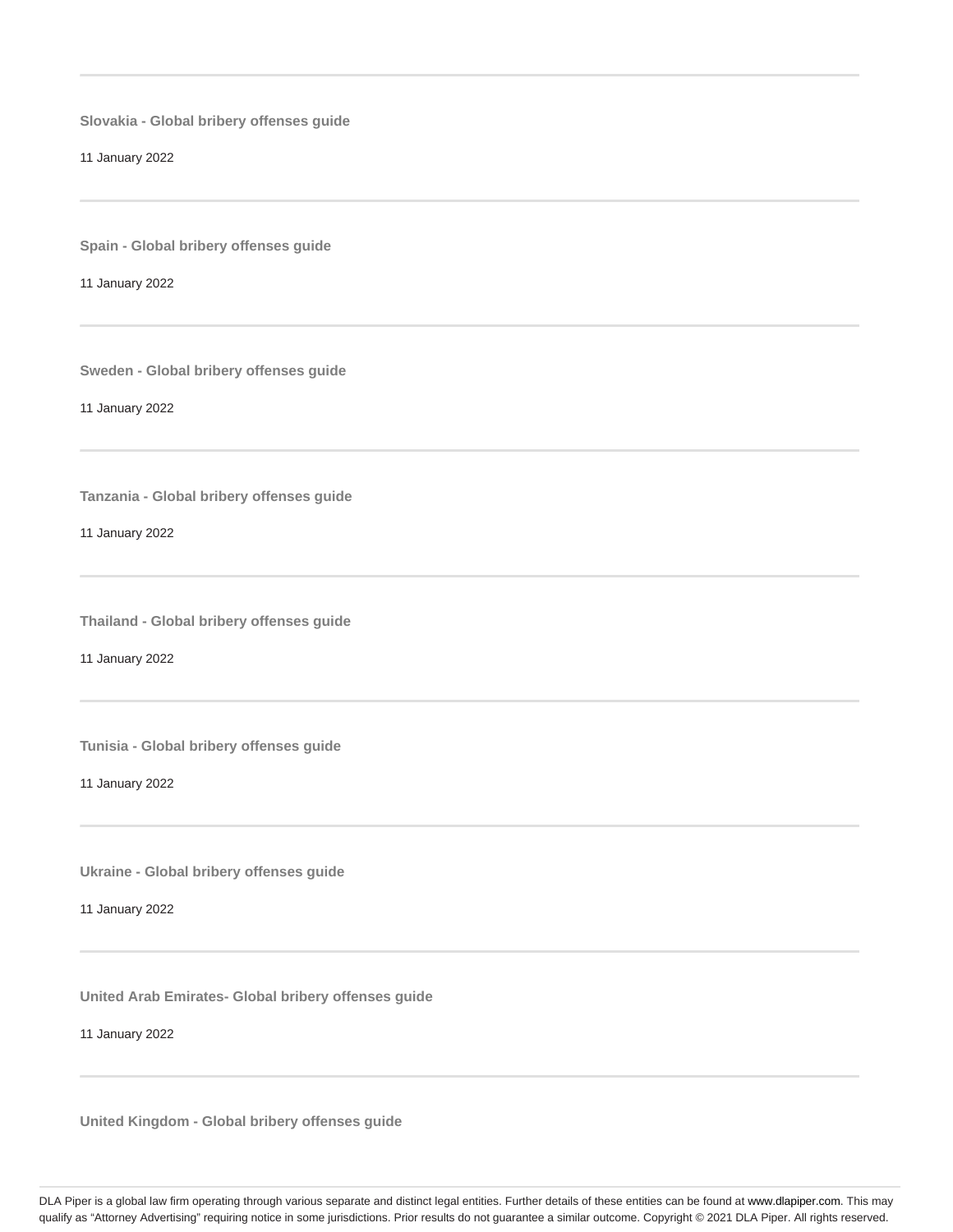**United States - Global bribery offenses guide**

11 January 2022

**Zambia - Global bribery offenses guide**

11 January 2022

**Zimbabwe - Global bribery offenses guide**

11 January 2022

**Supporting the health of your health system: 2022**

3 January 2022 Helping you tend to healthcare system wellness throughout the business life cycle.

**The EU's new whistleblowing regime – why it matters to UK businesses**

15 December 2021 Friday 17 December 2021 marks a moment of divergence between the whistleblowing frameworks in the UK and EU, with the official implementation of the European bloc's new Whistleblowing Directive (Directive (EU) 2019/1937) (the Directive).

**With Civil Cyber-Fraud Initiative, government sharpens focus on cybersecurity obligations for government contractors**

13 December 2021 Deploying the False Claims Act to pursue cybersecurity-related fraud.

**Google files groundbreaking civil suit to disrupt massive botnet with blockchain backup system**

10 December 2021

Civil actions to take down botnets have been around for years, but the blockchain aspect adds a new twist.

**SHE Matters**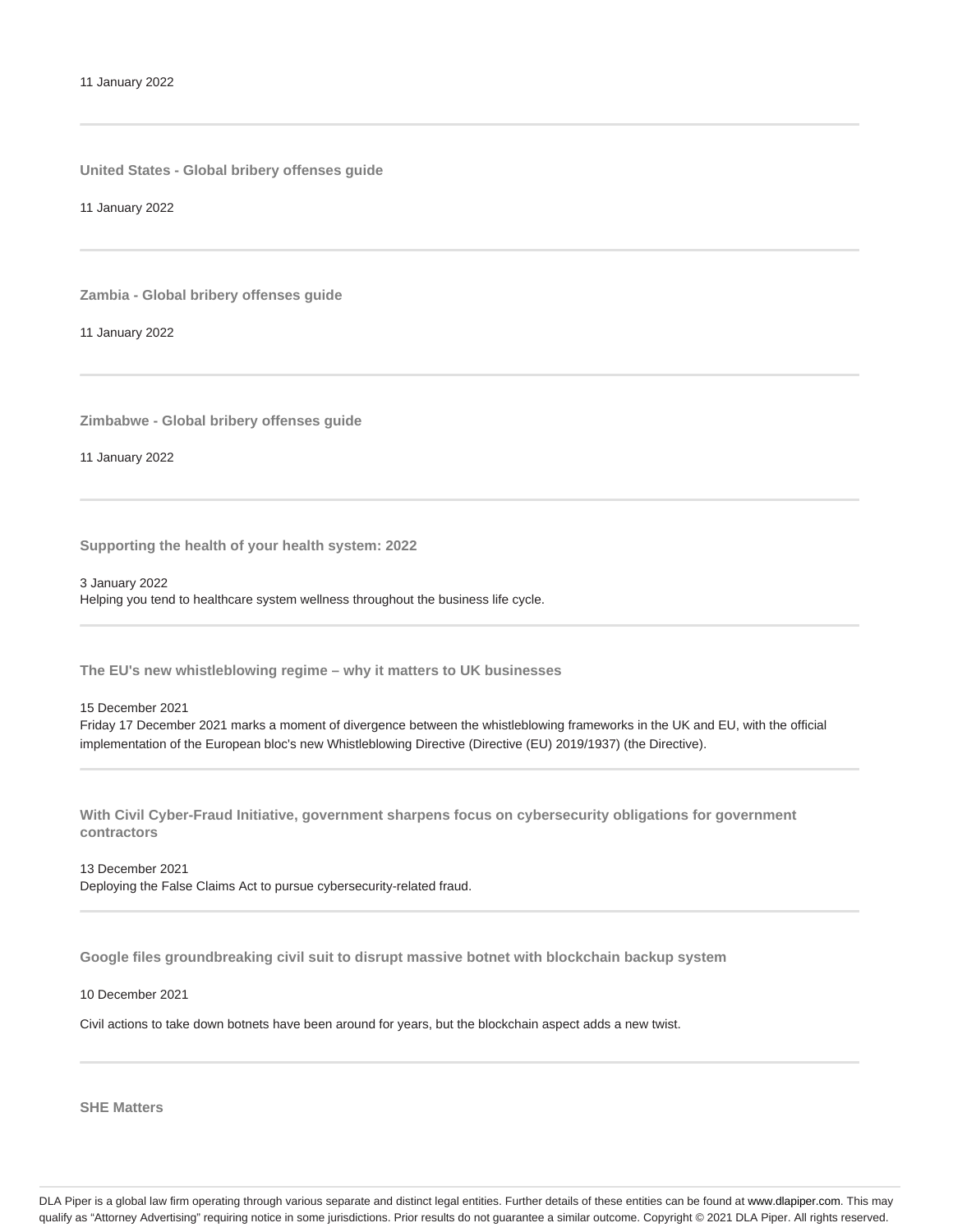# 29 November 2021 HEALTH, SAFETY AND ENVIRONMENTAL MATTERS SERIES

SHE Matters is a quarterly publication compiled by DLA Piper's Safety, Health and Environment lawyers. This autumn edition includes articles on the Environment Bill; H&S fines and sentencing; tackling biodiversity loss; UK conformity assessed marking; case law on corporate manslaughter, and much more.

**Law applicable to arbitration agreements: UK Supreme Court confirms law of the contract generally prevails**

## 22 November 2021

In the eagerly anticipated judgment of Kabab-ji v Kout , the English Supreme Court upheld the Court of Appeal's 2020 decision in the same matter that when English law is expressly chosen by the parties to govern a contract, English law will also usually govern the arbitration agreement contained in that contract.

**Russia signs the 2019 Convention on the Recognition and Enforcement of Foreign Judgments**

# 22 November 2021

On 17 November 2021, the Russian Federation signed the Convention of 2 July 2019 on the Recognition and Enforcement of Foreign Judgments in Civil or Commercial Matters (Convention).<sup>1</sup> Russia is now the fifth state to sign the Convention along with Costa Rica, Israel, Ukraine and Uruguay, although no country has ratified the Convention and it has yet to enter into force.

<sup>1</sup> Convention

**Driving change: The decarbonisation of European transport**

# 17 November 2021

Transport is the bedrock of modern economies. It is also a major source of carbon dioxide emissions. The purpose of this study is to examine decarbonisation strategies in three key transportation subsectors: aviation, rail and shipping.

**Nuevos acontecimientos en el sector energético mexicano generan incertidumbre**

17 de noviembre de 2021 Una discusión de las medidas, críticas y comentarios relevantes.

**Successful asset preservation application in Mainland China prior to the recognition of Hong Kong arbitral award**

# 17 November 2021

Following a victory in an arbitration at the HK International Arbitration Centre lead by DLA Piper Hong Kong, we have recently succeeded in assisting the Israeli client in obtaining an order from the Ningbo Intermediate People's Court for asset preservation prior to the recognition and enforcement of the HKIAC arbitral award in Ningbo, China.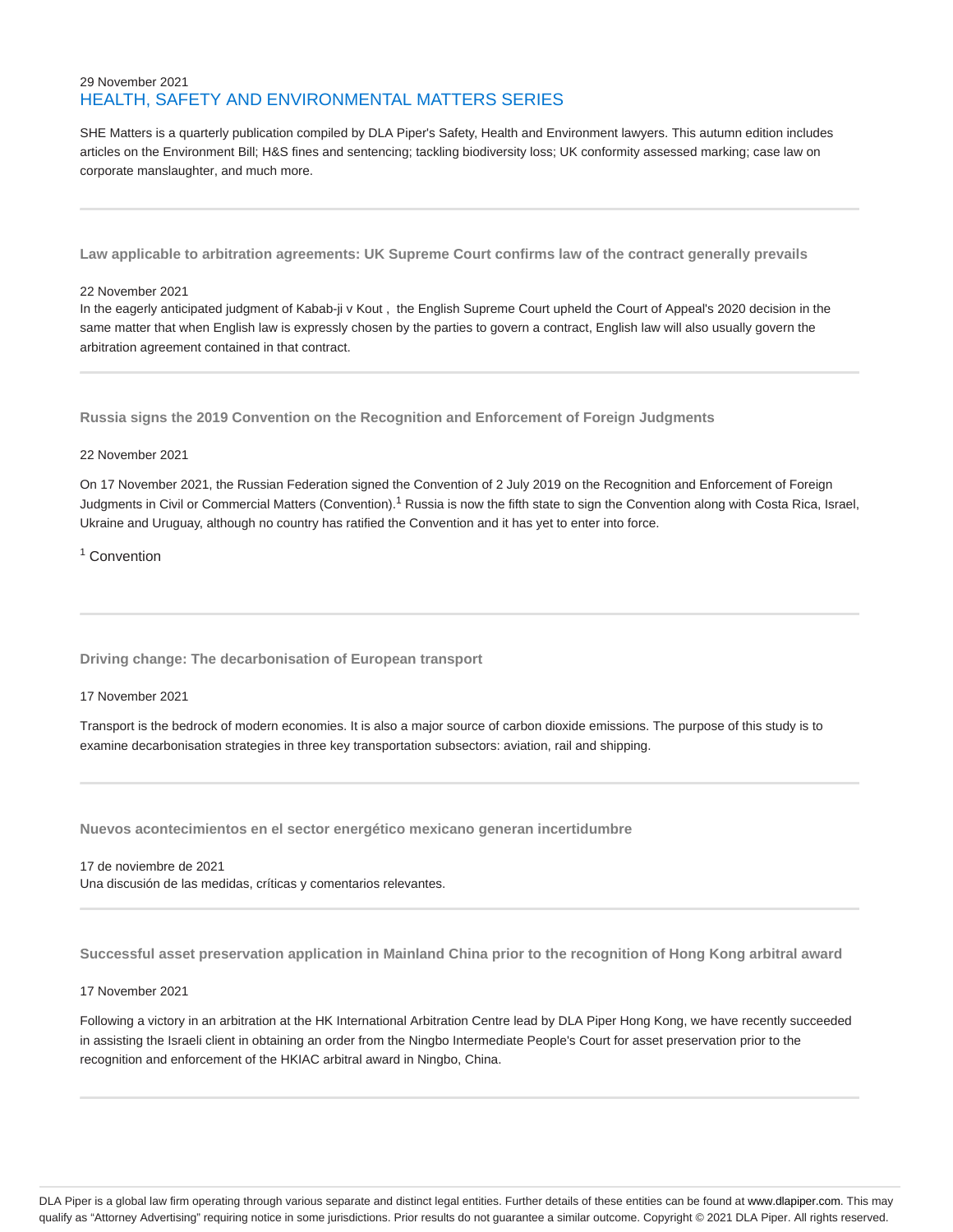**Lloyd v Google – Supreme Court Judgment – report and impacts on data protection and mass claims in the UK**

# 10 November 2021

UK Supreme Court allowed Google's appeal against the Court of Appeal decision which had previously granted Mr Lloyd permission to serve his representative claim on Google in the United States. The judgment brings to an end to one of the most significant issues to come before the UK Courts concerning class actions and data protection regimes.

**Why anti-suit injunctions may be on the rise after Brexit**

# 27 October 2021

The departure of the UK from the EU is expected to lead to a rise in the number of anti-suit injunctions sought in the English courts. In this article we consider the four main reasons why that is likely to be the case.

**An interview with Aldersgate Funding**

# 11 October 2021

In this podcast, DLA Piper partner Henry Quinlan interviews Jim Holding and Matthew Lo at Aldersgate Funding Limited, who shed some light on the advantages of litigation and arbitration funding; the types of claims eligible for funding; the process of funding a case; and the jurisdictional constraints on this type of financing.

DLA Piper · Aldersgate Funding on how litigation funding can help your business

**Presidente de México presenta iniciativa de reforma constitucional en materia de electricidad**

#### 7 de octubre de 2021

El resultado puede implicar graves consecuencias para los inversionistas del sector energético en México.

**Vale v. Steinmetz: The Court of Appeal re-emphasizes the consensual nature of arbitration and says "no" to third-party application of arbitral awards**

# 4 October 2021

On 16 July 2021 the Court of Appeal handed down its judgment in Vale SA & Ors v. Steinmetz & Ors, dismissing an appeal to have litigation proceedings against the appellants summarily struck out on the basis of a determination in an arbitral award to which they were not parties.

**Whistleblowing Laws in Europe: An international guide**

# June 2022

On September 25, 2019, the EU formally adopted the new EU Whistleblower Protection Directive (the Directive) designed to enhance protection for whistleblowers within the EU. The Directive is designed to provide common minimum standards across the Union and requires Member States to transpose it into national law by October 2021.

**The ICC's 2020 Dispute Resolution Statistics**

#### 22 September 2021

The International Chamber of Commerce has recently published its annual Dispute Resolution Statistics for 2020. This article offers a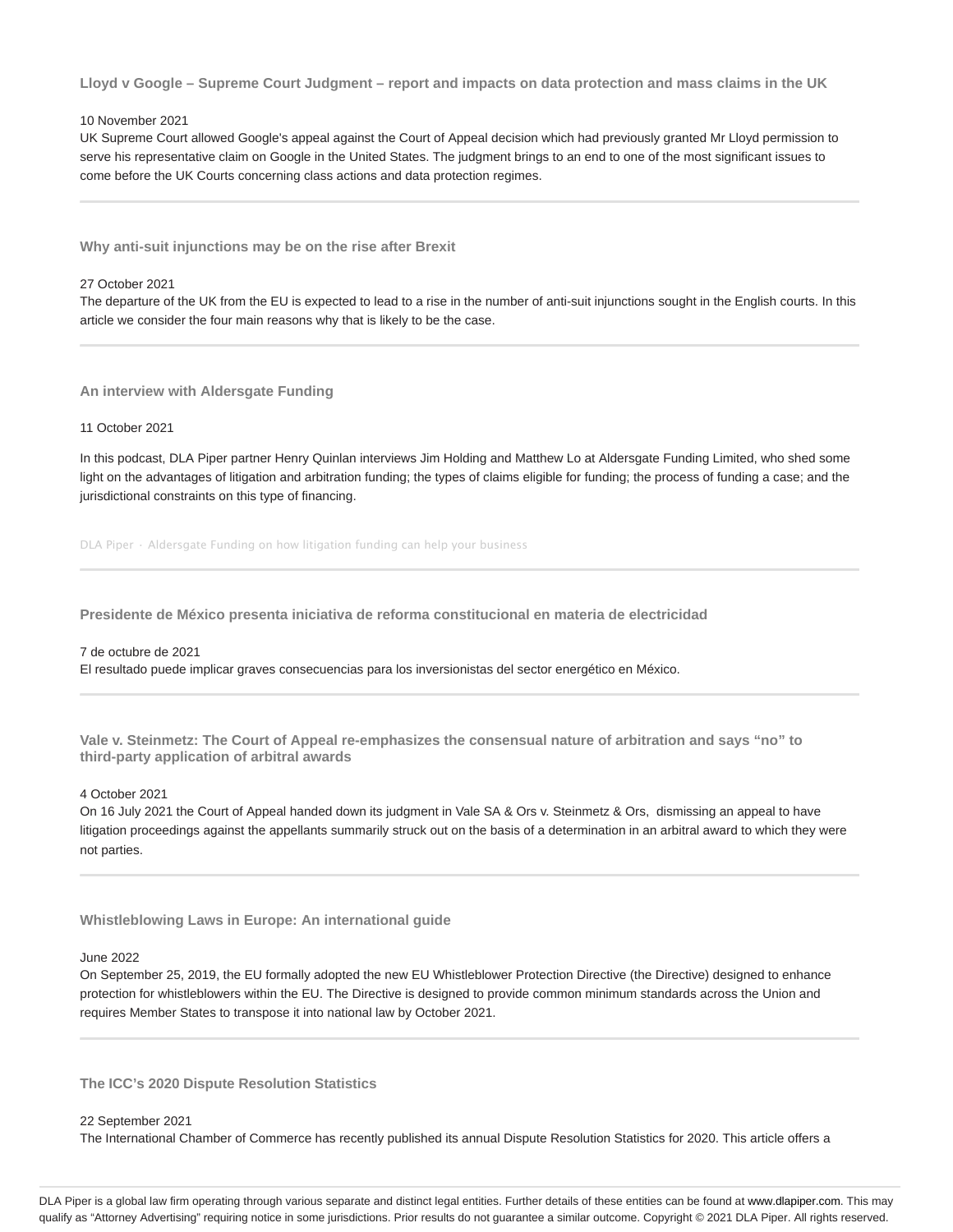**Virtual Hearings 2021**

# 21 September 2021 VIRTUAL HEARINGS

In this latest report in the Virtual Hearings series we set out a summary of data-driven conclusions and personal observations from clients and litigators from around the globe.

**Chambers International Arbitration 2021 Global Practice Guide – Trends and Development in China**

#### 15 September 2021

China encompasses a number of arbitral jurisdictions, the most popular of which are in Hong Kong and China. In the past year, we continued to see a significant rise in the number of arbitration cases seated in Mainland China and Hong Kong and strong development of the arbitration market despite the pandemic.

**Learning the lessons on excessive pricing from Aspen**

# 7 September 2021 ANTITRUST MATTERS

Back in April 2017, The Times ran a story detailing how a drug giant had a "secret plan" to destroy a cancer medicine unless large price rises were agreed to by national purchasing authorities. A month later, the European Commission opened an investigation into Aspen.

**Pleading with care: the limits of a tribunal's jurisdiction**

#### 31 August 2021

A recent Singapore High Court decision in CIZ v CJA is a useful reminder that the primary instruments for demarcating matters in dispute in an arbitration are the parties' own written submissions. Tribunals must decide cases that parties put before them, not cases that parties could (or should) have made.

**Insights from the US: will knowledge, recklessness or negligence in Australian securities class actions actually change anything?**

## 16 August 2021

Last week the Federal Government introduced permanent reforms to the continuous disclosure regime and misleading and deceptive conduct provisions in the Corporations Act 2001 and ASIC Act 2001 which provide that companies and their officers will not be exposed to civil liability unless they had a requisite mental element, being knowledge, recklessness or negligence. This change is in line with the recommendations of the Parliamentary Joint Committee for Corporations and Financial Services and also extends the temporary measures originally introduced at the height of the COVID-19 pandemic.

This change brings Australia's continuous disclosure regime closer to that of its counterparts in the United States and the United Kingdom, and there is much we can learn from our international colleagues.

**Green -v- Betfred – online gaming platform unable to rely on exclusion of liability clauses to avoid pay-out to**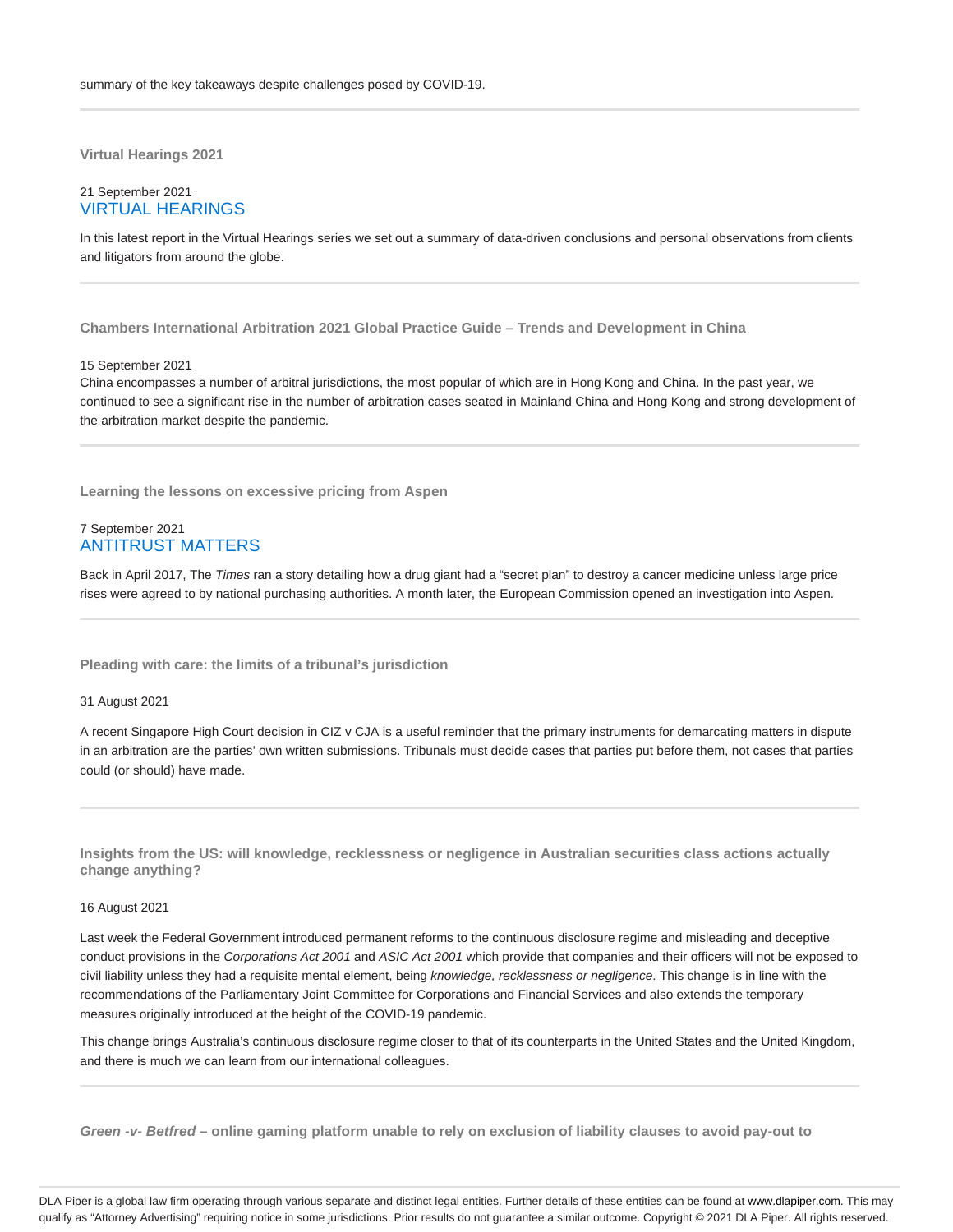#### **winning customer**

# 2 August 2021

The growth of online gaming in England means that gamblers are now more likely to be found at computer screens than casino tables. This was illustrated by the case of Andrew Green v Petfre (Gibraltar) Limited t/a Betfred [2021] EWHC 842 (QB).

**High Court criticises claimant law firm for seeking to load a compensation claim for a data breach with multiple heads of claim that are not appropriate**

# 2 August 2021

As the data protection compensation claim landscape develops in the UK, the High Court in the case of Warren -v- DGS Retail Limited [2021] EWHC 2168 (QB) has given useful guidance as to the appropriate heads of claim.

**Personal liability of a director and liability of an agent – the cautionary tale of Tattersalls Limited v McMahon**

# 21 July 2021

Bloodstock auction sales are a common means of selling thoroughbred horses. It was such an auction that gave rise to proceedings in Tattersalls Limited v McMahon [2021] EWHC 1629 (QB). The case is an important one for any agent in the sports arena and beyond read our full analysis of the case and recommendations.

**Third time lucky: Triple Point in the Supreme Court**

#### 20 July 2021

The Supreme Court has handed down its long awaited decision on the question of whether delay liquidated damages (LD) provisions survive termination. The case related to a dispute between the parties as to how delay LD provisions apply where an English law contract is terminated prior to its completion, and the interpretation of contractual wording seeking to limit liability.

**Between a Rock and a hard place: Singapore Courts decline to follow English precedent on 'No Oral Modification' clauses**

#### 5 July 2021

The Singapore Court of Appeal has decided against strict enforcement of no oral modification clauses, taking a different approach to the English Supreme Court. We summarise the contrasting cases and what this means for businesses operating in either of these jurisdictions.

**The DLA Piper Project Simulator – one year on**

#### 2 July 2021

Over the past year, we have delivered The DLA Piper Project Simulator to many of our construction, engineering and infrastructure clients, over a virtual platform, and client feedback has been overwhelmingly positive.

**The UK Bribery Act: A Perfect 10 or an uninspired 5/10?**

#### 1 July 2021

From its conception, the UK Bribery Act 2010, which came into force on 1 July 2011, presented itself as a radical and comprehensive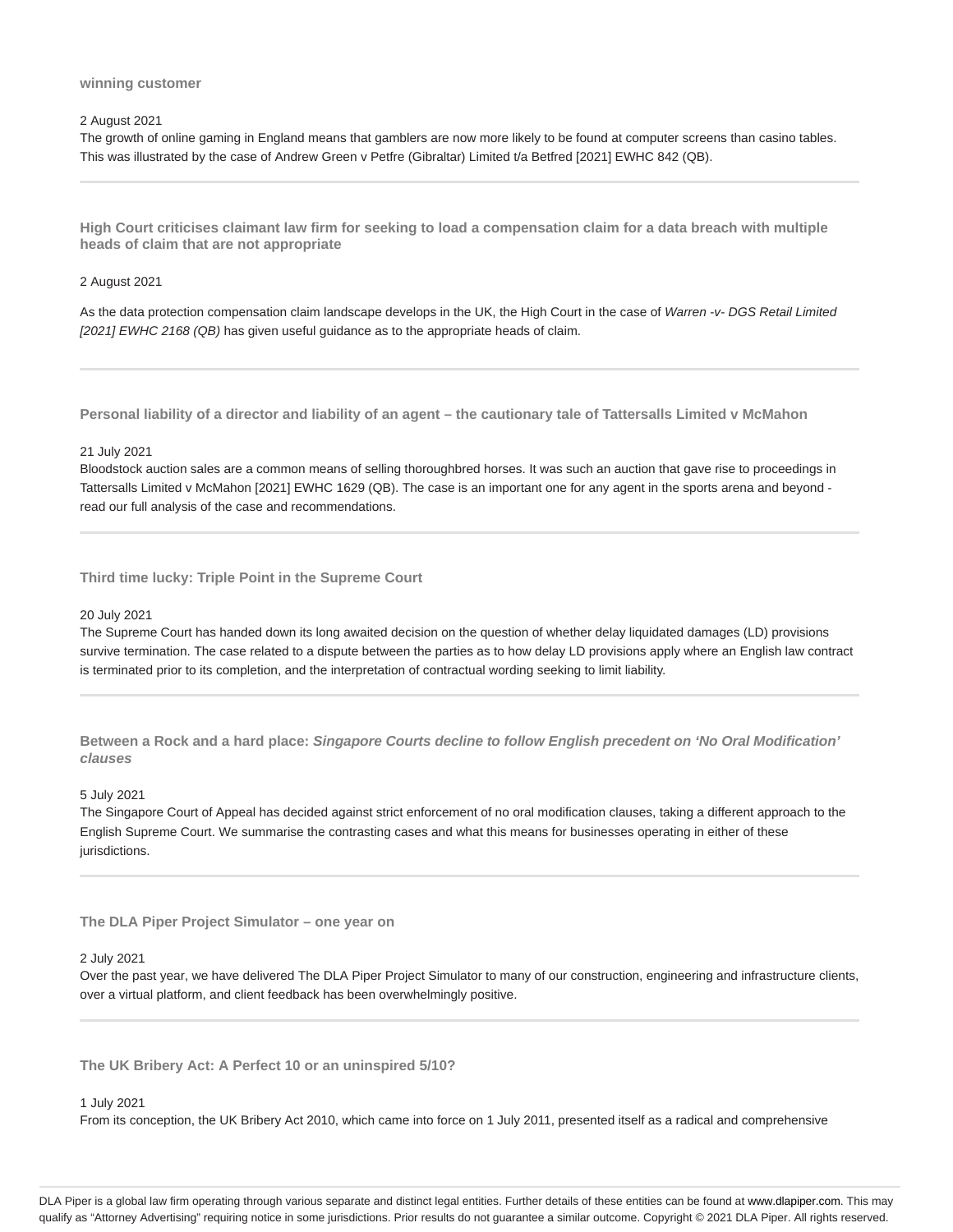**The LCIA 2020 Annual Casework Report**

21 June 2021

The LCIA published its annual casework report for 2020, the report showed that during the COVID-19 pandemic the LCIA has continued to thrive, with more disputes being referred to the LCIA in 2020 than in any previous year. We have summarised below some of the key trends which emerge from the Report.

**GAR guide to challenging and enforcing arbitration awards – Second edition**

#### 15 June 2021

The Global Arbitration Review's Guide to Challenging and Enforcing Arbitration Awards addresses the applicable standards for challenging and enforcing awards globally. We have authored a chapter outlining the challenges that may arise when trying to secure the awards.

# **Investment Arbitration in Africa**

15 June 2021

Working with the Global Arbitration Review, we have published a new chapter on Investment Arbitration in Africa. Providing an overview of recent trends and developments in investment arbitration, the rise of investment disputes and and the various initiatives to reform the ISDS system.

**Reformas en el marco jurídico de los energéticos en México y mecanismos de impugnación**

4 de junio de 2021

La Contrarreforma Energética incluye cambios en la regulación cuyo propósito es devolver el poder monopólico a CFE y Pemex.

**Queen's Speech 2021 – Judicial review reform**

# 24 May 2021

The UK Government appears intent on reforming judicial review (the means by which the High Court, pursuant to its supervisory jurisdiction, exercises control over administrative action).

**Cayman Islands Court of Appeal confirms availability of Norwich Pharmacal relief in foreign proceedings in Arcelormittal USA LLC v Essar Global Fund Limited & ors**

18 May 2021

The Cayman Islands Court of Appeal has confirmed that the Norwich Pharmacal relief is available in the Cayman Islands in aid of foreign proceedings, a matter on which there was some doubt in light of recent English High Court decisions .

**Human rights and environmental due diligence legislation in Europe – Implications for global supply chains**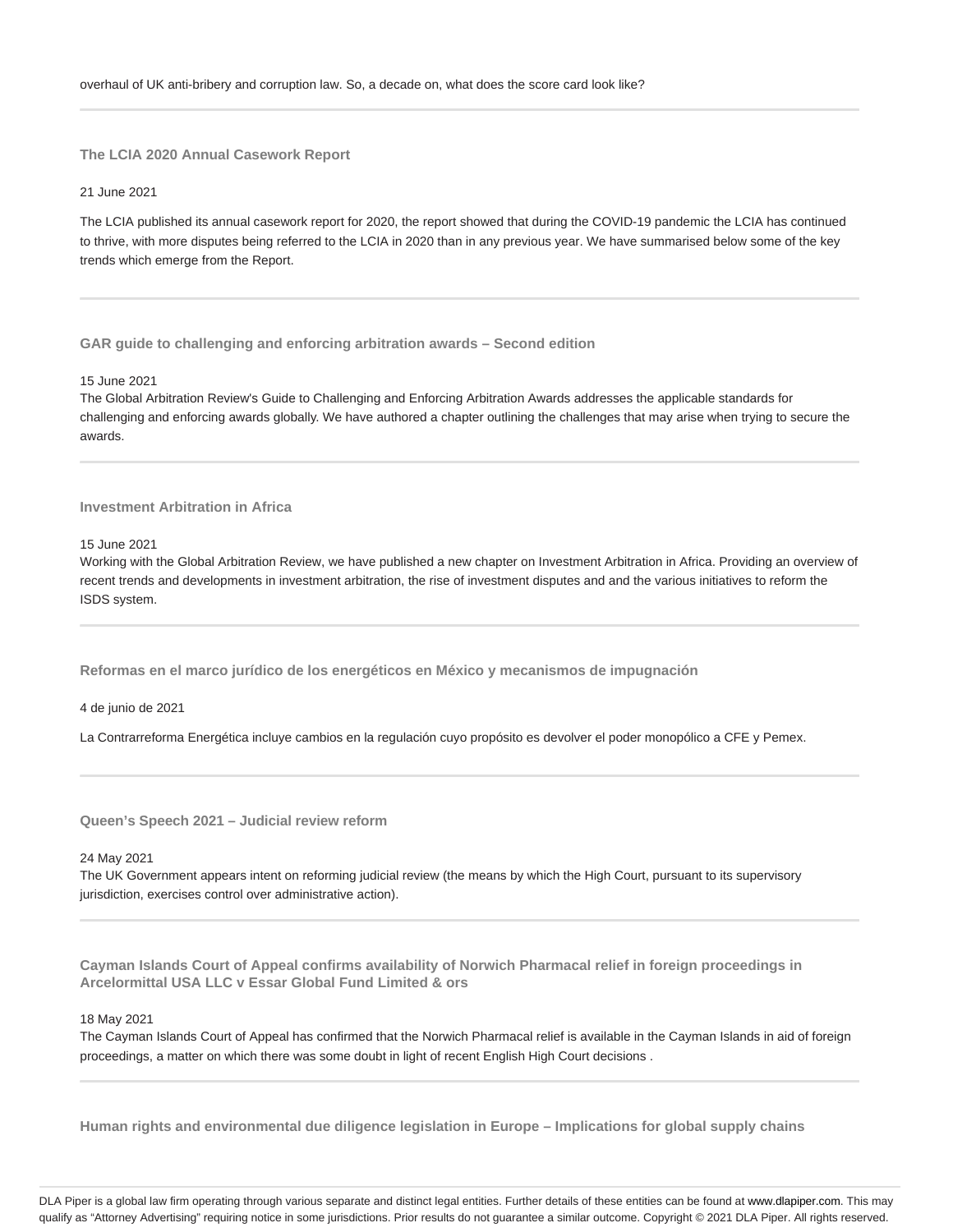# 17 May 2021

This article highlights how companies with global supply chains can maintain/achieve compliance with human rights and environmental standards and safely navigate this new hard law regulatory landscape in the EU Member States France, the Netherlands, Germany and at EU level.

**La financiación de litigios: una solución financiera a la pandemia**

## 14 May 2021

Una vez superada la fase como novedad disruptiva, la financiación de litigios por parte de terceros está a punto de entrar en un periodo de crecimiento mundial sin parangón, especialmente en España y América Latina.

**Drastic Extension of Germany's Foreign Direct Investment Control Regime**

## 5 May 2021

As expected, Germany's extended foreign direct investment control regime (FDI regime) took effect with the 17<sup>th</sup> Amendment of the Foreign Trade and Payments Act on 1 May 2021.

**The Revised New 2021 ICC Arbitration Rules**

15 April 2021

With 851 new cases in 2019, the International Chamber of Commerce (ICC) maintained its position as a leading international arbitration institution. The ICC arbitration rules thus represent the "gold standard" of the international arbitration practice.

**Paris Court of Appeal finds PCA lacked power to intervene in OIC investor-state arbitration**

6 April 2021

The decision of the Paris Court of Appeal casts uncertainty on arbitrations under the OIC Agreement for which the PCA Secretary-General has agreed to act as appointing authority.

**Digitalisation of public administration: State aid considerations of the Recovery and Resilience Facility**

1 April 2021

The modernisation of the public sector with the adoption of new technologies aims at increasing efficiencies in the sector's activities and as such has been a priority for a number of EU Member States. What are the State Aid considerations of the Recovery and Resilience Facility?

**China's Expanding Economic Sanctions Regime**

31 March 2021

On March 22, 2021, the European Union (EU) and the governments of the US, Canada, and the UK concurrently imposed sanctions on individual Chinese officials and a Chinese entity based on findings of human rights violations in Xinjiang.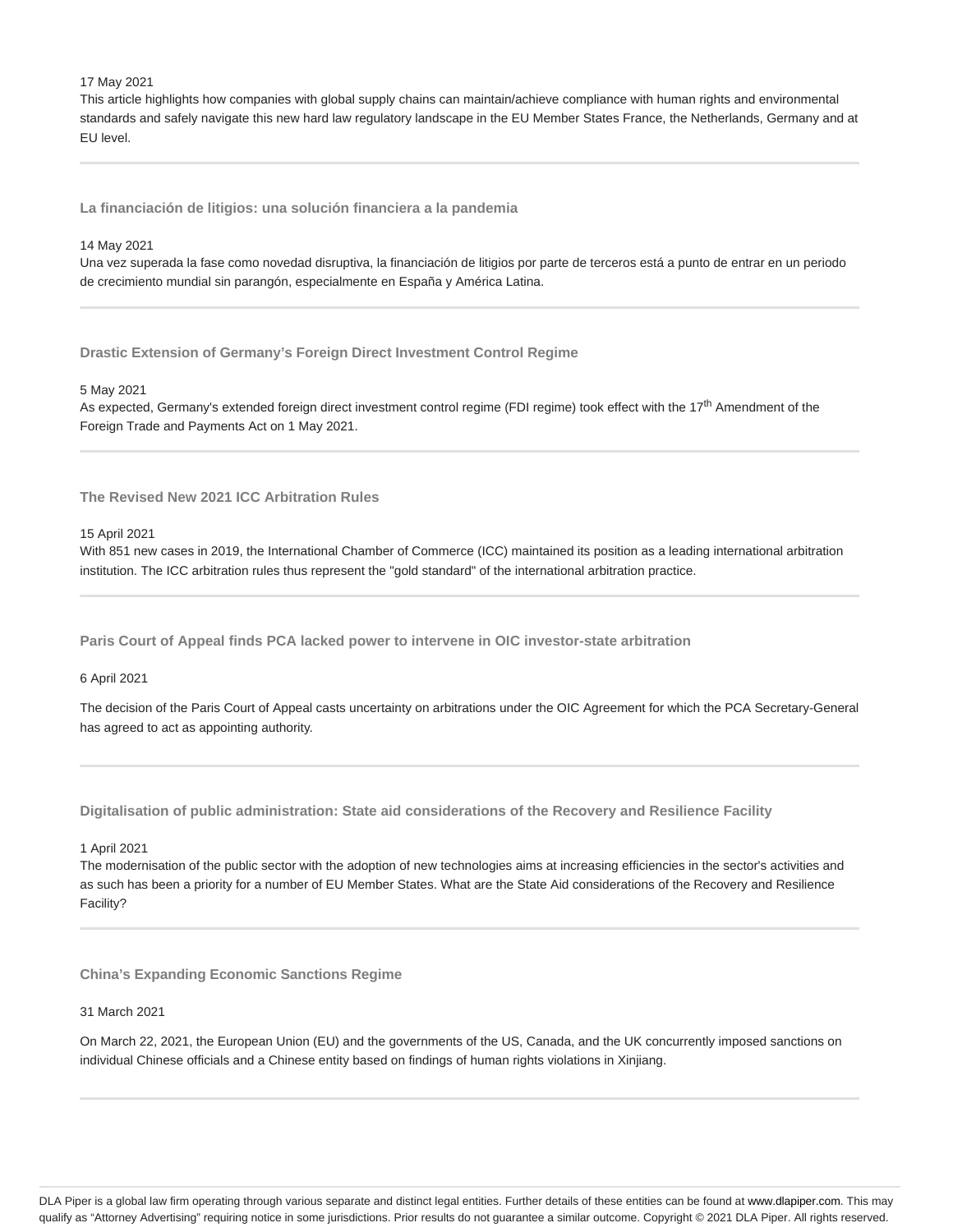**Representing individuals in interviews – the US perspective**

# 30 March 2021

Determining whether to consent to an interview, and any interview itself, can be pivotal.

**Russia Insolvency and Arbitration Toolkit**

31 March 2021

The Toolkit on Insolvency and Arbitration covers 19 jurisdictions and provides guidance to parties, counsel and arbitrators in situations where a party to arbitration proceedings is also subject to insolvency proceedings in one or more jurisdictions.

**Human Rights Due Diligence Legislation in Europe – Implications for Supply Chains to India and South Asia**

## 26 March 2021

For several decades, there have been increasing demands that multinational corporations should strive to increase the positive effects of their activities and minimize their negative impact in India and South Asia.

# **Revised IBA Rules on the Taking of Evidence in International Arbitration**

# 17 March 2021

The International Bar Association has released its revised Rules on the Taking of Evidence in International Arbitration (**2020 IBA Rules**). The 2020 IBA Rules were formally adopted on 17 December 2020 and mark the first update to the rules since the 2010 edition (**2010 IBA Rules**). The revisions to the rules reflect developments in global arbitration practice, including the emergence of remote hearings and the growing need for data protection and confidentiality.

**Away with anonymous shell companies for good?**

## 12 March 2021

On 24 February 2021, Transparency International submitted a global petition to the UN General Assembly preparing for the United Nation's first ever Special Session against Corruption, UNGASS 2021, which will take place in June 2021.

**Court of Appeal agrees it is arguable that a duty of care may arise in relation to end-of-life asset disposal**

#### 12 March 2021

On 10 March 2021, the English Court of Appeal handed down its decision in Hamad Begum (on behalf of MD Khalil Mollah) v Maran (UK) Limited.

**Reforma a la Ley de la Industria Eléctrica: un nuevo riesgo para proyectos energéticos en México**

10 de marzo de 2021

La Iniciativa, básicamente, favorece el despacho de electricidad generada por la Comisión Federal de Electricidad, una empresa productiva del Estado mexicano.

# **Building and Construction security of payment regime**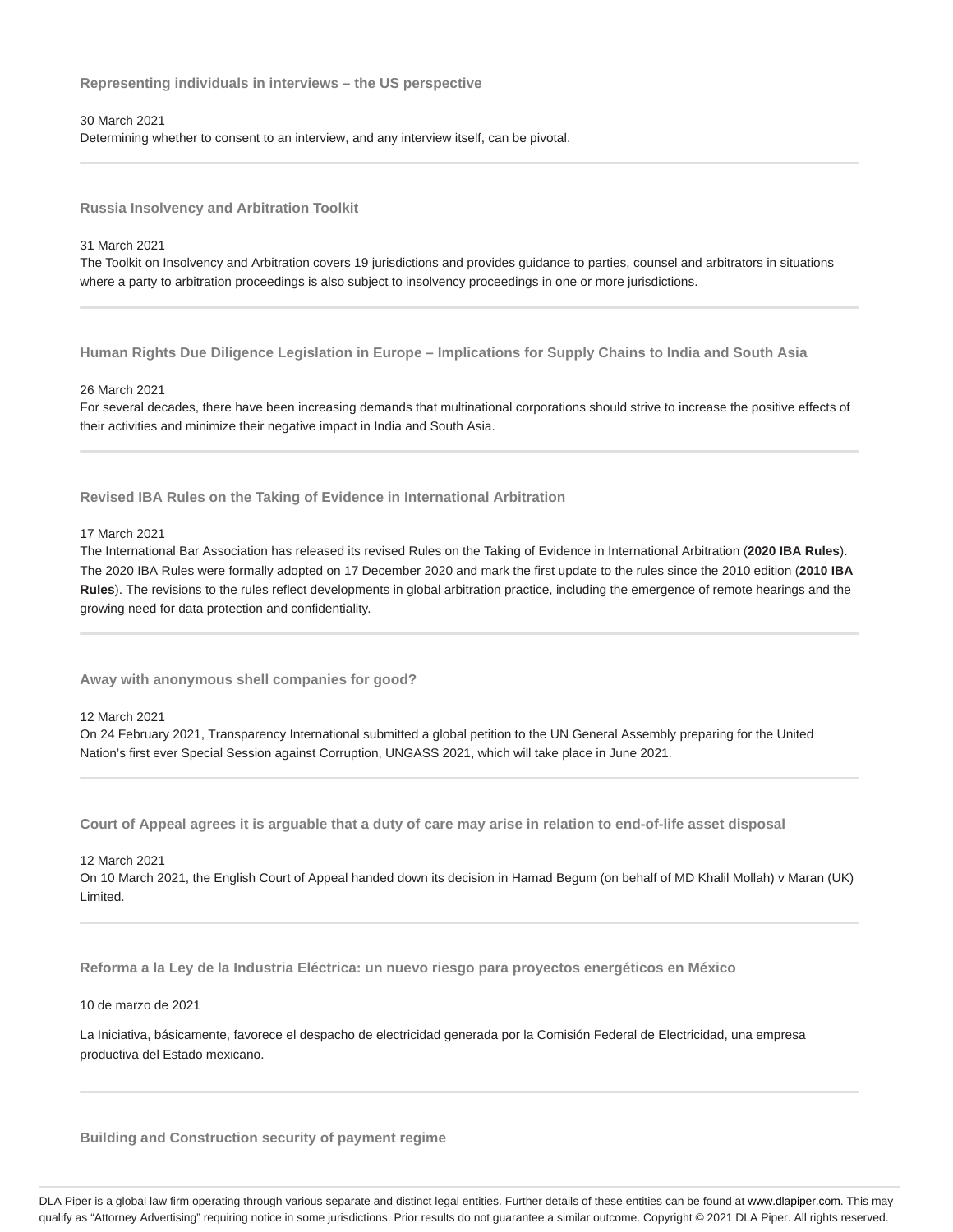## 15 February 2021

In the recent decision of Civil Contractors (Aust) Pty Ltd v Galaxy Developments Pty Ltd, the Queensland Court of Appeal has provided important guidance to principals, contractors and adjudicators on the strict requirements of the security of payment regime, including the strict time limit that applies to the delivery of adjudicators' decisions. The decision may have serious practical consequences for adjudicators where decisions given late can be void on the basis of being out of time and therefore without jurisdiction, and in those instances adjudicators will not be entitled to their fees. The decision also serves as a useful reminder to contractors to be appropriately licenced and to understand the potential payment implications for licencing issues.

**Compulsory Document Production Notices – Normal Service Resumed**

# 11 February 2021

The UK Supreme Court has handed down a judgment in R (on the application of KBR, Inc) (Appellant) v Director of the Serious Fraud Office (Respondent) [2021] UKSC 2 that now states the SFO will not be able to cut corners in obtaining evidence located overseas nor make it any easier to prosecute companies.

# **Corruption Perceptions Index 2020 - a regional perspective**

#### 11 February 2021

Last week Transparency International launched the 2020 edition of its Corruption Perceptions Index (CPI), which ranks 180 countries and territories by their perceived levels of public sector corruption, according to experts and business people, using a scale of zero to 100 (100 being very clean and zero being highly corrupt).

**France Investment Treaty Arbitration**

# 8 February 2020

The latest France chapter of the investment Treaty Arbitration presents key information needed to assess the feasibility and potential advantages of investment treaty claims against different states around the world.

**Rowe & ors v Ingenious Media Holdings: the importance of capitalised funders**

## 1 February 2021

The recent decision in Rowe & ors v Ingenious Media Holdings provides some important clarification of aspects of the UK adverse costs regime applicable to third party funders, an area which poses particular risks and challenges to the market.

#### **Disputes, Issue 2**

# 28 January 2021 **DISPUTES**

In this issue, we look at the split among the federal circuits over what it means to "exceed authorized access" in violation of the Computer Fraud and Abuse Act; the ways in which the federal courts apply the Supreme Court's recent limitations on equitable disgorgement; ways to mitigate liability risk in unauthorized financial transfers; considerations for employers as they develop policies regarding use of cannabis in their workforce; and the critical importance of escalation protocols in corporate whistleblower programs.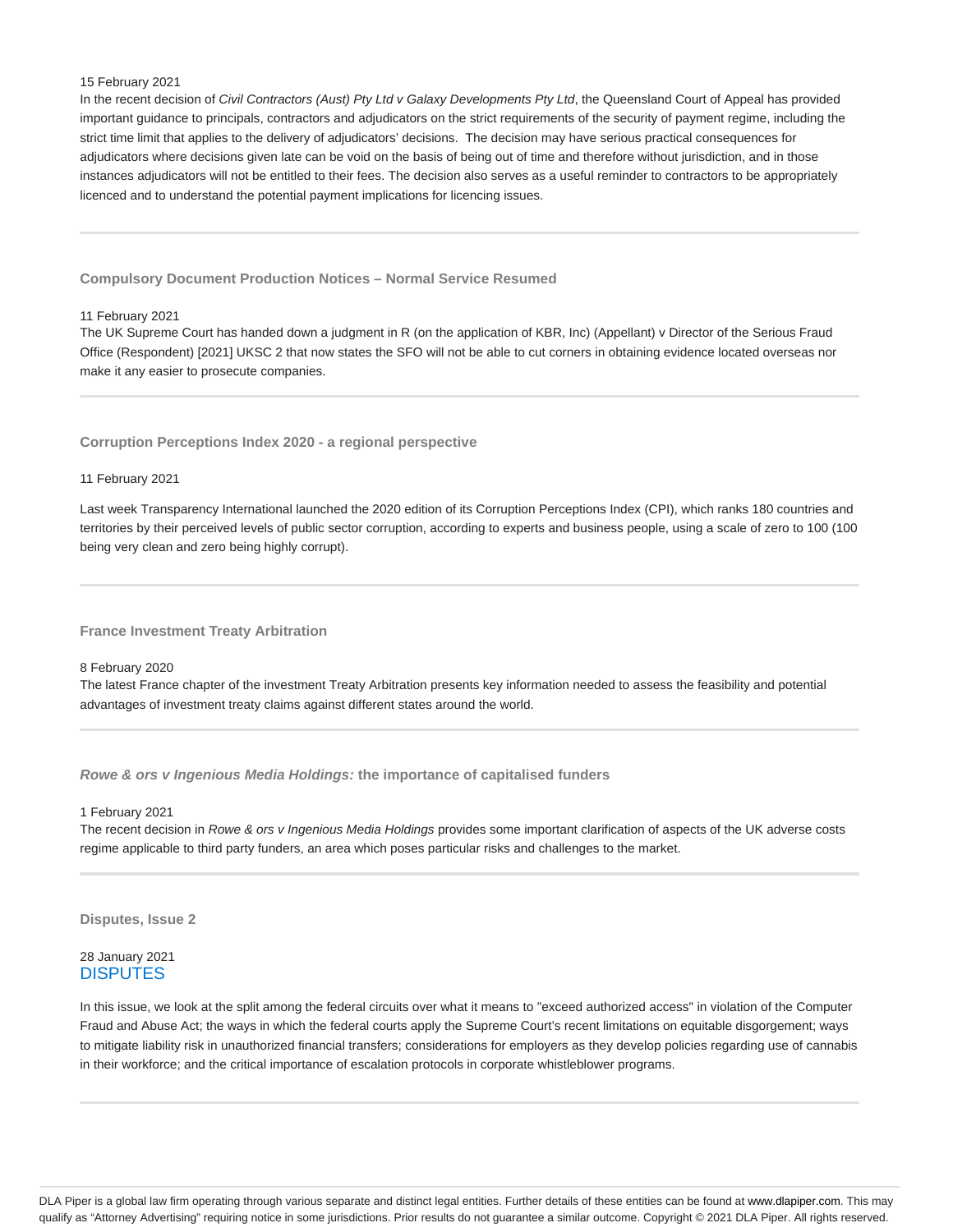**No firing for lighting up? Cannabis in the workplace**

28 January 2021

Appropriately addressing cannabis usage in the workplace while navigating anti-discrimination protections for workers.

**Six months after Liu: The SEC and disgorgement**

28 January 2021 In the wake of Liu, several open questions are only now starting to work their way through the courts.

**Supreme Court dives into circuit split over the Computer Fraud and Abuse Act**

28 January 2021 What does it mean to "exceed authorized access" to an Internet-connected device?

**The missing link in whistleblower programs – the escalation protocols**

#### 28 January 2021

A fixed set of escalation protocols helps ensure that a whistleblower program functions efficiently.

**Trial attorney Buffy Mims joins DLA Piper in Washington, DC**

28 January 2021

Buffy Mims has joined DLA Piper's Litigation and Regulatory practice as a partner in Washington, DC.

**Unauthorized financial transaction fraud: Mitigating liability risks**

28 January 2021

Prudent financial institutions are seeking to protect themselves against liability for third-party fraud and accountholder carelessness.

**Enforcing arbitral awards: where does the tribunal's jurisdiction end, and the Court's begin?**

27 January 2021

The judgment in A v B (Rev 1) [2020] EWHC 2790 (Comm) serves as a useful reminder that, while there may occasionally be an overlap between the jurisdiction of the courts and arbitral tribunals, the final decision regarding enforcement of arbitral awards lies with the relevant court.

**Germany Foreign Direct Investment (FDI) Control: Massive Extension of Scope**

25 January 2021

For the forth time within one year, Germany will broaden the reach of its foreign direct investment control system.

**Fatal air pollution: A subject for group actions in the UK?**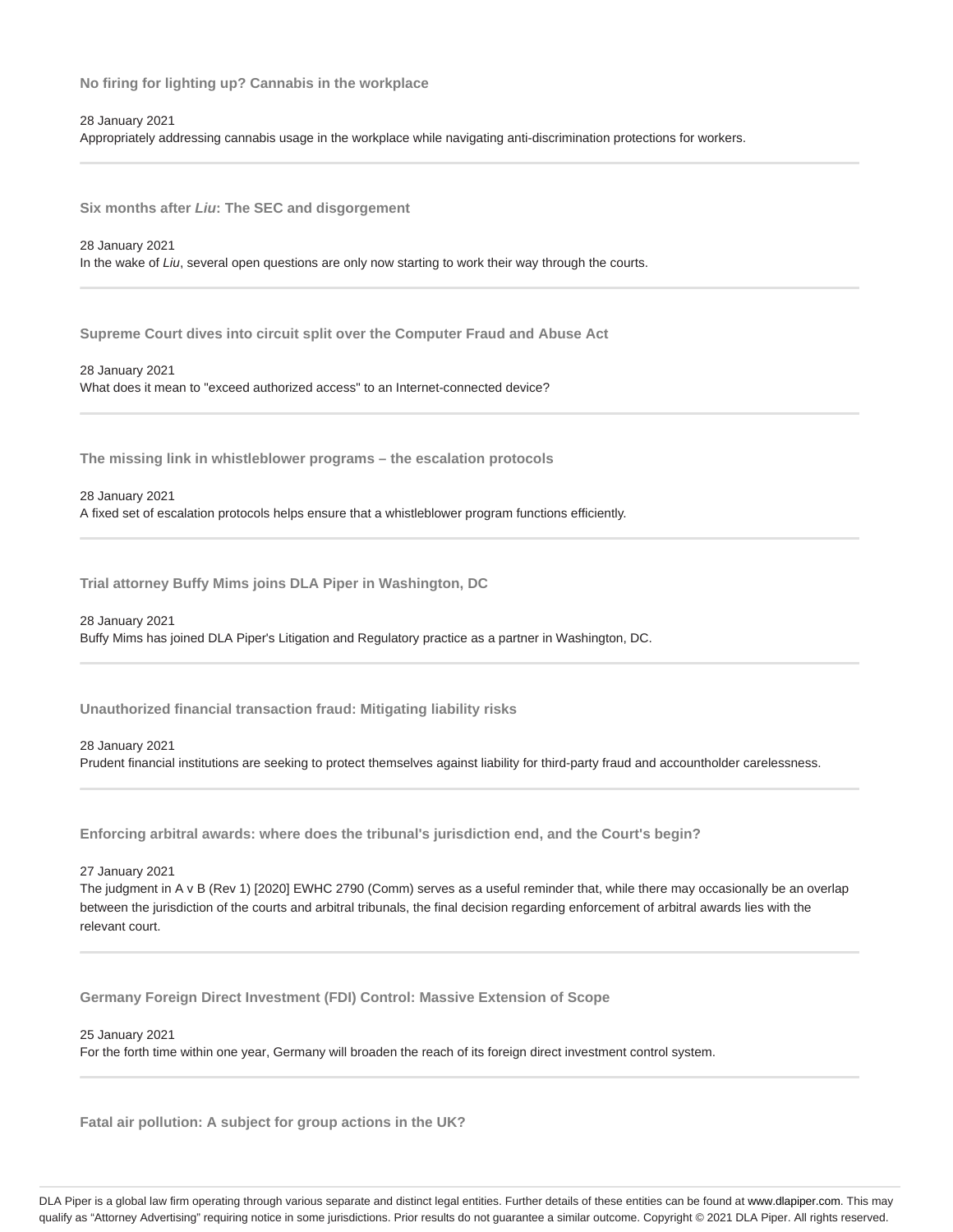21 January 2021

It has long been recognised that air pollution, in the form of particulates, and sulphur and nitrogen oxides, has an extremely detrimental effect on health – particularly in heavily populated urban areas with high traffic densities.

**Data Subject Access Requests - High Court dismisses claim where DSAR regime abused**

#### 18 January 2021

The High Court of England and Wales dismissed a claim against a bank for allegedly failing to provide an adequate response to the Claimant's data subject access request, highlighting the robust approach that the court is willing to take where it suspects the tactical deployment (or abuse) of the DSAR regime.

**Boardroom Brexit: What the deal means for dispute resolution**

# 31 December 2020 BOARDROOM BREXIT

This was one of the most contentious areas in the negotiations as both sides wanted assurances that the other party would honour the commitments contained in the TCA in the future.

**Boardroom Brexit: What the deal means for state aid and competition**

# 31 December 2020 BOARDROOM BREXIT

EU state aid law applies to assistance from state resources that is selective in its application and that has a potential effect on trade between EU member states and competition.

**The Pharmaceutical Corner**

22 December 2020 A precedential decision with potentially far-reaching impacts for future Hatch-Waxman litigation and generic-product launches.

**'Parent company' liability: from Vedanta to BHP**

18 December 2020

On 9 November 2020, the English High Court handed down its decision in Município De Mariana & Ors v BHP Group Plc & Anor [2020] EWHC 2930 (BHP), striking out for abuse of process what would have been the largest mass tort claim in English legal history.

**Brexit: The end for 261?**

#### 17 December 2020

Currently, passengers travelling on flights into and out of an EU Member State with EU carriers, or out of an EU Member State with non-EU carriers, are afforded certain protections and rights including the right to fixed compensation in the event of cancellation, long delay, or denied boarding pursuant to Regulation 261/2004.

**Securing evidence during the COVID-19 pandemic (Koldyreva v Motylev)**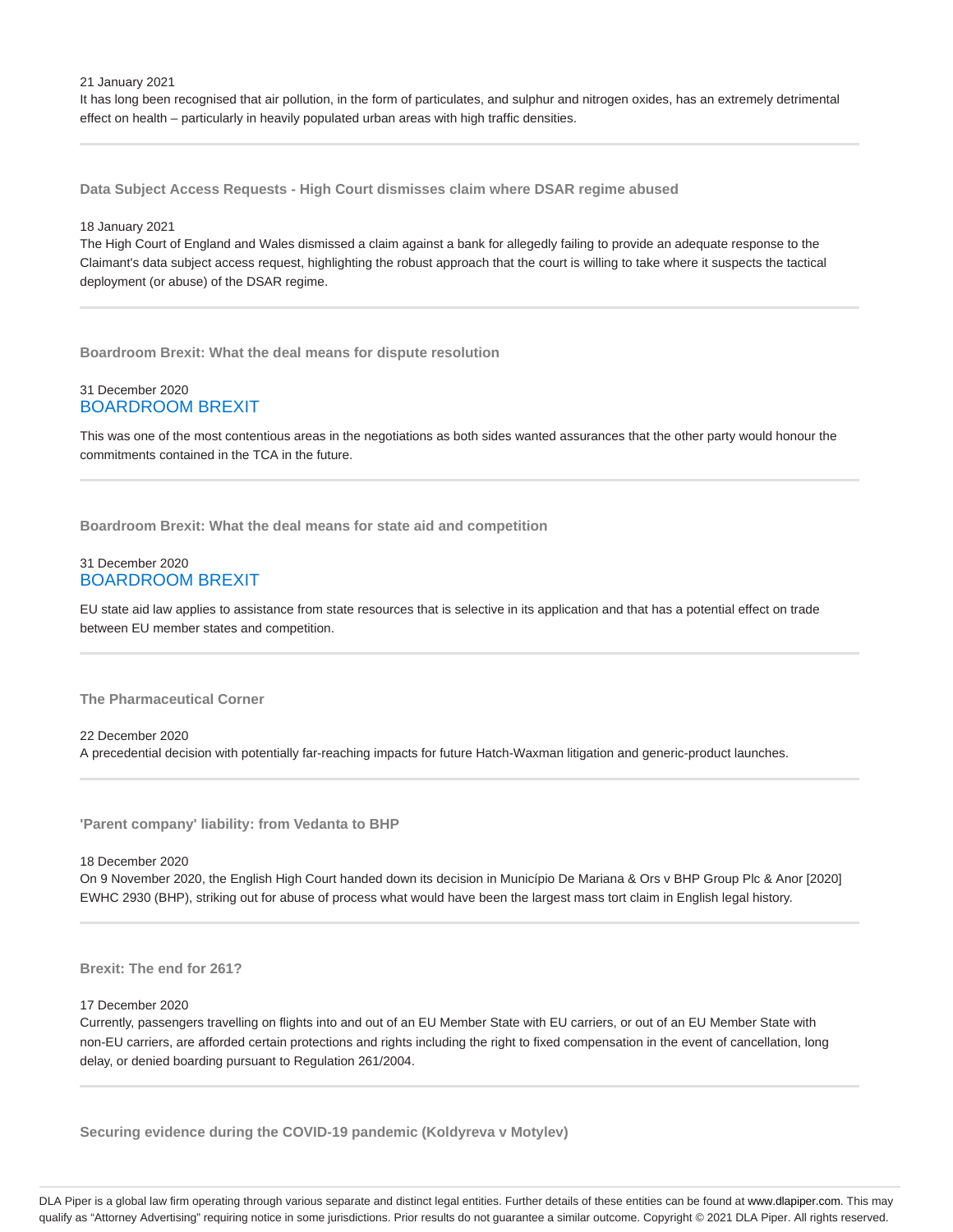#### 15 December 2020

The English High Court has recently handed down two separate judgments in Koldyreva v Motylev & others, spanning a number of applications aimed at tracing funds in support of a Russian bankruptcy order: a worldwide freezing order, a passport surrender order, Norwich Pharmacal orders, and search orders.

**Cyberfrauds and Cyberattacks: Remote Working Posing Increased Risks and How to Stay Protected**

## 14 December 2020

Cybercriminals are becoming more sophisticated in the ways they facilitate cyberfrauds, with the increasing use of personalised messages on instant messaging platforms such as WeChat or WhatsApp and socially engineered phishing emails to deceive recipients to transfer funds, disclose sensitive information or click on malicious links.

## **Spain Investment Treaty Arbitration**

# 14 December 2020

This guide presents all the key information needed to assess the feasibility and potential advantages of investment treaty claims against different states around the world.

**REACH 2.0 – New EU Chemicals Strategy for Sustainability**

## 10 December 2020

Chemicals are omnipresent in our everyday life and play a fundamental role as building blocks in technologies, materials and products. However, chemicals with hazardous components can also cause damage to human and animal health and the environment.

# **Coronavirus: The Second Wave and Force Majeure**

#### 9 December 2020

The resurgence of COVID-19 (Coronavirus) cases has been observed in countries around the world after COVID-19 outbreaks were successfully curbed earlier this year. To flatten the curve of the second wave of the COVID-19 pandemic governments again closed non-essential businesses, restricted travel and imposed lockdowns and stay-at-home orders.

**Practical Compliance**

# 8 December 2020 PRACTICAL COMPLIANCE

Q4 2020: Spotlight on real estate COVID-19 compliance.

**China's First Measures Under New Export Control Law Target Encryption Products**

#### 7 December 2020

China's new Export Control Law took effect on December 1, 2020. The next day, the Ministry of Commerce, together with the State Cryptography Administration and the General Administration of Customs, released a circular that includes the first list of products and technologies focusing on commercial encryption products and technologies.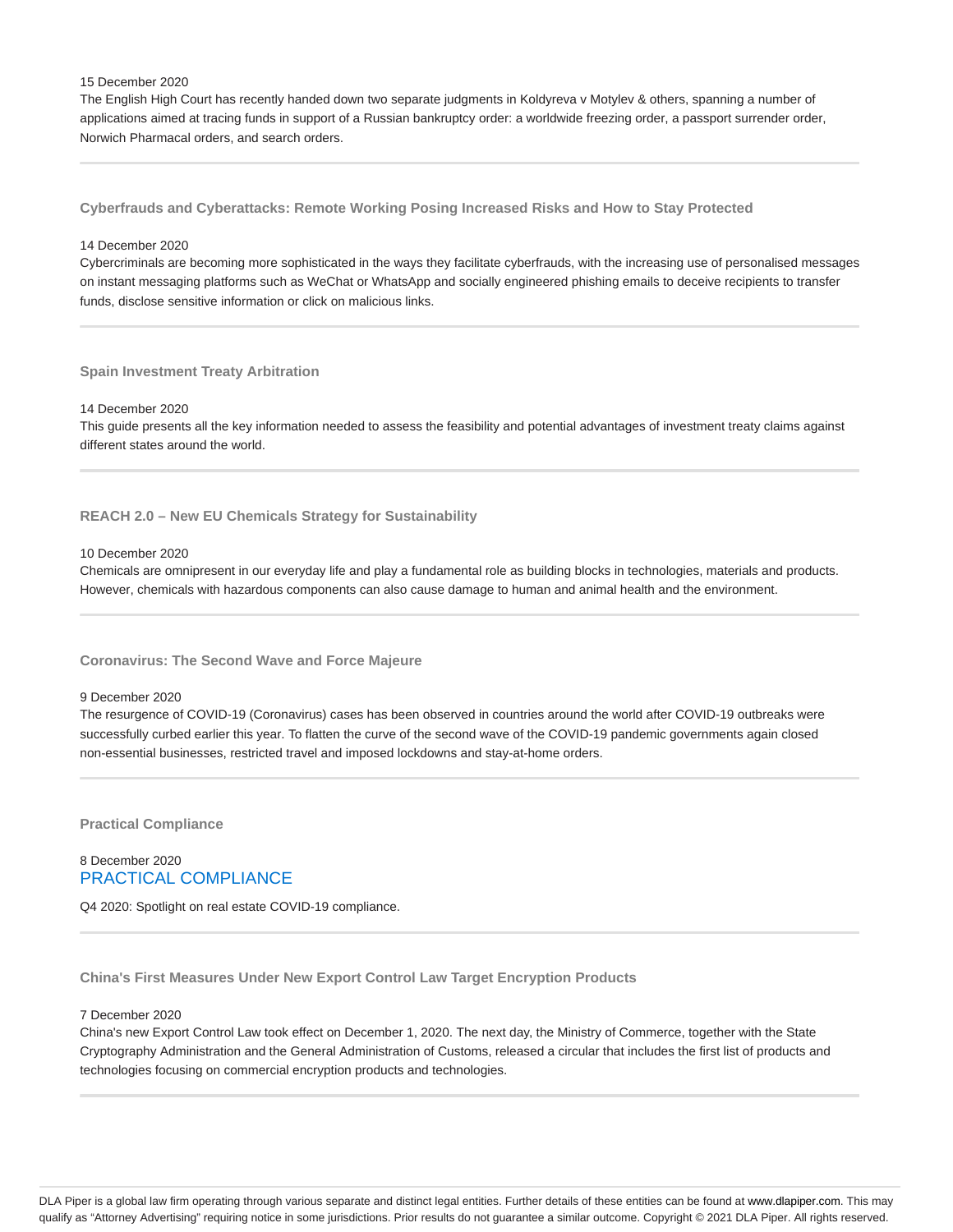**Green light for Prudential and Rothesay's transfer**

# 4 December 2020 INSURANCE HORIZONS

In what is a significant decision for the insurance sector the Court of Appeal has overturned the High Court's refusal to sanction the transfer of a portfolio of annuity policies from Prudential Assurance Company Ltd ("Prudential") to Rothesay Life Plc ("Rothesay") under Part VII of the Financial Services and Markets Act 2000 ("Part VII").

**Applying two principles of Islamic finance to create meaningful ESG initiatives**

# 2 December 2020

Environmental, social and governance matters are a burgeoning issue on the agenda for businesses, governments and individuals alike. Companies are under increasing pressure to shift their focus from maximising profits and shareholder value to maximising value for all stakeholders.

**Running the orange light: Halliburton v Chubb**

# 2 December 2020 INSURANCE HORIZONS

On Friday, 27 November 2020, the Supreme Court handed down a long awaited judgment in Halliburton v Chubb that concerned the issue of when an arbitrator should make disclosure of circumstances which may give rise to justifiable doubts as to his/her impartiality.

**Brexit: Choice of Law, Jurisdiction, Enforcement, and Service**

#### 27 November 2020

This article looks at the impact of reaching the end of the Brexit transition period (at 11pm on 31 December 2020) on governing law, jurisdiction, enforcement, and service in contracts between UK entities and EU member state entities.

**Case Law Update: COVID-19, Force Majeure, and Aircraft Leases**

# 27 November 2020

As we enter the coronavirus (COVID-19) pandemic's "second wave" and aspirations for a "back to normal levels" rebound in 2021 for the aviation industry look less likely, the financial pressure point is quickly spreading from airlines to those up and down their vertical supply chain, notably aviation lessors.

**Issue 5**

# 23 November 2020 ENERGY AND NATURAL RESOURCES CASE LAW UPDATE

As the world adjusts to a new normal, businesses across all sectors will be anticipating significant changes to their operations and priorities. Continued disruption across the Energy and Natural Resources (E&NR) sector may, for example, see participants seek to re-visit long-term contracts, with subsequent disputes being played out in court.

**Regulation 261/04 continues to evolve during 2020 with consequences for airlines – what has the Court of Justice**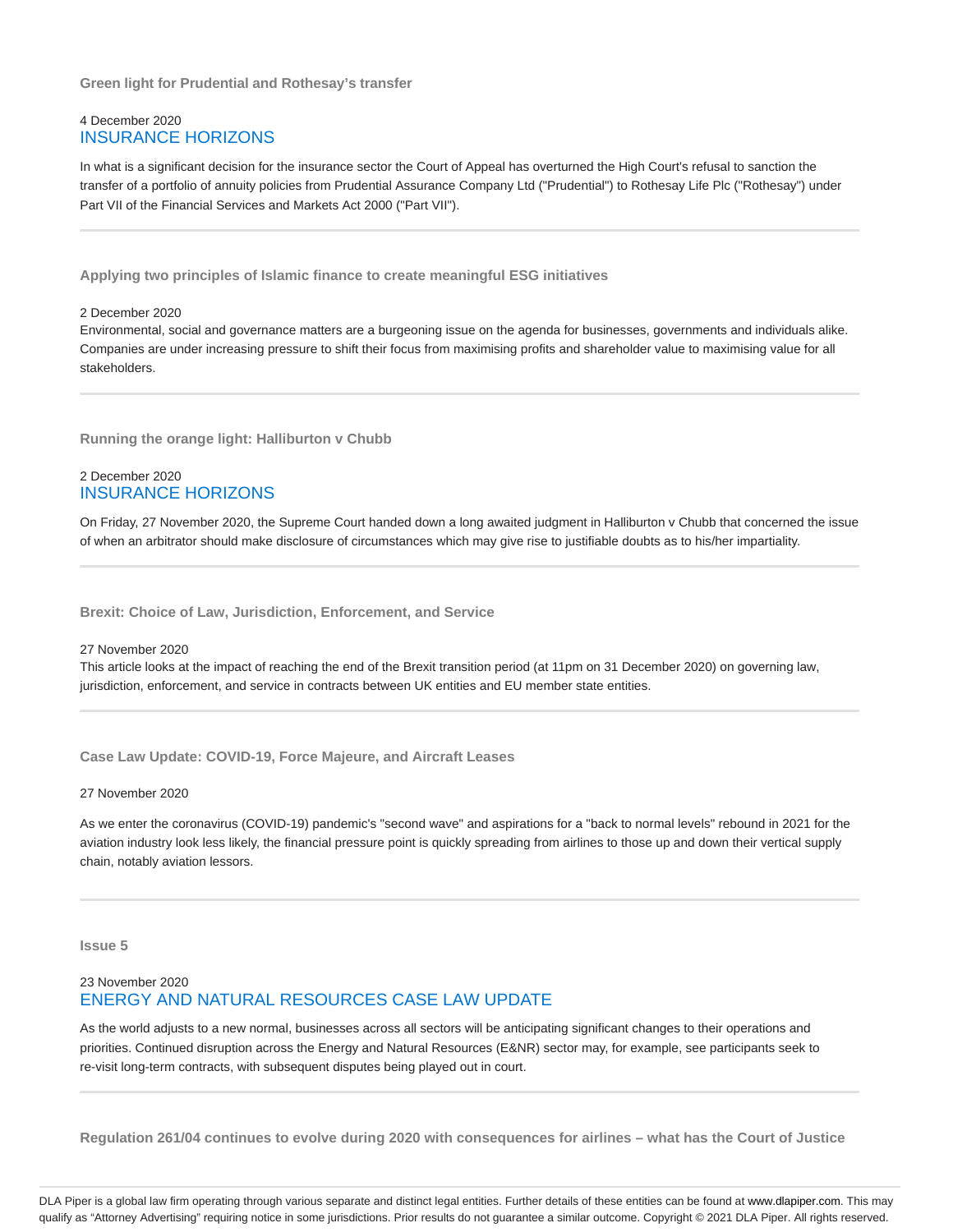# **of the European Union decided so far?**

# 16 November 2020

In 2020, the Court of Justice of the European Union (CJEU) addressed several cases on the interpretation of Regulation 261/2004 (EC261/04) most notably on the rights of passengers in the event of cancellation or long delay.

**Minimum standards along the supply chain - Effects of the supply chain law on German companies**

#### 12 November 2020

For internationally operating companies, new demands on their international supply chains are coming into focus. In Germany, the political debate concerning a so-called supply chain law is taking shape. A first draft is expected within the next few months. At the same time, the introduction of a similar set of rules and regulations at EU level is being discussed; a decision on this matter is expected in 2021. Other European countries such as the Netherlands and the United Kingdom have already introduced corresponding legislation.

**Current trends in investor state disputes in the telecommunications sector**

#### 9 November 2020

The telecommunications sector is one of the fastest growing sectors globally, and has played a critical role during the on-going Covid-19 pandemic in keeping the world interconnected. The high levels of activity in this sector have given rise to a corresponding increase in telecoms-related #disputes, including under investment treaties.

**Italian Supreme Court no. 20104 of 24 September 2020**

9 November 2020

# By Andrea Salvemini

According to the First Division of the Italian Supreme Court, the issue concerning the beginning of the "long time-limit" for challenging arbitration awards is open interpretation and represents an issue of particular significance worthy of submission to the Joint Division of the Italian Supreme Court, pursuant to Article 374, paragraph 2, of the Italian Code of Civil Procedure. This was stated in the order of the Supreme Court no. 20104 of 24 September 2020.

**Milan Chamber of Arbitration Simplified Arbitration procedure**

# 9 November 2020

## By Nicola Naccari

On July 1, 2020, the Simplified Arbitration procedure introduced by the Milan Chamber of Arbitration (CAM) came into force with the aim of "offering companies and citizens a leaner and faster procedure to solve disputes, with a cheaper price list." Nicola Naccari

**New ICSID arbitration registered against 'Bel Paese' for presumed breaches of Energy Charter Treaty's obligations in the context of the solar energy industry: "Chronicle of a Death Foretold"?**

9 November 2020

By Federica Bocci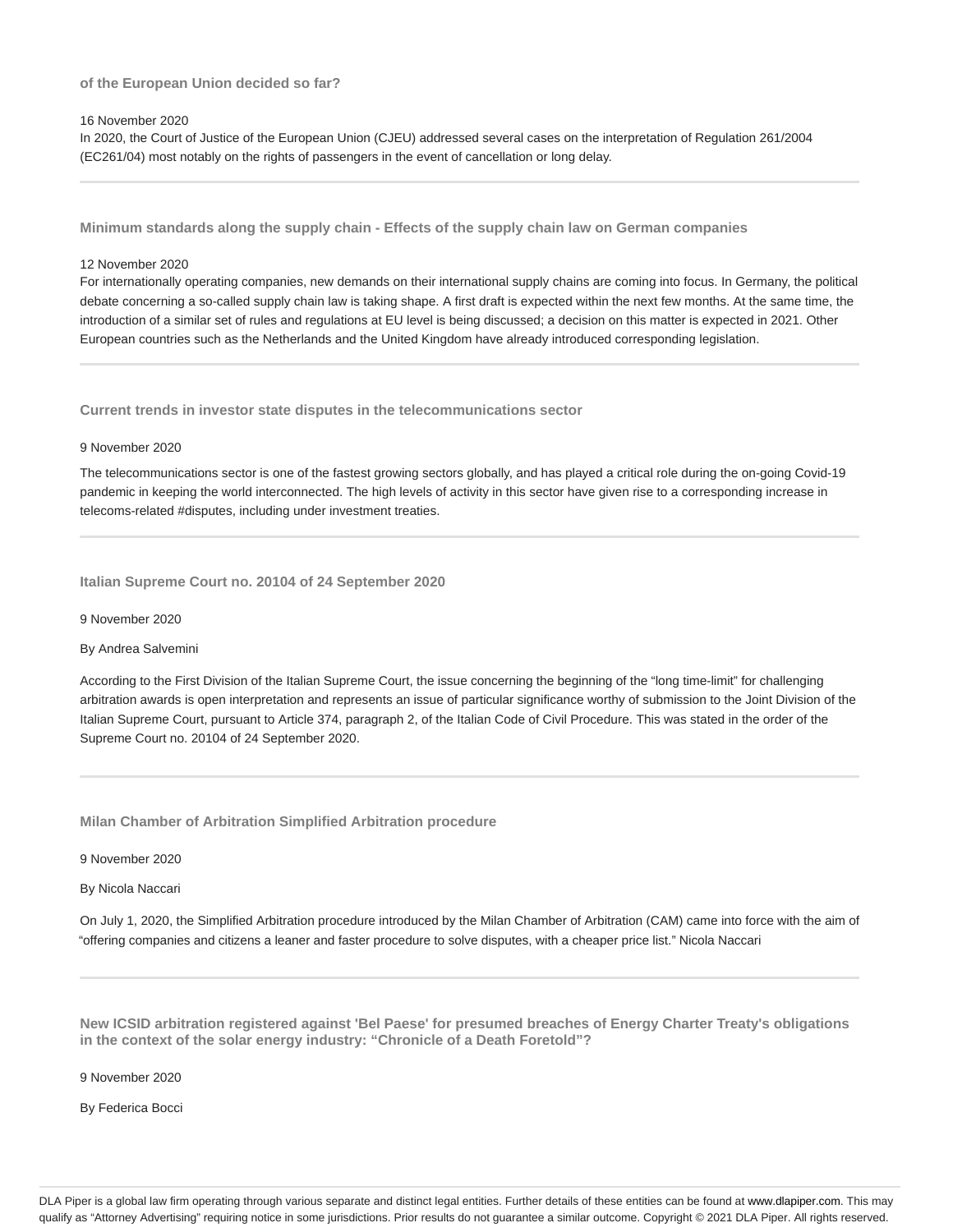On 6 October 2020, another case against the Republic of Italy was registered at ICSID. In the wake of the Achmea Decision and of the latest release on 29 October 2020 of the EU Advocate General's opinion within the preliminary ruling of the CJEU sought by the Court of Lazio, is this new case a "Chronicle of a Death Foretold ?

**Newsletter dell'Arbitration Team**

9 November 2020

**The Law Commission's review of the law on digital assets and smart contracts:**

## 9 November 2020

On 21 September 2020, the Law Commission announced that it had begun work on two projects aimed at ensuring that "English law can accommodate two emerging technologies that could revolutionise commerce: smart contracts and digital assets."

**A timely intervention: A drafter's perspective on the Protocol on Virtual Hearings in Africa**

# 4 November 2020 AFRICA CONNECTED VIRTUAL HEARINGS

Concerned about the effects if the COVID-19 pandemic on Africa's dispute resolution landscape, the Association of Young Arbitrators (AYA), bringing together arbitration practitioners in Africa under 40 years of age, launched its Protocol on Virtual Hearings in Africa (the Protocol) in April 2020.

**Africa Connected: COVID-19 and the evolution of dispute resolution**

# 4 November 2020 AFRICA CONNECTED

# ISSUE 5

COVID-19 and the evolution of dispute resolution in Africa is the theme of this edition of Africa Connected. We have articles on issues ranging from third party funding and its implications in African disputes, to the use of virtual hearing platforms across the continent. Jurisdiction-specific articles cover how the pandemic has affected legal practitioners - and the court system - in Burundi, Kenya, Nigeria and Tanzania.

**Africa rising: Virtual hearings in international arbitration**

# 4 November 2020 AFRICA CONNECTED

Before the COVID-19 pandemic, the legal community was dabbling in the use of virtual hearings in certain parts of the world. However, the imposition of national lockdowns, strict social distancing measures and travel restrictions has forced lawyers to move away from the comfort of traditional, in-person hearings, towards new-age virtual hearings held on electronic platforms.

**COVID-19: The effects on dispute resolution in Nigeria**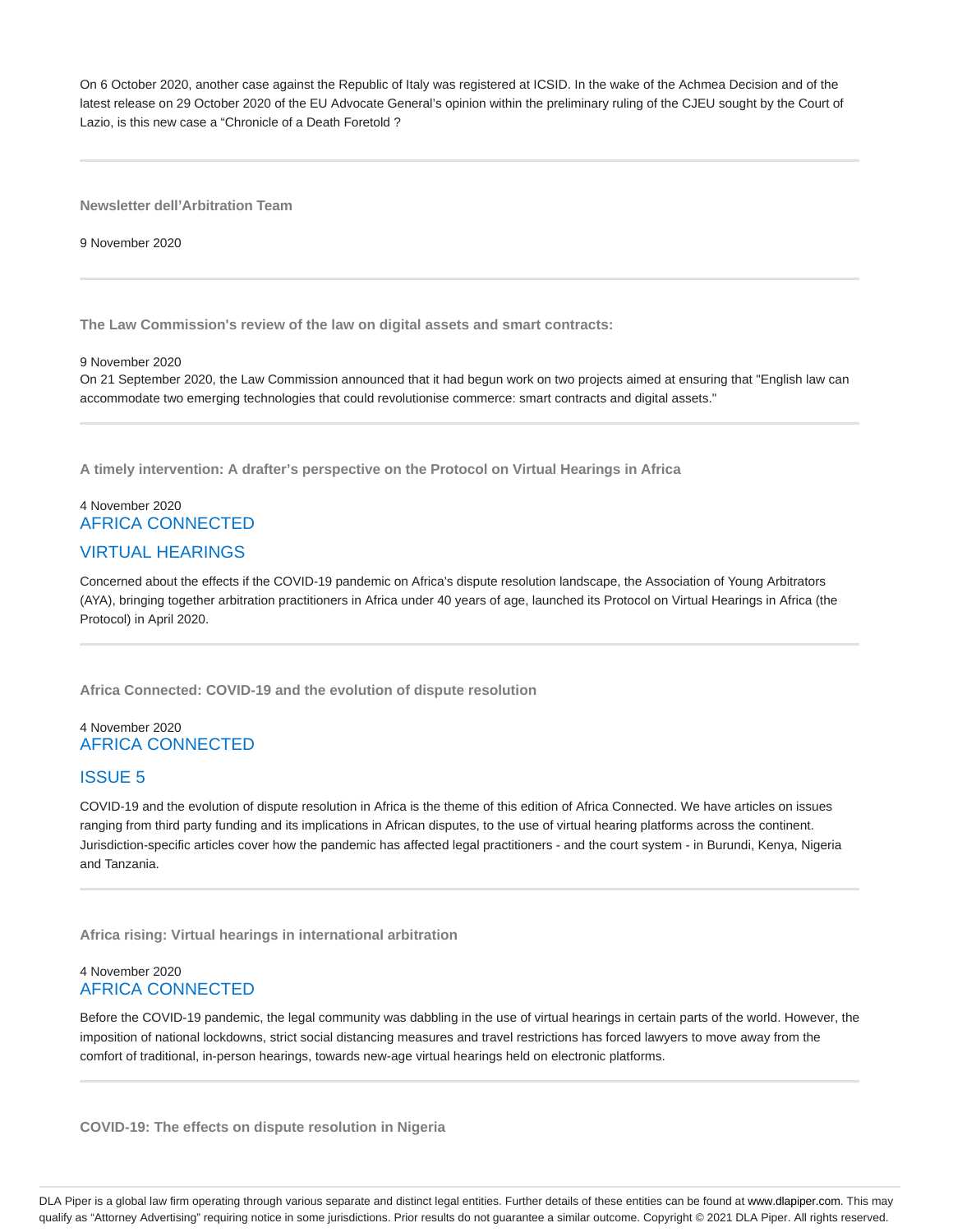# 4 November 2020 AFRICA CONNECTED

Limited hearings, long adjournments, and restricted access to the courtrooms are some of the major effects of the COVID-19 pandemic on the delivery of justice in Nigeria. These issues have changed judges' and lawyers' attitudes towards the use of technology.

**Civil lawsuits in Burundi during COVID-19**

# 4 November 2020 AFRICA CONNECTED

The outbreak of the COVID-19 pandemic is unprecedented. COVID-19 has spread worldwide, and the Republic of Burundi has adopted preventive measures that have affected institutions' activities in different ways.

**Embracing electronic court case management systems: Lessons from the Kenyan experience during COVID-19**

# 4 November 2020 AFRICA CONNECTED

The Kenyan court system is anchored in common law, which is characterized by paper-based procedures and physical court appearances. The disruptions caused by the COVID-19 pandemic have shaken the very foundation of the system, forcing the judiciary to come up with measures to mitigate the effects and assure litigants of their right to a fair trial and access to courts.

**Litigation funding in Africa: Maximizing opportunities**

# 4 November 2020 AFRICA CONNECTED

The measures implemented by governments in response to COVID-19, coupled with the rapid economic downturn and ongoing uncertainty arising from the pandemic, have created the perfect storm. The outlook may seem bleak, but third-party funding offers a ray of hope for beleaguered boardrooms looking to maximize cashflow in this unpredictable period.

**Opportunities of big data in law**

# 4 November 2020 AFRICA CONNECTED

Across many industries, big data is being used to drive more informed and better decision-making. But despite the willingness to adopt new technologies, Africa has been slow to tap into its benefits.

**SFO clarifies guidance on DPAs: Is the DPA model ready for take-off?**

# 4 November 2020

On 23 October 2020, the Serious Fraud Office published a new chapter from its Operational Handbook which provides further guidance on the SFO's approach to Deferred Prosecution Agreements. Whilst the guidance does not introduce any major changes, it does provide clarity on the SFO's expectations of companies wishing to avoid prosecution.

**Technology and the future of dispute resolution**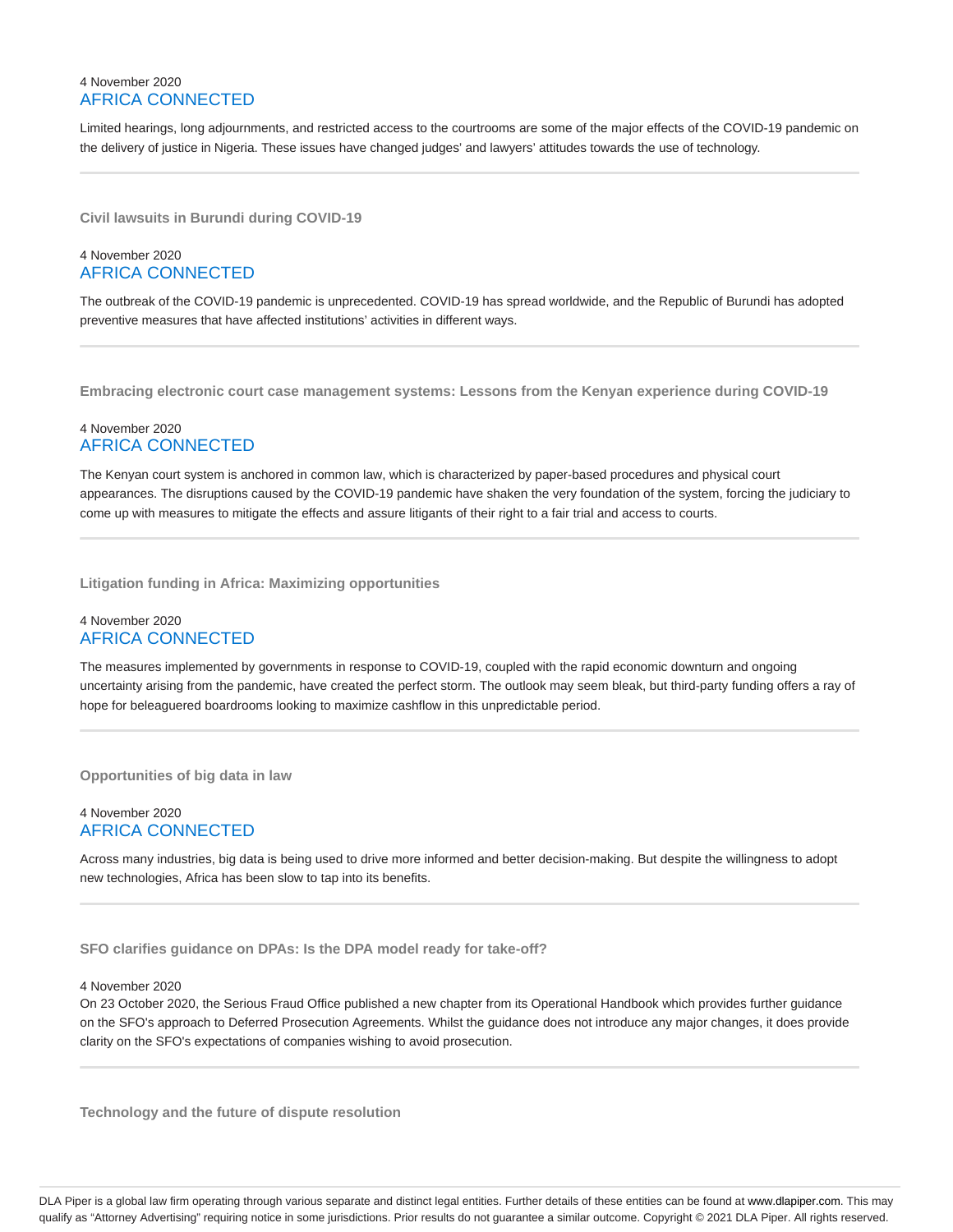# 4 November 2020 AFRICA CONNECTED

Technology affects the way we interact with one another, including regarding dispute resolution: it either generates new kinds of disputes which arise out of the new capabilities it offers, or it can help in the resolution of disputes. In this article we focus on how technology can assist in the resolution of disputes and how it can be leveraged in terms of promptness and efficiency.

**The time is now for continental unity in African dispute settlement**

# 4 November 2020 AFRICA CONNECTED

Africa is on the cusp of what could be a break in a decades-long cycle of poverty and economic shortcomings. Whether this cycle will be broken depends on the ability of African nations to put in place policies that attract and protect foreign and intra-African investment.

**Zimbabwean courts: Catching up to the future**

# 4 November 2020 AFRICA CONNECTED

The COVID-19 pandemic has caused a global shift in the way people work all over the world. There has been greater emphasis on virtual working, putting immense pressure on countries that were not prepared to shift to working virtually in important areas of the economy, with a big spotlight being on the courts.

**Assessing ESG factors in the energy sector**

# 27 October 2020 ESG HANDBOOKS AND GUIDES

A reference tool for energy companies as they discuss and refine their ESG programs.

**Arbitraje Internacional – Canadá**

26 de octubre de 2020

Tres decisiones judiciales recientes en Canadá.

# **Argentina: El año en repaso**

26 de octubre de 2020

El año pasado han sido tiempos de cambio para la Argentina, inclusive para el arbitraje internacional.

**Brasil: ¿COVID-19 significará más arbitrajes en contra de entidades públicas?**

# 26 de octubre de 2020

Las iniciativas legislativas recientes han creado una mayor certeza para los partidos existentes y potenciales que buscan hacer negocios con los estados brasileños o sus instrumentalidades.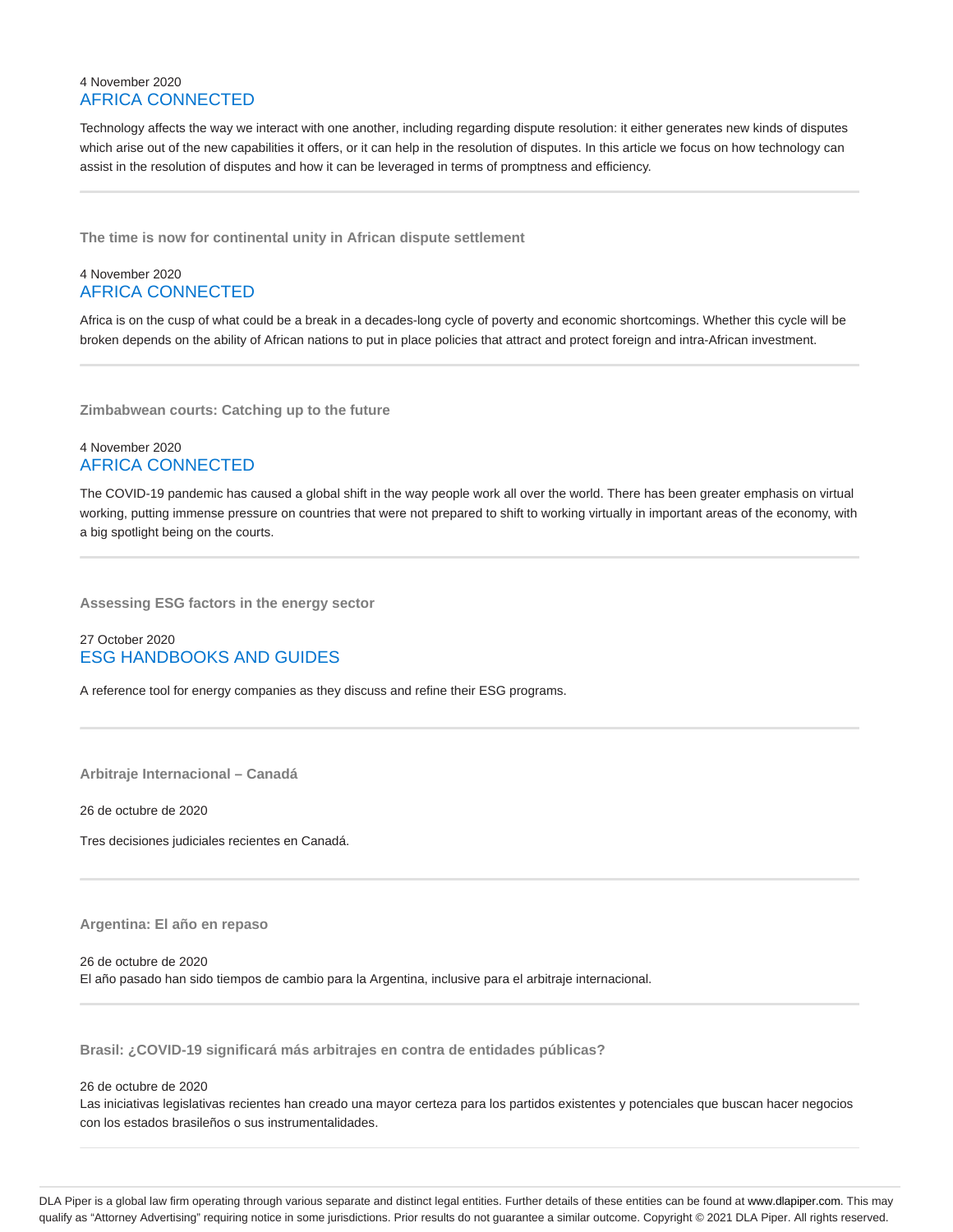**Chile: la redacción de cláusulas arbitrales en contratos internacionales – aspectos prácticos**

26 de octubre de 2020

El arbitraje internacional ha expandido en los últimos años en Chile.

**Estados Unidos: cuatro avances relevantes en los precedentes de arbitraje**

# 26 de octubre de 2020 Cuatro avances relevantes del año pasado en los precedentes judiciales de los EE.UU. relacionados con el arbitraje internacional.

**México: T-MEC disposiciones para la resolución de controversias entre inversionistas y estado: principales diferencias para México**

26 de octubre de 2020 Entre las diferencias más notables: el T-MEC incluye un pre-requisito de litigo local para posteriormente reclamarlo a través de un ISDS.

**Perú: principales acontecimientos en arbitraje internacional**

26 de octubre de 2020

Algunos de los principales acontecimientos relacionados con el arbitraje y los casos resueltos en Perú en 2019-2020.

**Puerto Rico: El marco legal para el arbitraje**

26 de octubre de 2020 Leyes fundamentales que facilitan la resolución de disputas comerciales en Puerto Rico

**Reemplazando al TLCAN: qué implicaciones tiene el T-MEC para el futuro del comercio y la inversión en América del Norte – preguntas y respuestas**

26 de octubre de 2020 Los colaboradores de cada una de las jurisdicciones discuten varios temas clave.

**Venezuela: Sentencias del Tribunal Supremo entre los acontecimientos relevantes de arbitraje comercial**

26 de octubre de 2020 Sentencias del Tribunal Supremo entre los acontecimientos relevantes de arbitraje comercial en Venezuela

**China's New Export Control Law**

19 October 2020 On October 17, 2020, the Standing Committee of China's National People's Congress passed the Export Control Law (the ECL), which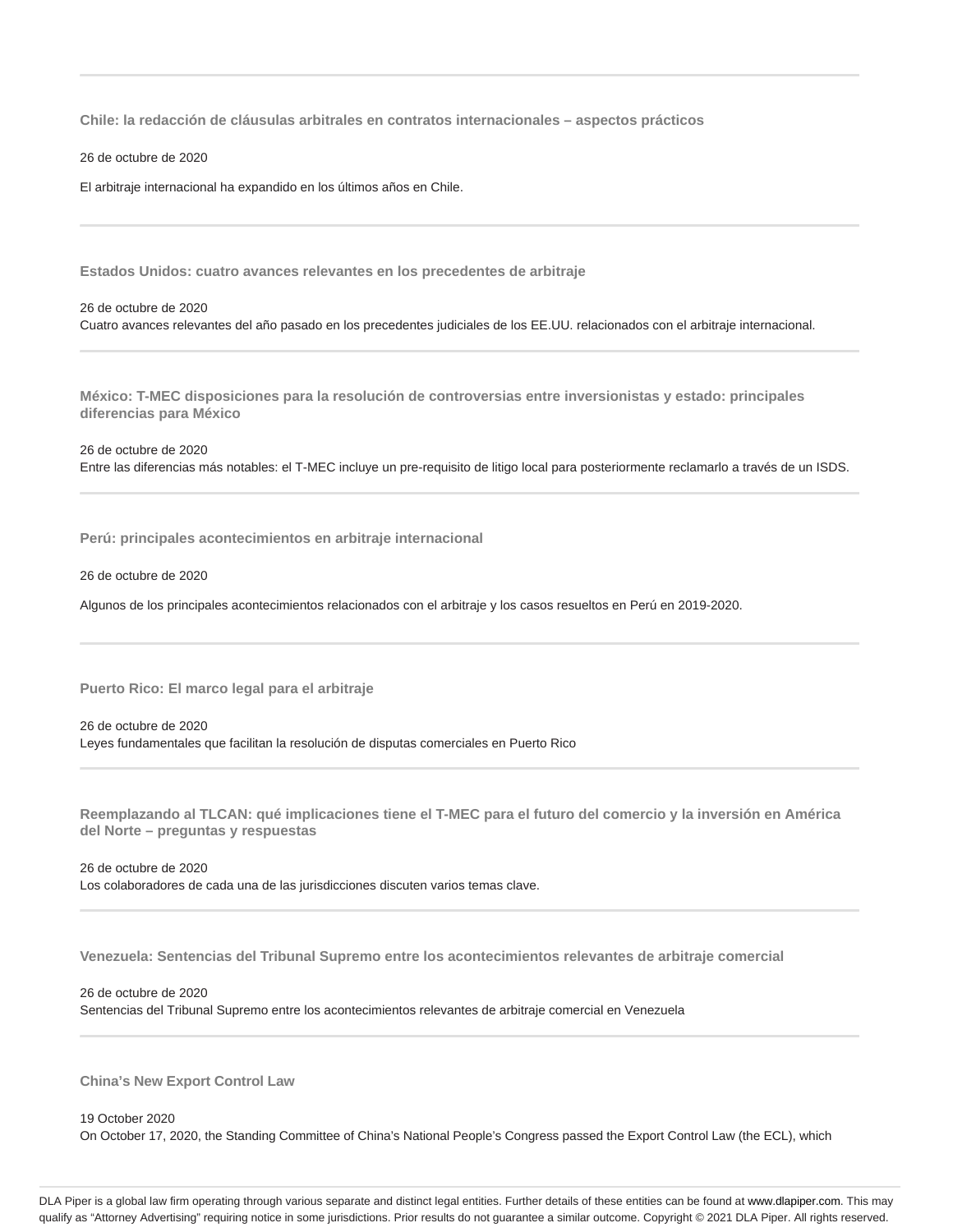will take effect on December 1, 2020. The ECL establishes China's first comprehensive framework for restricting exports of military and dual-use products and technology for national security and public policy reasons.

**Germany's New Foreign Direct Investments (FDI) Act took effect on 11 October 2020**

19 October 2020

In addition to the intended amendments to the Foreign Trade and Payments Act Germany's Federal Government on 20 May 2020 has decided on a bill that broadens the scope and the scrutiny with regard to foreign investments.

**The ICC Publishes Revised Rules for 2021**

19 October 2020

The International Chamber of Commerce (the ICC) has revised its Arbitration Rules with the new set of rules set to enter into force on 1 January 2021.[1] The 2021 Rules, currently in draft form, will apply to all cases submitted to the International Court of Arbitration of the ICC from that date on (unless the arbitration agreement provides otherwise).

**Regulatory Enforcement and Privilege – Waiver, Content, Cherry-Picking**

7 October 2020

Disclosing privileged documents under a limited waiver to regulators has the potential to attract cooperation credit when regulators decide on level of penalty or, indeed, whether to undertake enforcement proceedings or prosecution. There may also be benefits in relying on privileged material in any defence to regulatory enforcement or prosecution.

**The gathering storm: COVID-19-related disputes in the financial services sector – A transatlantic perspective**

# 5 October 2020

COVID-19 has caused the largest shock to the global economy in living memory. Whilst economic uncertainty, financial distress and market turmoil usually trigger increased levels of commercial litigation, the extreme conditions created by COVID-19 have primed the landscape for a pan-sector surge in financial services-related disputes.

**Constitutional challenges to inter partes review – Arthrex, Inc. v. Smith & Nephew, Inc.**

30 September 2020

This Appointments Clause challenge to the IPR process appears to have staying power.

**The Pharmaceutical Corner**

30 September 2020

In this inaugural column, we look at the implications of IPR and PGR proceedings in Hatch Waxman litigation.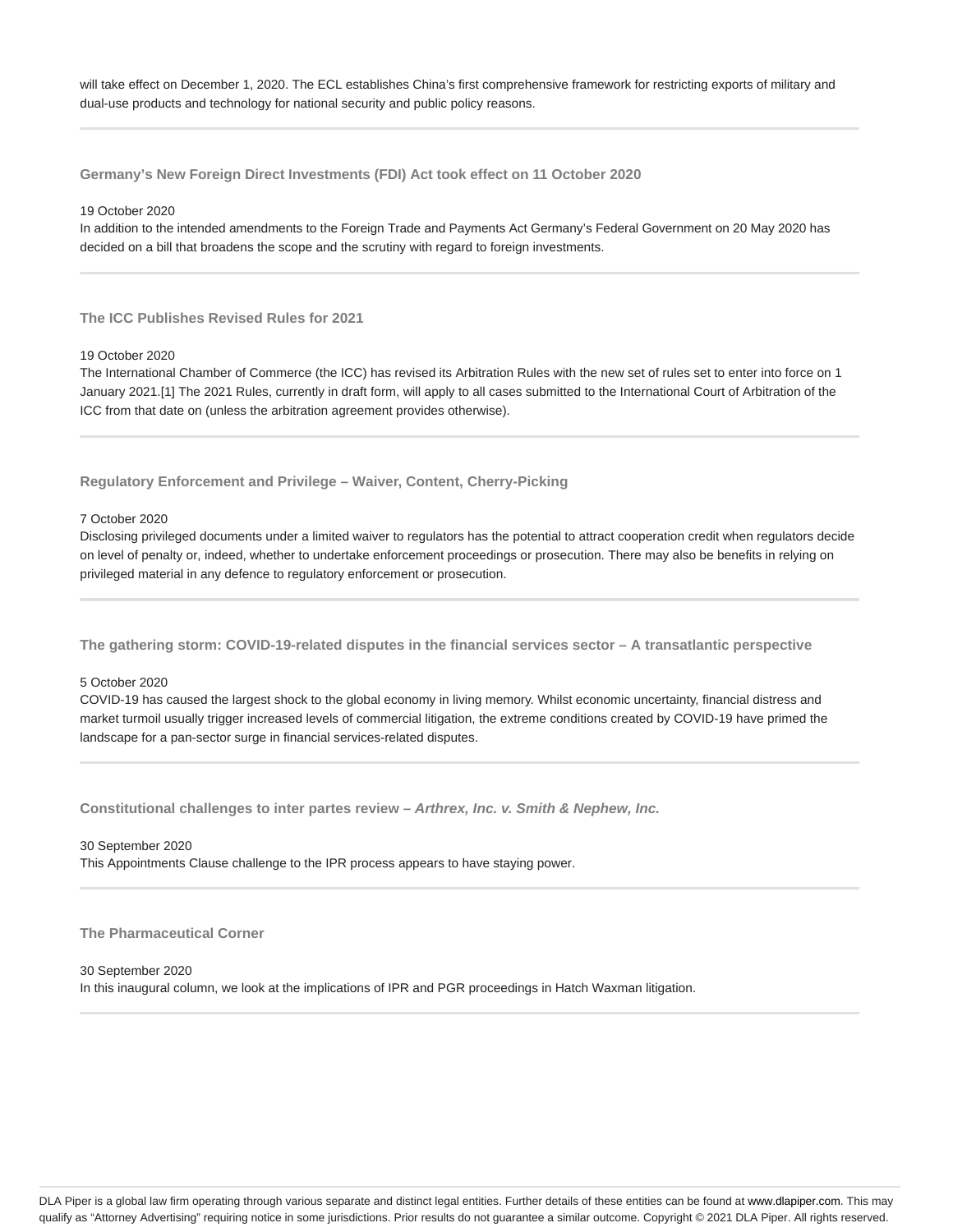**Disputes arising "under" a construction contract: An adjudicator's jurisdiction**

# 28 September 2020

Most of the analysis of Bresco Electrical Services Ltd (In Liquidation) v Michael J Lonsdale (Electrical) Ltd [2020] UKSC 25 has deservedly been on how the UK Supreme Court reconciled the statutory regimes for construction adjudication and insolvency set-off.

**Online Arbitration Hearings: A review of key developments in response to COVID-19**

# 28 September 2020 VIRTUAL HEARINGS

In this second report, we focus on arbitration and look at how arbitral institutions have adapted in response to COVID-19. We draw out some of the key legal as well as practical challenges faced, and we offer some observations on what the future may look like.

**The landscape after Bresco: John Doyle Construction Ltd v Erith Contractors Ltd**

#### 21 September 2020

The Supreme Court's decision in Bresco v Lonsdale has been hailed by some as opening the floodgates to adjudications by insolvent companies. But as a series of recent judgments show, there remain a number of obstacles that will need to be overcome by insolvent entities seeking to enforce an adjudication award.

**English High Court allows rare appeal of arbitral award on point of law**

# 21 August 2020

The recent decision of Tricon Energy Ltd v MTM Trading LLC [2020] EWHC provides a rare example of the English High Court allowing an appeal against the decision of an arbitral tribunal on a point of law.

**New Rules for a New Normal: The LCIA announces changes to its Arbitration Rules and Mediation Rules**

#### 14 August 2020

On 11 August 2020, the LCIA released an update to its LCIA Arbitration Rules and LCIA Mediation Rules (the "Rules"). The updates to the Rules will become effective on 1 October 2020, marking six years since the arbitration rules currently in force came into effect.

# **The end of Intra-EU BITs. Now what?**

# 4 August 2020

In this second article, we will explore in more detail the fate of pending intra-EU arbitrations affected by the termination treaty and how States and claimants should deal with these arbitrations.

**Class actions make it easier than ever to seek redress**

#### 28 July 2020

Businesses should note that they are at risk of increased exposure to claims once group proceedings are permitted in Scottish courts,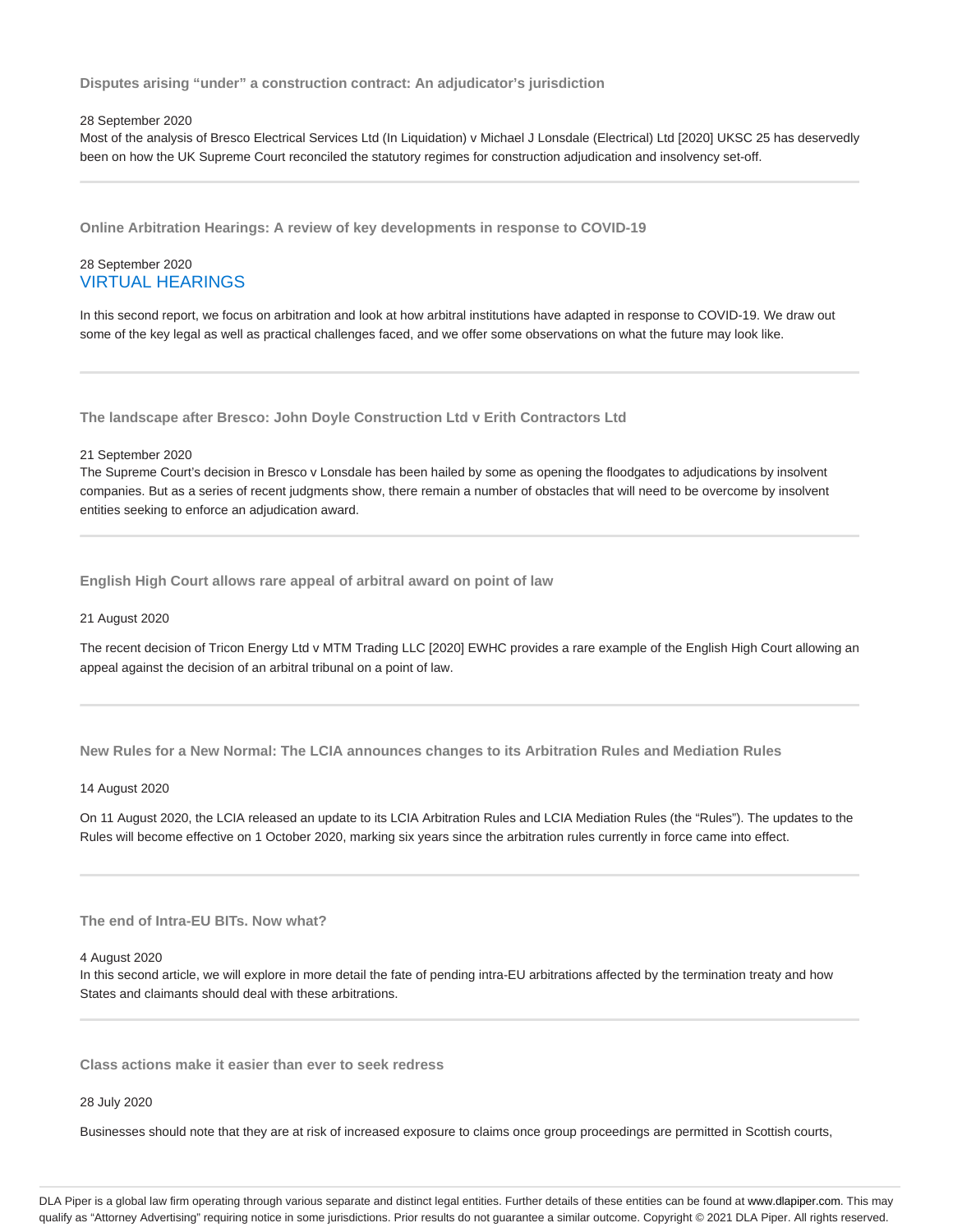#### **Newsletter dell'Arbitration Team**

# 24 July 2020

This article looks at the codification of lawyers' duties in international arbitration. It covers the reasons for codification, how the duties coexist with the general obligation to defend client interests and how useful codification is.

**The duties of lawyers under the Code of Best Practices in Arbitration of the Spanish Arbitration Club**

# 24 July 2020

On June 4, 2020, I had the honor of speaking at a webinar organized by the Italian Chapter of the Club Español de Arbitraje (CEA) for the launch in Italy of the Code of Best Practices in Arbitration of the Spanish Arbitration Club (the Code) published in May 2019, of which my team and I contributed to the Italian translation.

## **The new framework of the Italian dispute board**

#### 24 July 2020

To face the dramatic financial consequences of the COVID-19 pandemic, the Italian government is now in the process of enacting a series of measures aimed at stimulating the recovery of the national economy. The so-called law decree Semplificazioni (literally simplifications) is one of those measures and, as the name suggests, it is aimed at simplifying the administrative procedures concerning public procurement and construction works.

# **Commission launches inquiry into the Internet of Things**

# 22 July 2020

On 16 July, the European Commission launched an antitrust competition inquiry into the Internet of Things for consumer-related products and services in the EU.

**WIN Wise: Top tips for making the most of your IT contracts**

# 20 July 2020

There can sometimes be a disconnect between lawyers who draft contracts, and those with primary responsibility for implementing them. Through smart collaboration, effective communication and shared vision, in-house lawyers and their commercial counterparts can work together to maximize value and generate extra revenue.

**Court of Appeal confirms mining company is not liable for human rights abuses in Sierra Leone**

# 17 July 2020

Earlier this year, the Court of Appeal handed down its judgment in the case of Kalma v (1) African Minerals Limited, (2) African Minerals (SL) Limited and (3) Tonkolili Iron Ore (SL) Limited . In this case review, we consider the Court's findings in relation to (i) accessory liability and (ii) companies' duty of care when operating abroad.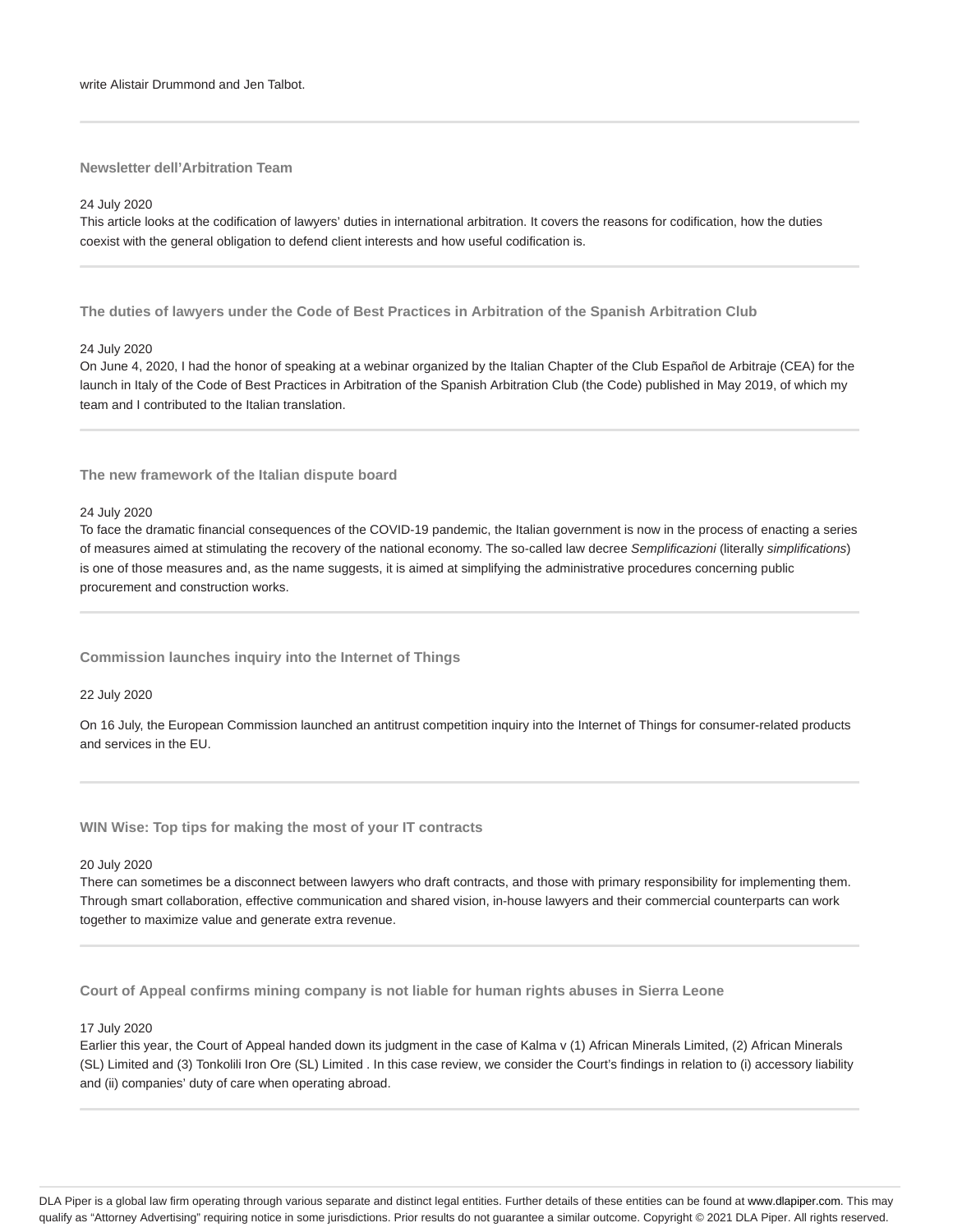**Reputation management during investigations: ZXC v Bloomberg LP**

# 16 July 2020

The Court of Appeal has upheld the decision of Nicklin J which found that Bloomberg had breached the privacy rights of a US businessman when it published an article containing confidential details about a UK criminal investigation which he was subject to.

**Global Class Actions Briefing: Major developments in European consumer protection laws: Product safety and consumer class actions in Europe**

# 15 July 2020

The EU's proposals for a revised EU General Product Safety Directive (the GPSD) and the EU's deal for a Collective Redress Directive (the CRD) point the way to a future of heightened novel risk in Europe of collective redress or, as these claims are popularly known, "class actions".

**One less gadget in the arbitration toolbox: International and offshore arbitrations are not entitled to US discovery in aid of foreign proceedings**

13 July 2020 A ruling that is highly relevant to the private funds and offshore dispute practice areas.

**Procurement Law Reform - Let's start a discussion**

# 9 July 2020

DLA Piper's panel discussion webinar held on 1 July 2020 had a lively debate on the merits of potential options for reform and which changes might produce a better model for procurement regulation in the UK post Brexit. This is the first of a series of bitesize summary reports providing feedback from the debate.

**A successful s67 challenge: Silence did not confer authority to enter into an arbitration agreement**

#### 7 July 2020

The case MVV Environment Devonport Ltd v NTO Shipping GmbH & Co. KG MS 'MV Nortrader' was one of the few successful challenges to an arbitral award which we have seen before the English courts in recent years.

**DC Circuit issues opinion on sovereign immunity defenses to the enforcement of arbitration award against foreign states**

#### 1 July 2020

Foreign states might not only be able to rely on the doctrine of sovereign immunity to protect themselves from final judgments, but also to avoid the burdens of litigation itself.

**Allen v. Cooper: Supreme Court affirms state sovereign immunity in copyright case**

#### 30 June 2020

Under current copyright law, any effort by a state to provide alternate remedies for copyright infringement would be nullified by copyright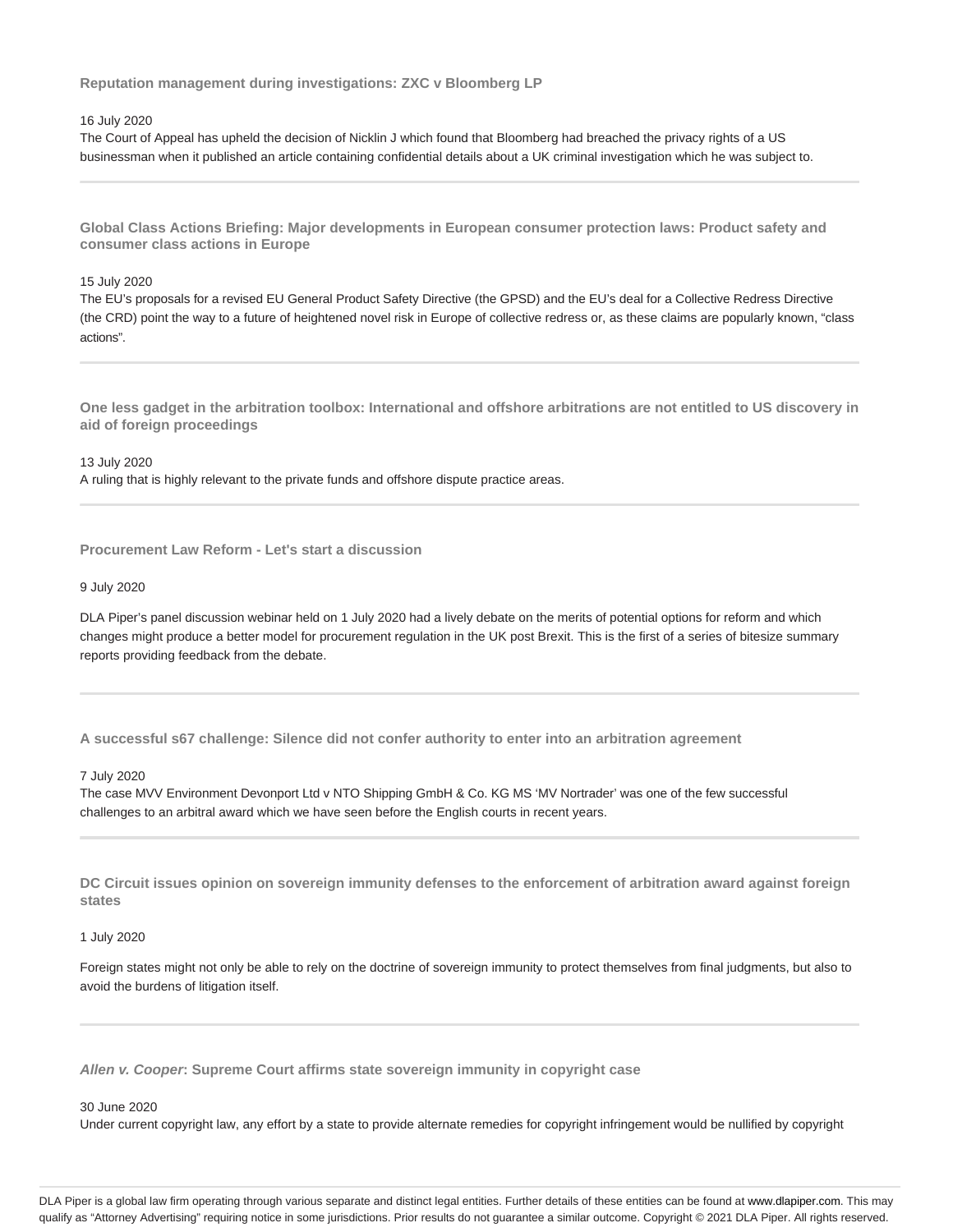**Hatch-Waxman Litigation 101: The Orange Book and the Paragraph IV Notice Letter**

30 June 2020 A few of the key issues that must be addressed before a Hatch-Waxman suit is filed.

**WIN Wise: Liquidated damages for delay in tech disputes**

# 30 June 2020

The current COVID-19 pandemic is wreaking havoc on businesses and their operations across sectors and geographies. The unprecedented spread of the virus has had, and will continue to have, a profound impact upon both suppliers and customers in delivering technology projects on time and to budget.

**Text, blood and rock 'n' roll**

27 DEC 2017

You are not a "free bird" – the duty to preserve text messages may extend to third parties.

**DLA Piper's 2016 Compliance & Risk Report: What CCOs need to know**

19 APR 2016

**Plan now to use off-band communications during an incident response: key points**

# 27 OCT 2015

A robust IR plan should include communications techniques that operate outside regular company communication methods.

**US courts affirm expansive discovery under 28 U.S.C. § 1782**

# 29 SEP 2015

There is increasingly clear consensus among US courts giving § 1782 expansive reach.

**Mexico's new National Anticorruption System: 7 key points**

20 JUL 2015

Constitutional reform regarding the creation of the National Anticorruption System

**Law à la Mode - INTA special edition: Dubai's d3; combating counterfeit goods online; our top 10 tips on IP protection for fashion items; and more**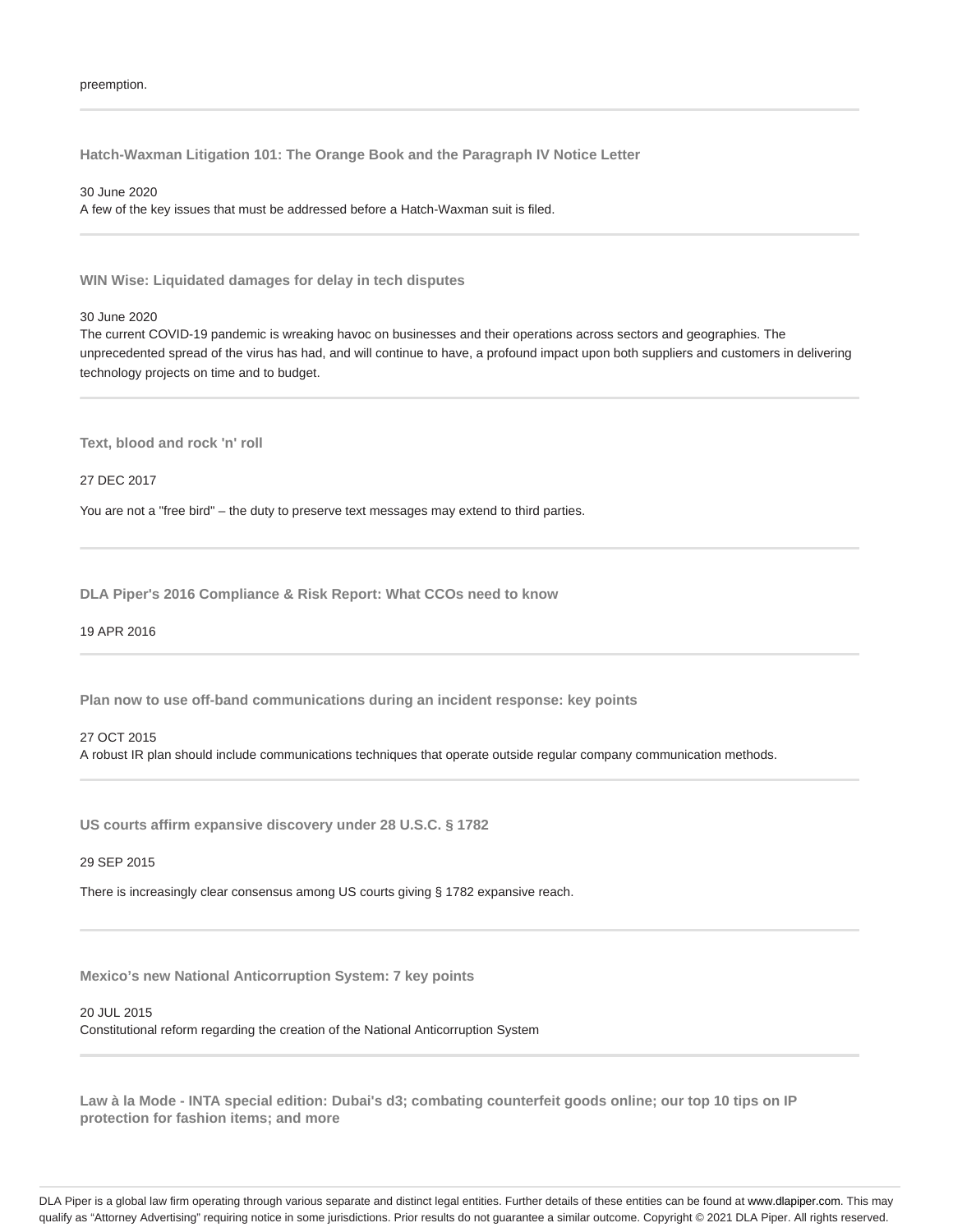# 4 MAY 2015 LAW À LA MODE

DLA Piper's Fashion, Retail and Design group is pleased to bring you this special edition of Law à la Mode, marking the 137th INTA Annual Meeting in San Diego.

**Law à la Mode: Falling foul of China's trademark system; Retailers need to prepare for the new EU Data Protection Regulation; and New developments in the framework of the copyright protection of handbags**

# 2 FEB 2015 LAW À LA MODE

A quarterly e-magazine from our Fashion, Retail and Design Group with the latest industry news, comment and legal updates. This edition has been edited by our Italian colleagues.

**Third parties: 4 FCPA takeaways for working with distributors**

24 SEP 2014 Four key challenges and related "cures"

**Tackling the realities of due diligence in a global setting**

24 OCT 2013 For even the most conscientious of companies, hurdles exist to conducting fulsome due diligence in a global setting

**Congress, Administration move forward to secure critical US infrastructure**

11 JUL 2013

**Growing whistleblower activity calls for close employer attention to retaliation issues**

7 MAY 2013 Careful consideration must precede adverse action against purported whistleblowers

**Cybersecurity and US federal public procurements: what contractors need to know**

11 MAR 2013 Practical considerations for US federal contractors

**What companies need to know about the Obama Administration's Cybersecurity Order**

14 FEB 2013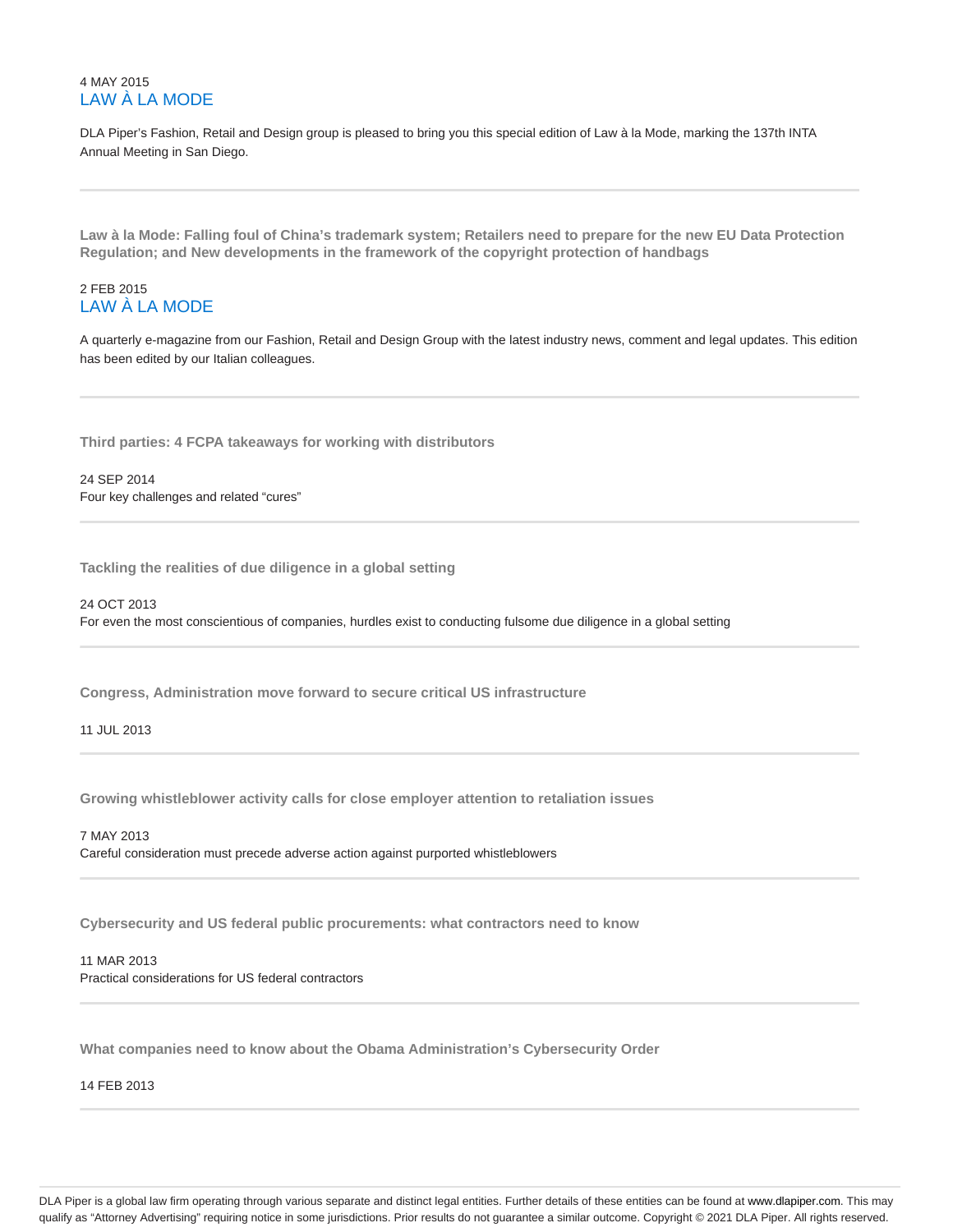**Federal agencies, Congress accelerate defense against cyber attacks – every private company will be affected**

21 Mar 2012

**Whose followers are they, and how much are they worth?**

3 JAN 2012

# Eventos

# Reciente

**Investor-State disputes: Ratification of CETA – Challenges in Germany and Ireland**

16 June 2022

**Using AI to monitor your compliance risks**

31 March 2022 Webinar

**Shift Happens: Tech, Trends & Tensions in International Arbitration**

22 March 2022 Webinar

**Whistleblowing laws of Europe**

14 March 2022 **Webinar** 

**International Women's Day**

10 March 2022 Webinar

**Beyond Politics: The Person Behind the Policies**

16 February 2022 Webinar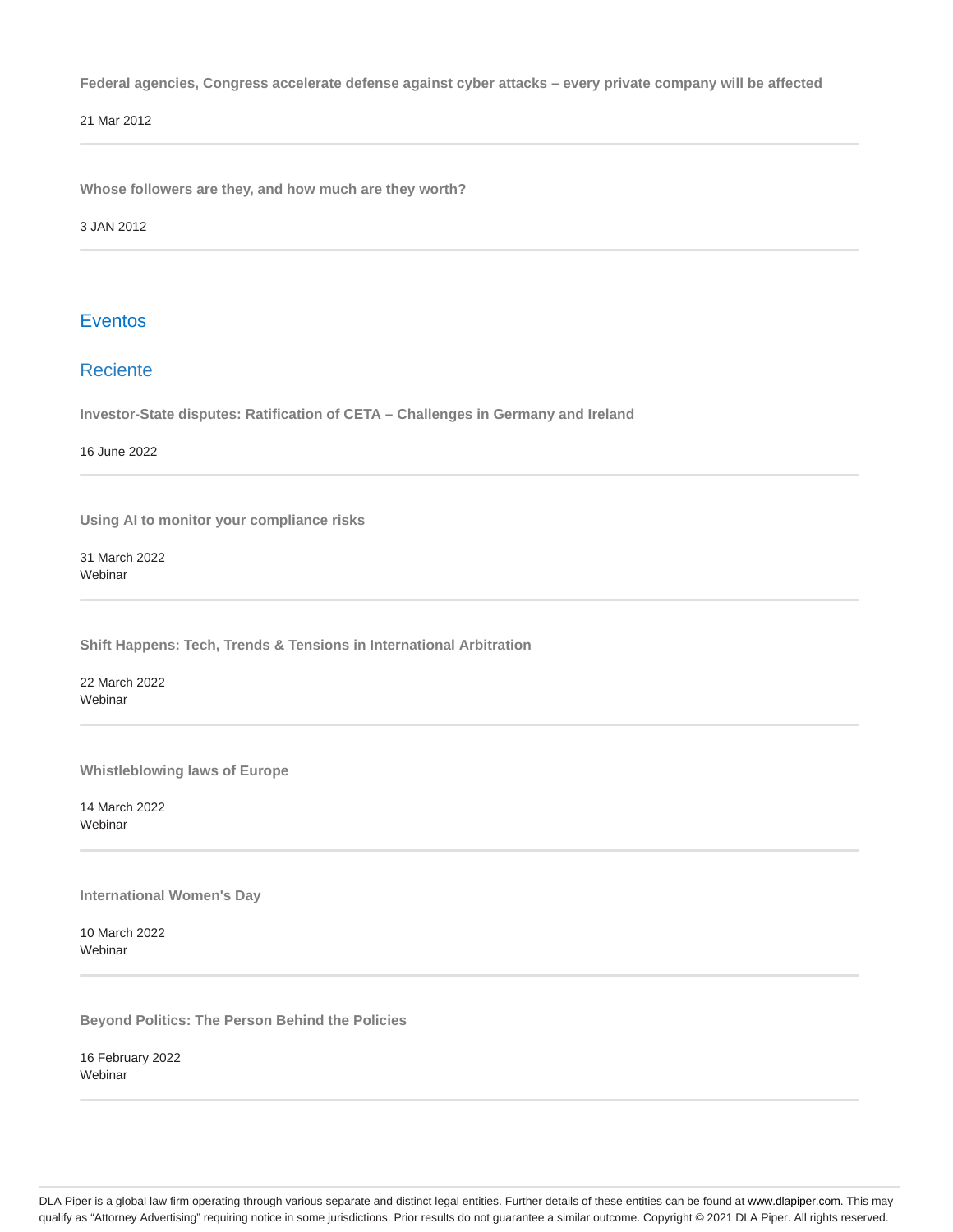**An introduction to Liability of Public Entities**

16 December 2021 Webinar

**Driving change: the decarbonisation of European transport**

16 November 2021 4:00 PM - 5:00 PM GMT **Webinar** 

**DLA Piper's inaugural Global Construction Conference – Day 4**

11 November 2021 DLA Piper's inaugural Global Construction Conference **Webinar** 

**DLA Piper's inaugural Global Construction Conference – Day 3**

10 November 2021 DLA Piper's inaugural Global Construction Conference Webinar

**DLA Piper's inaugural Global Construction Conference – Day 2**

9 November 2021 DLA Piper's inaugural Global Construction Conference **Webinar** 

**DLA Piper's inaugural Global Construction Conference – Day 1**

8 November 2021 DLA Piper's inaugural Global Construction Conference **Webinar** 

**Korean companies in the global market – best practice to protect your foreign investments**

5 November 2021 Webinar

**AI projects: Dispute prevention and resolution**

20 October 2021 **Webinar**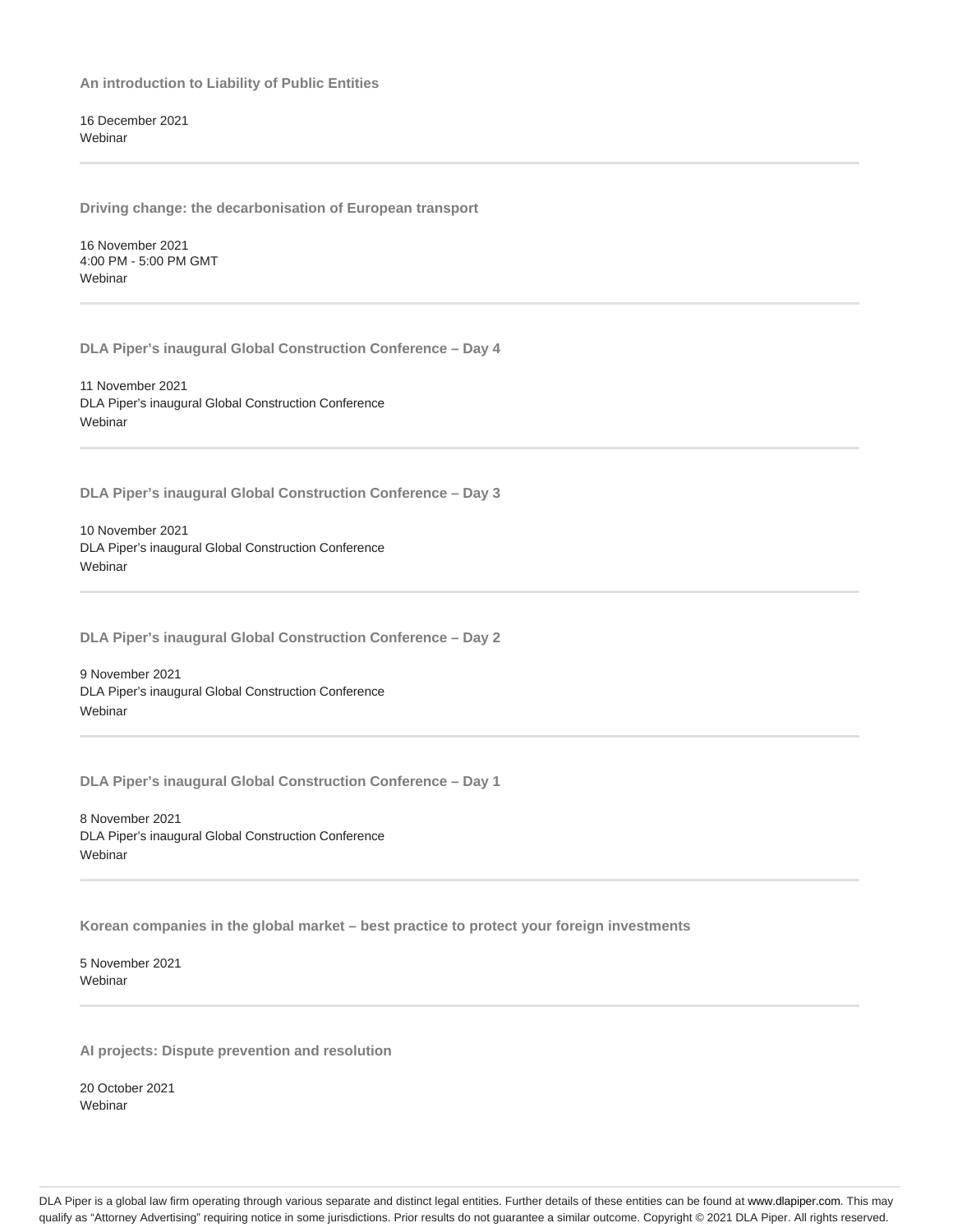**White Collar Crime, Investigations and Compliance Symposium**

5 October 2021 Webinar

**The essential legal update for consumer goods businesses**

29 September 2021 Webinar

**What do in-house counsel expect from external firms during the arbitral process?**

28 September 2021 Webinar

**Webinar: The Lure of The East – Investment Opportunity and Risk for German Investors in Asia**

21 September 2021 **Webinar** 

**Embracing Digital Evolution**

15 September 2021 **Webinar** 

**Turning Your Back On The Enemy – Fighting Corruption In The Age Of COVID-19**

25 August 2021

**Payments Forum June 2021**

22 June 2021 **Webinar** 

**Part 2 - Use of FIDIC for offshore projects**

26 May 2021 Webinar

**Shut down your investigation immediately**

27 April 2021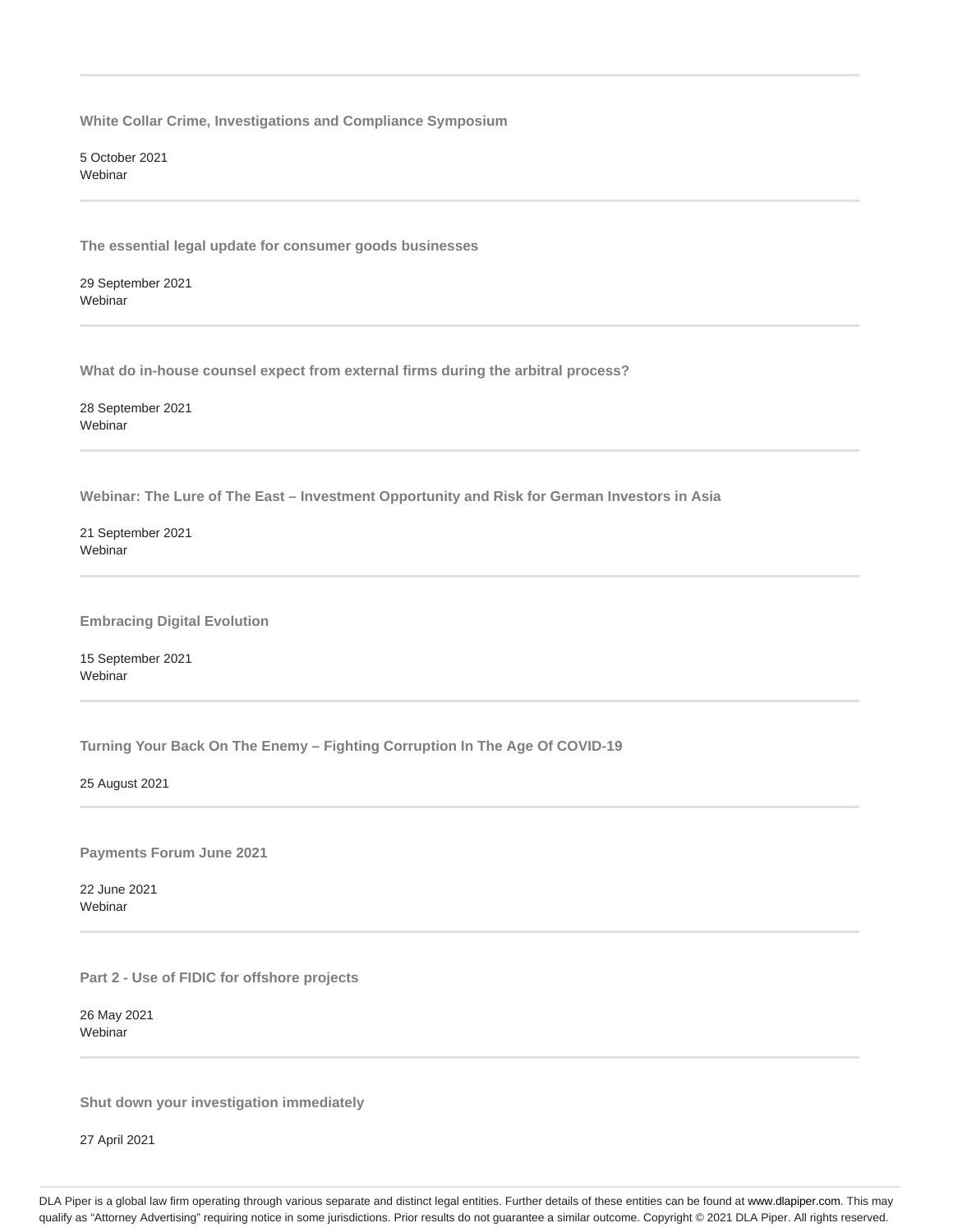**CEE Webinar: What CEE perspective offers to third-party funding?**

22 April 2021 Webinar

**Pan-European Week: International Arbitration - Perspectives from in-house counsel**

20 April 2021 | 3:00 PM - 4:00 PM CET Webinar

**Pan-European Week: Act on Corporate Due Diligence in Supply Chains – Government Relations**

20 April 2021 **Webinar** 

**Pan-European Week: Crime made Clear – Navigating criminal and compliance risks**

19 April 2021

**Global Disputes Forecast: What Lies Ahead in Financial Services Disputes?**

13 April 2021

**DLA Piper Global Vis Pre-Moot 2021 St Petersburg**

18-20 March 2021 DLA Piper Pre-Moots 2021 **Webinar** 

**FDI screening rules and EU/China Comprehensive Agreement on Investment**

17 March 2021 Webinar

**Global Disputes Forecast: 2021 - what does the future hold?**

22 February 2021 Webinar

**Milan Investment Arbitration Pre-moot**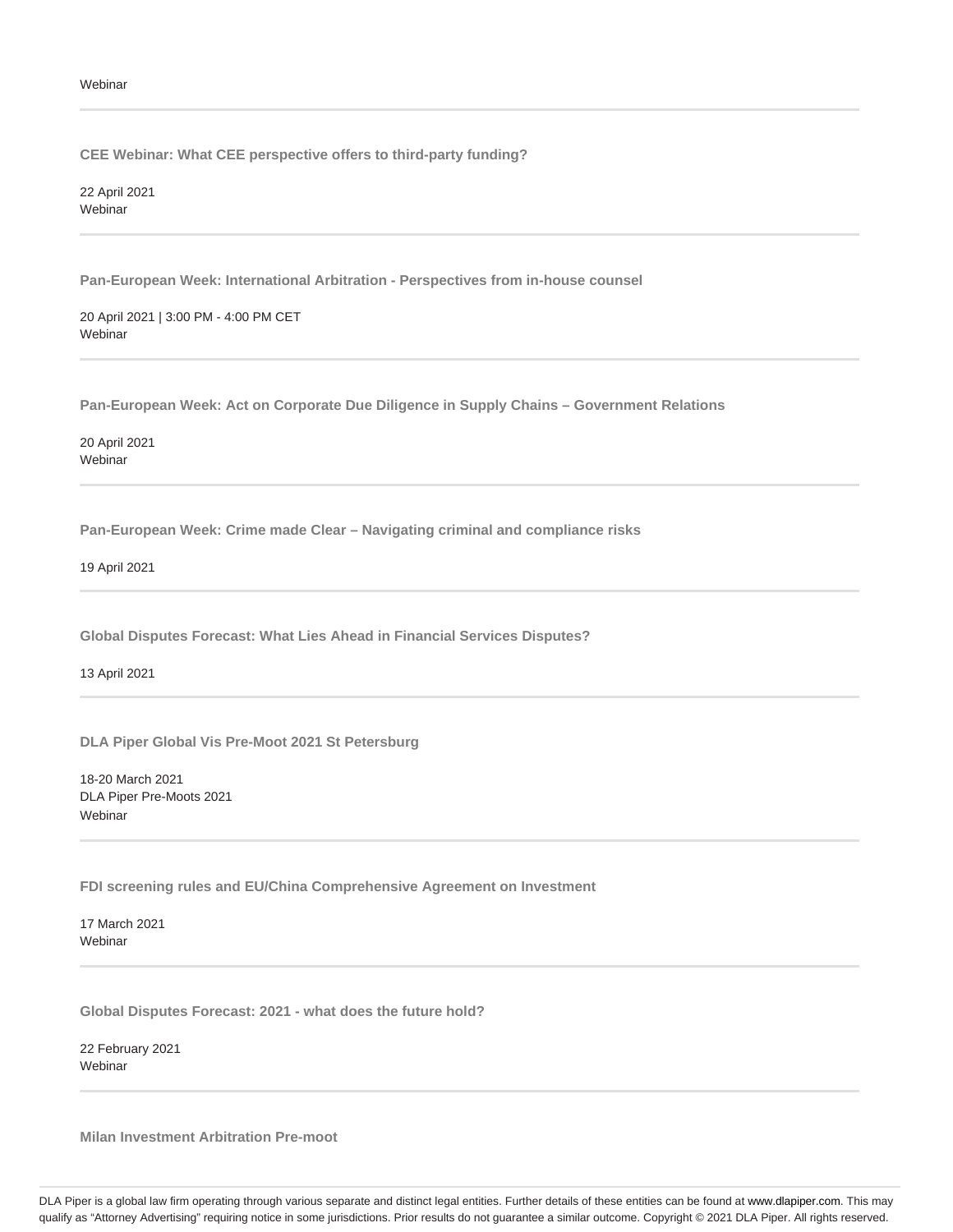19-20 February 2021 DLA Piper Pre-Moots 2021 Webinar

**Payments Forum – New Year challenges for lawyers in the payments sector**

26 January 2020 Webinar

**The Brexit Deal - what does it mean for climate change and energy?**

26 January 2021 **Webinar** 

**IBDE: Clarity at last? Brexit, the US election, and the UK's post-Brexit trading future**

9 December 2020 Webinar

**Essential Legal Update 2020**

12 October 2020 - 15 October 2020 Webinar

# **NOTICIAS**

**Best Lawyers / Handelsblatt recommends a total of 90 lawyers from DLA Piper in Germany**

24 June 2022 This year, the U.S. publisher Best Lawyers has once again recognized numerous DLA Piper lawyers in Germany in various areas of law.

**DLA Piper secures victory for the Republic of Guinea in multi-billion euro dispute with BSGR**

# 26 May 2022

DLA Piper has obtained a significant win for the Republic of Guinea in its multi-billion euro investment arbitration against BSGR. The arbitration concerned development rights over the world's largest iron deposit, Simandou.

**DLA Piper advises Harrison Street on sale of student accommodation assets to GSA**

# 12 May 2022

DLA Piper has advised Harrison Street, an investment management firm exclusively focused on alternative real estate assets, on the sale of seven purpose built student accommodation (PBSA) properties, to Global Student Accommodation (GSA).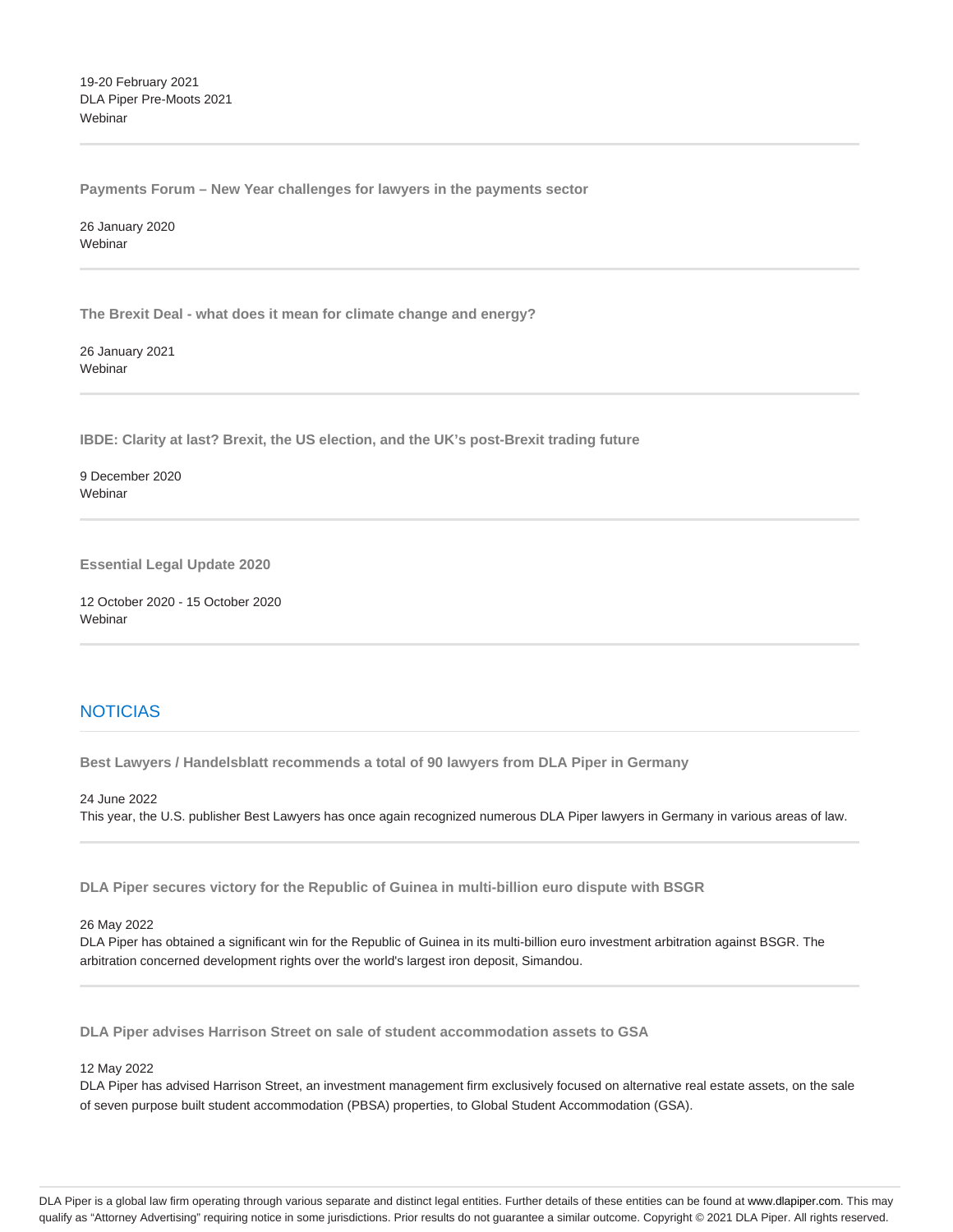**DLA Piper advises BASF on partnership with Vattenfall in offshore wind farm sector**

# 26 April 2022

DLA Piper has advised BASF on a partnership with Vattenfall in respect of an offshore wind farm project. BASF and Vattenfall will jointly participate in the tender process for the Hollandse Kust West (HKW) offshore wind farm.

**DLA Piper advises Fyllo on the acquisition of Semasio**

#### 19 April 2022

DLA Piper has advised Fyllo, a compliance-first platform providing data-driven marketing and regulatory solutions for high-growth industries, on the signing of a Stock Purchase Agreement with Semasio, a pioneer in unified targeting for digital marketing.

**DLA Piper advises Ogier on its merger with Irish firm Leman Solicitors LLP**

# 13 April 2022

DLA Piper advises Ogier on its merger with Irish firm Leman Solicitors LLP

**DLA Piper advises Storskogen on the acquisition of a majority stake in Dimabay**

# 30 March 2022

DLA Piper has advised Storskogen on the acquisition of a majority stake in Dimabay GmbH (Dimabay), a performance-based advertising agency based in Germany that is active in 15 European countries.

**DLA Piper advises team.blue on acquisition of iubenda**

#### 15 February 2022

DLA Piper has advised team.blue on the acquisition of iubenda, one of Europe's leading privacy and compliance tools. iubenda was founded in 2011 in Italy and supports SMEs with attorney-level solutions to make their websites and apps compliant with privacy laws such that the entrepreneurs can focus on their core business. iubenda is offering several integrated solutions to answer the compliance needs of organizations across multiple languages and legislations on websites and apps. These include solutions on privacy and cookie policies, the EU cookie law, terms and conditions, GDPR consent recording and CCPA disclosures, offered through a one-stop shop SaaS compliance multi-national platform.

**DLA Piper advises the TRATON GROUP on joint venture agreement for European high-performance charging network**

16 December 2021

DLA Piper has advised the TRATON GROUP on the formation of a joint venture (JV) with the other leading commercial vehicle manufacturers Volvo Group and Daimler Truck to install and operate a high-performance public charging network for battery electric, heavy-duty long-haul trucks and coaches across Europe.

**New partner joins DLA Piper's Litigation & Regulatory practice in Paris**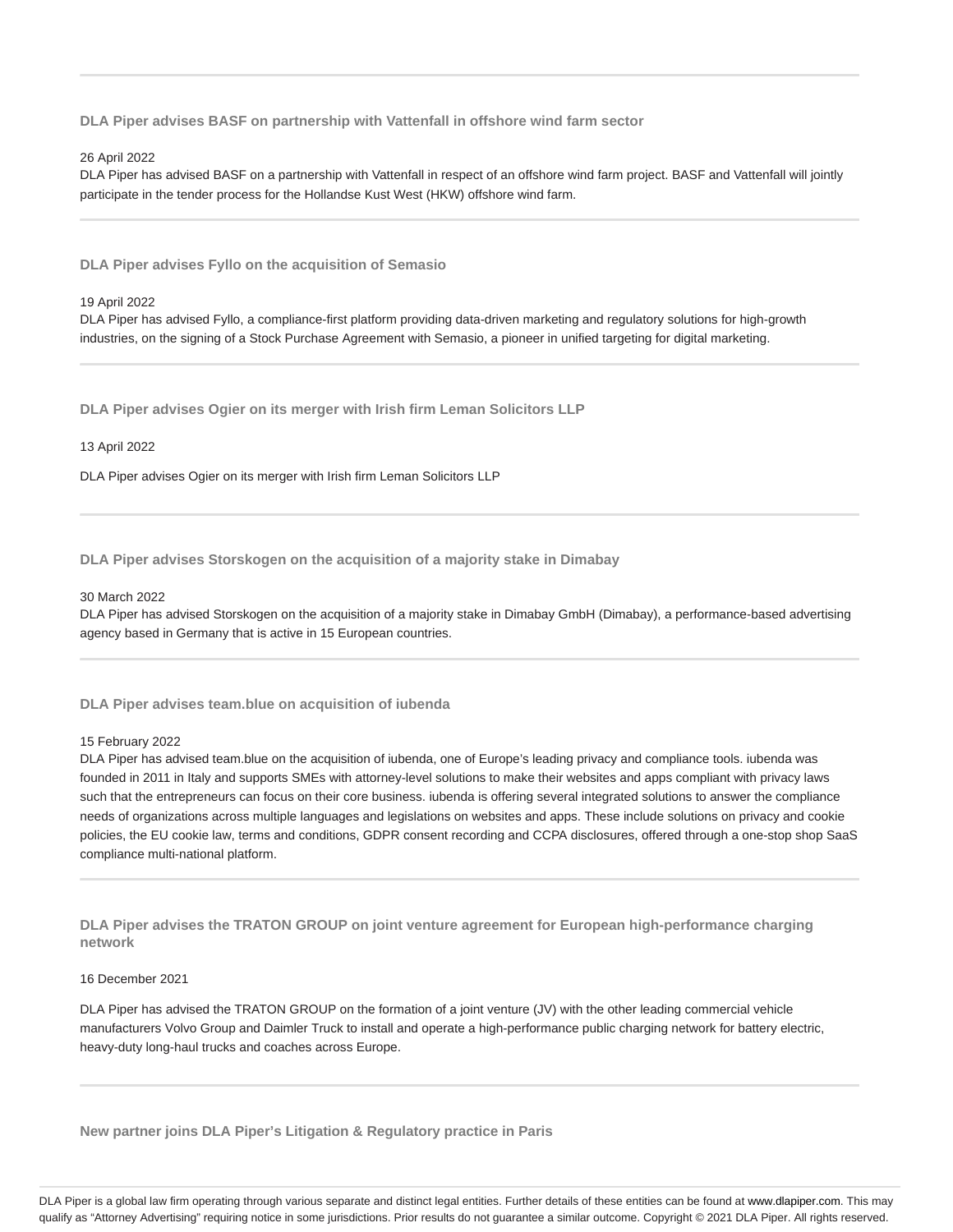15 November 2021

DLA Piper is appointing Ruxandra Lazar as partner to its Litigation & Regulatory practice in Paris, joining with a team of four on 15 November. She joins the Public Law team in Paris led,by Jérôme Pentecoste.

**DLA Piper named to Global Investigation Review's GIR 30 list of leading investigations practices**

#### 11 November 2021

DLA Piper is pleased to announce that the firm has been named to Global Investigations Review's annual list of the 30 top investigations practices worldwide, reflecting its reputation as one of the top global law firms with broad experience in complex investigations.

**DLA Piper's Aiscension wins Most Innovative Use of Technology at The Lawyer Awards 2021**

# 3 November 2021

DLA Piper has won the Most Innovative Use of Technology category at The Lawyer Awards 2021 virtual ceremony on the 2 November for its Aiscension tool, a ground-breaking AI-enabled service designed to find cartel risks within corporations.

**DLA Piper helps Hellenic Republic resolve Greek electricity market dispute**

## 22 September 2021

DLA Piper has advised the Hellenic Republic in negotiations with the European Commission to resolve a landmark 'Greek lignite and electricity markets' antitrust case.

**DLA Piper's Michael Ostrove appointed as the Vice-President of the ICC International Court of Arbitration**

#### 14 July 2021

Michael Ostrove, DLA Piper's Global Co-Chair of International Arbitration, has been appointed Vice-President of the ICC International Court of Arbitration.

**DLA Piper advises BASF on the acquisition of 49,5% stake in offshore wind farm Hollandse Kust Zuid from Vattenfall**

24 June 2021

DLA Piper has advised BASF on the acquisition of 49,5% percent of Vattenfall's offshore wind farm Hollandse Kust Zuid in The Netherlands. The purchase price amounts to EUR0,3 billion and takes into account the achieved status of the project.

**Laura Ford recognised in GIR Women in Investigations 2021**

# 20 May 2021

DLA Piper is pleased to announce that Laura Ford, a partner in the firm's Litigation and Regulatory practice, has been named by Global Investigations Review in its list of Women in Investigations, 2021.

**DLA Piper launches dedicated dispute resolution service in Luxembourg**

18 May 2021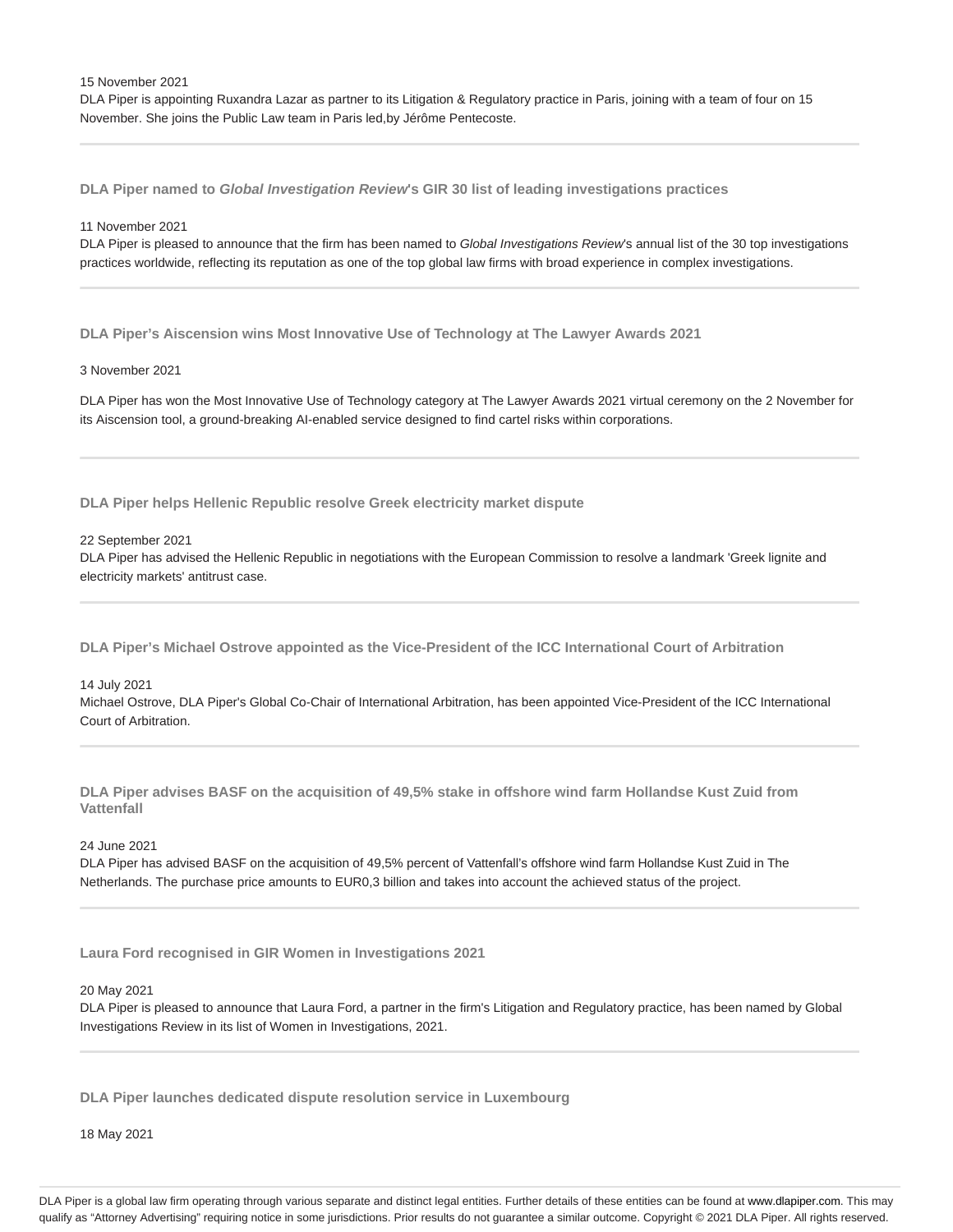**DLA Piper launches Aiscension to help detect and prevent cartel activity in collaboration with Reveal**

#### 15 March 2021

- o New offering delivers cutting-edge technology from Reveal alongside DLA Piper's first-class legal know-how
- Time and cost savings allow for companies to focus on detection
- Faster, more effective and better value than traditional technology assisted and manual reviews

**DLA Piper advises lenders on the refinancing of the Warnow Tunnel in Germany**

## 26 February 2021

DLA Piper has advised the lenders on the EUR115 million refinancing of the Warnow Tunnel in Rostock (Germany), also known as the Warnow River Crossing (Warnowquerung).

**DLA Piper advises Kölner Pensionskasse and Caritas Pensionskasse on their reorganization**

#### 21 January 2021

DLA Piper hat die Kölner Pensionskasse und die Pensionskasse der Caritas aufsichtsrechtlich gegenüber der Bundesanstalt für Finanzdienstleistungsaufsicht (BaFin), bei der Gestaltung und Umsetzung des Sanierungskonzepts sowie bei dem damit verbundenen formellen Gang in den Status der Liquidation beraten.

**DLA Piper advises Wipro Limited on the acquisition of METRO-NOM GmbH and METRO Systems Romania**

#### 4 January 2020

DLA Piper has advised Wipro Limited, a leading global information technology, consulting, and business process services company, on the acquisition of METRO AG's IT units – METRO-NOM GmbH in Germany and METRO Systems Romania S.R.L.

**DLA Piper advises Nemetschek on acquisition of DEXMA by subsidiary Spacewell**

#### 18 December 2020

DLA Piper has advised the Nemetschek group, one of the world's leading software providers for the Architecture, Engineering, Construction and Owner-operated (AECO) industry, on the acquisition of 100% of the shares in DEXMA by its subsidiary Spacewell.

**DLA Piper advises Stillfront Group on the acquisition of gaming company Sandbox Interactive**

# 18 December 2020

DLA Piper has advised Stillfront Group AB, a leading free-to-play gaming studios company, on the acquisition of Sandbox Interactive GmbH, a rapidly growing and highly profitable gaming company based in Berlin and developer and publisher of the popular cross-platform free-to-play sandbox MMORPG Albion Online. The sellers are the four co-founders of Sandbox.